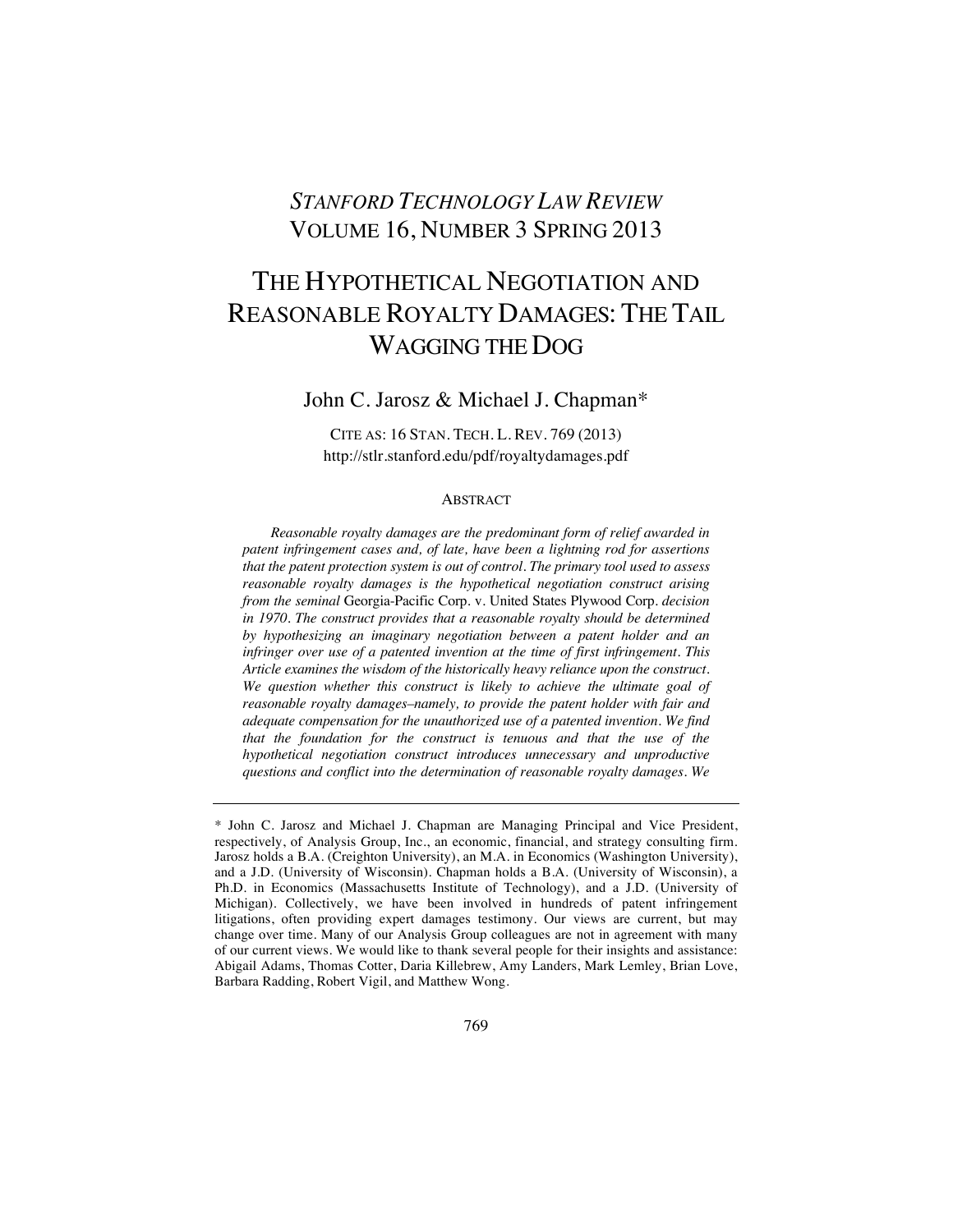*propose that the determination of reasonable royalty damages be based on a direct and objective assessment of a patent's (1) incremental benefits, (2) licensing comparables, and (3) design-around costs. We propose a balancing and weighing of the results of these different approaches without the introduction of artificial bargaining drama, guided by the objective of ensuring fair patent holder compensation in light of the infringement at issue.*

| L.          |  |
|-------------|--|
|             |  |
|             |  |
|             |  |
|             |  |
|             |  |
|             |  |
|             |  |
|             |  |
|             |  |
|             |  |
|             |  |
|             |  |
|             |  |
|             |  |
|             |  |
|             |  |
|             |  |
|             |  |
|             |  |
|             |  |
| a.          |  |
| i.          |  |
|             |  |
|             |  |
|             |  |
|             |  |
| i.          |  |
|             |  |
| $c_{\cdot}$ |  |
|             |  |
|             |  |
|             |  |
|             |  |
|             |  |
|             |  |
|             |  |
|             |  |
|             |  |
|             |  |
|             |  |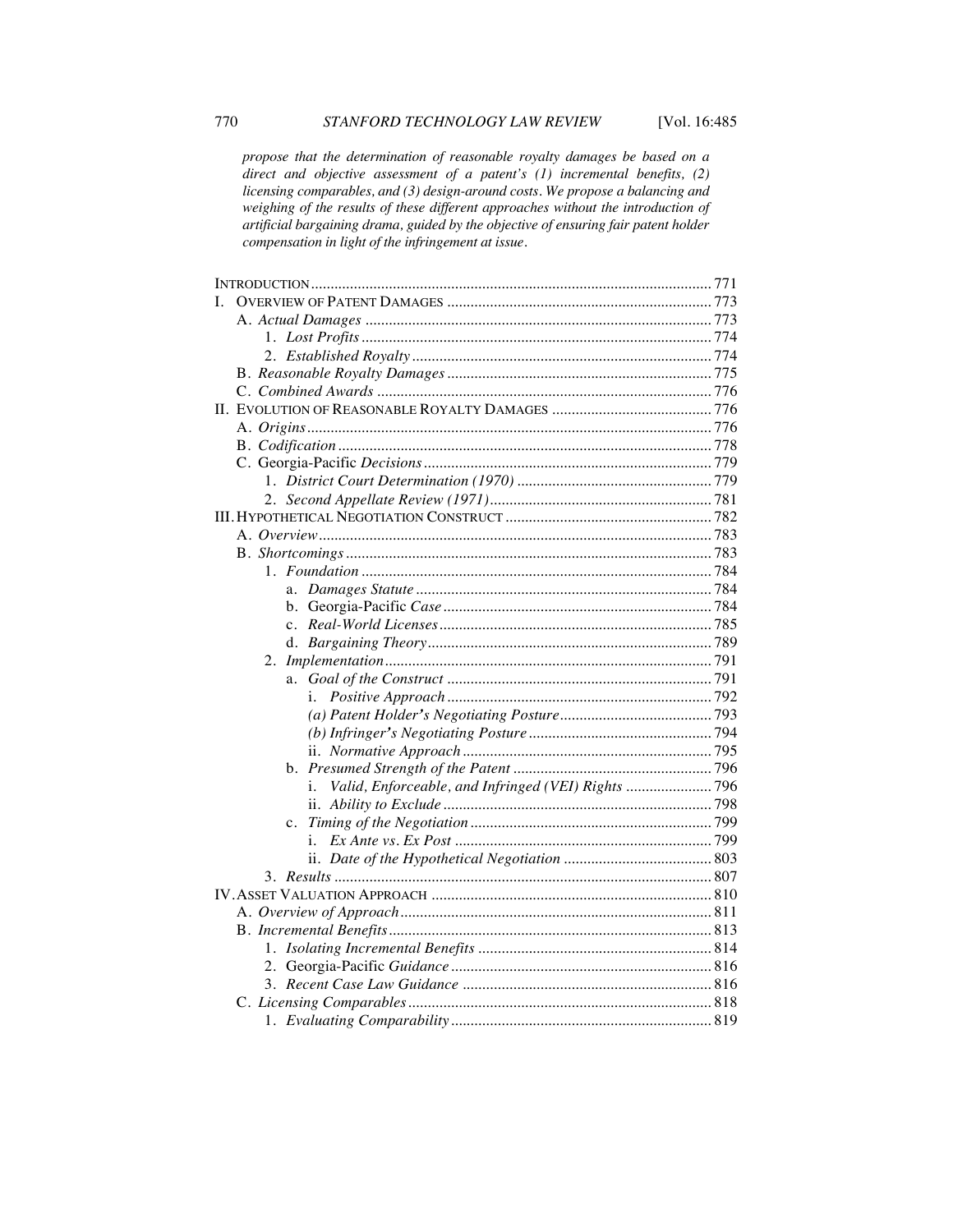#### **INTRODUCTION**

Reasonable royalty estimation in patent damages cases has come under increased scrutiny in recent years. The Court of Appeals for the Federal Circuit has carefully reviewed a number of lower-court rulings, ultimately vacating or remanding many of them.<sup>1</sup> District courts, in turn, have closely examined royalty analyses and excluded or limited testimony deemed to be unreliable or ill-founded.<sup>2</sup> The Federal Trade Commission (FTC) has undertaken investigations of the state of damages law, considered voluminous written and live testimony, and issued reports in  $2003<sup>3</sup>$  and  $2011<sup>4</sup>$  suggesting a variety of substantive and procedural changes. Meanwhile, practitioners and academics have published numerous papers evaluating the art of patent damages determination and have suggested a host of "fixes."<sup>5</sup>

<sup>1.</sup> *See, e.g.*, ActiveVideo Networks, Inc. v. Verizon Commc'ns, Inc., 694 F.3d 1312 (Fed. Cir. 2012); LaserDynamics, Inc. v. Quanta Computer, Inc., 694 F.3d 51 (Fed. Cir. 2012); Whitserve, LLC v. Computer Packages, Inc., 694 F.3d 10 (Fed. Cir. 2012); Uniloc USA, Inc. v. Microsoft Corp., 632 F.3d 1292 (Fed. Cir. 2011); ResQNet.com, Inc. v. Lansa, Inc., 594 F.3d 860 (Fed. Cir. 2010); Wordtech Sys., Inc. v. Integrated Network Solutions, Inc., 609 F.3d 1308 (Fed. Cir. 2010); i4i Ltd. P'ship v. Microsoft Corp., 589 F.3d 1246 (Fed. Cir. 2009); Lucent Techs., Inc. v. Gateway, Inc.*,* 580 F.3d 1301 (Fed. Cir. 2009).

<sup>2.</sup> *See, e.g.*, Cornell Univ. v. Hewlett-Packard Co., No. 01-CV-1974, 2008 U.S. Dist. LEXIS 41848 (N.D.N.Y. May 27, 2008).

<sup>3.</sup> FED. TRADE COMM'N, TO PROMOTE INNOVATION: THE PROPER BALANCE OF COMPETITION AND PATENT LAW AND POLICY (2003) [hereinafter TO PROMOTE INNOVATION], *available at* http://www.ftc.gov/os/2003/10/innovationrpt.pdf.

<sup>4.</sup> FED. TRADE COMM'N, THE EVOLVING IP MARKETPLACE: ALIGNING PATENT NOTICE AND REMEDIES WITH COMPETITION (2011) [hereinafter THE EVOLVING IP MARKETPLACE], *available at* http://www.ftc.gov/os/2011/03/110307patentreport.pdf.

<sup>5.</sup> *See, e.g.*, Eric E. Bensen & Danielle M. White, *Using Apportionment to Rein in the*  Georgia-Pacific *Factors*, 9 COLUM. SCI. & TECH. L. REV. 1 (2008); Thomas F. Cotter, *Four Principles for Calculating Reasonable Royalties in Patent Infringement Litigation*, 27 SANTA CLARA COMPUTER AND HIGH TECH. L.J. 725 (2011); Daralyn J. Durie & Mark A. Lemley, *A Structured Approach to Calculating Reasonable Royalties*, 14 LEWIS & CLARK L. REV. 627 (2010); Michael A. Greene, *All Your Base Are Belong to Us: Towards an*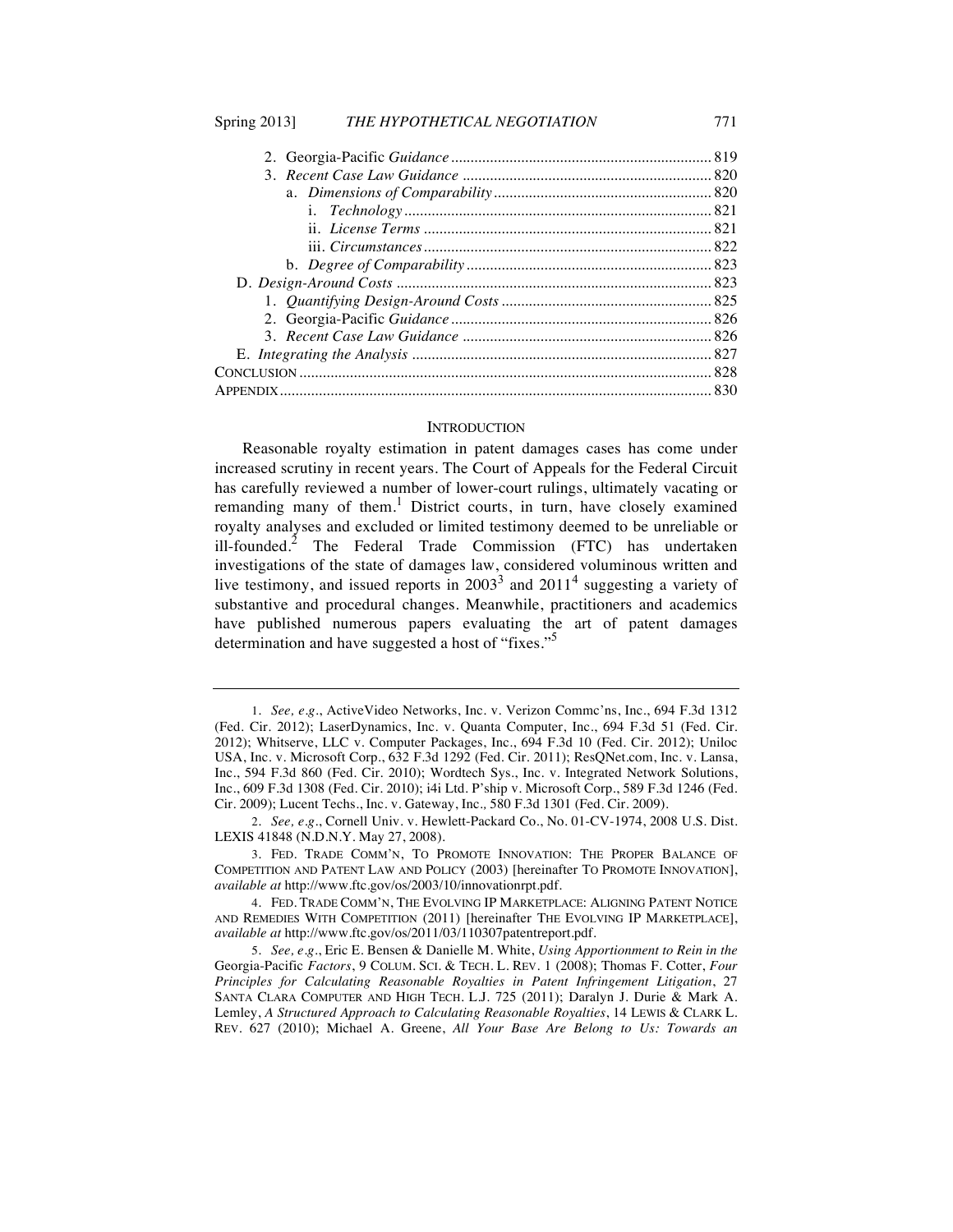A common theme across these efforts has been a redoubling of support for the use of a hypothetical negotiation construct to determine reasonable royalty damages.<sup>6</sup> Presumably emanating from the 1970 district court decision *Georgia-Pacific Corp. v. United States Plywood Corp.*, <sup>7</sup> the construct provides that a reasonable royalty should be determined by hypothesizing the results of a presumed negotiation between a patent holder and an infringer over use of a patented invention as of the point of first infringement.<sup>8</sup> Its long-standing and widespread use has led many courts to go so far as to *define* a reasonable royalty as the outcome of a hypothetical negotiation.<sup>9</sup>

This Article examines the wisdom and usefulness of continued reliance on the hypothetical negotiation construct for assessing reasonable royalty damages. A reasonable royalty is a form of general damages intended to provide adequate compensation for infringement of a patent, and the hypothetical negotiation construct was originally introduced simply as one of many considerations to estimate such damages.<sup>10</sup> It has since evolved into the primary tool used to determine reasonable royalty damages. Unfortunately, reliance on the hypothetical negotiation construct has, to some degree, reversed the proper relationship between damages and tools to estimate those damages. That is, much of the focus of royalty estimation over the past forty years has been placed on proper implementation of the hypothetical negotiation process,

*Appropriate Usage and Definition of the 'Entire Market Value' Rule in Reasonable Royalties Calculations*, 53 B.C. L. REV. 233 (2012); Amy L. Landers, *Let the Games Begin: Incentives to Innovation in the New Economy of Intellectual Property Law*, 46 SANTA CLARA L. REV. 307 (2006) [hereinafter Landers, *Let the Games Begin*]; Amy L. Landers, *Patent Claim Apportionment, Patentee Injury, and Sequential Invention*, 19 GEO. MASON L. REV. 471 (2012) [hereinafter Landers, *Patent Claim Apportionment*]; Mark A. Lemley & Carl Shapiro, *Patent Holdup and Royalty Stacking*, 85 TEX. L. REV. 1991 (2007); John W. Schlicher, *Patent Damages, the Patent Reform Act, and Better Alternatives for the Courts and Congress*, 91 J. PAT. & TRADEMARK OFF. SOC'Y 19 (2009); Christopher B. Seaman, *Reconsidering the* Georgia-Pacific *Standard for Reasonable Royalty Patent Damages*, 2010 BYU L. REV. 1661 (2010); Bo Zeng, Lucent v. Gateway*: Putting the 'Reasonable' Back into Reasonable Royalties*, 26 BERKELEY TECH. L.J. 329 (2011); Brian J. Love, Note, *Patentee Overcompensation and the Entire Market Value Rule*, 60 STAN. L. REV. 263 (2007).

<sup>6.</sup> *See, e.g.*, THE EVOLVING IP MARKETPLACE, *supra* note 4, at 21 ("Courts should consistently adopt and apply the hypothetical negotiation and willing licensor/willing licensee model as the conceptual framework against which conduct of the damages trial is tested."); *see also* Alan Devlin, *Improving Patent Notice and Remedies: A Critique of the FTC's 2011 Report*, 18 MICH. TELECOMM. & TECH. L. REV. 539, 542, 561 (2012).

<sup>7.</sup> 318 F. Supp. 1116 (S.D.N.Y. 1970).

<sup>8.</sup> *See* Zeng, *supra* note 5, at 332.

<sup>9.</sup> *See, e.g*., Fujifilm Corp. v. Benun, 605 F.3d 1366, 1372 (Fed. Cir. 2010); Integra Lifesciences I, Ltd. v. Merck KGaA, 331 F.3d 860, 869 (Fed. Cir. 2003), *vacated* 545 U.S. 193 (2005); Rite-Hite Corp. v. Kelley Co., 56 F.3d 1538, 1554 (Fed. Cir. 1995) (en banc); State Indus., Inc. v. Mor-Flo Indus., Inc., 883 F.2d 1573, 1580 (Fed. Cir. 1989); Brandeis Univ. v. Keebler Co., No. 1:12-cv-01508, 2013 U.S. Dist. LEXIS 18948, at \*25 (N.D. Ill. Jan. 18, 2013).

<sup>10.</sup> JOHN W. SCHLICHER, PATENT LAW, LEGAL AND ECONOMIC PRINCIPLES § 13:145 (West 2d ed. 2009).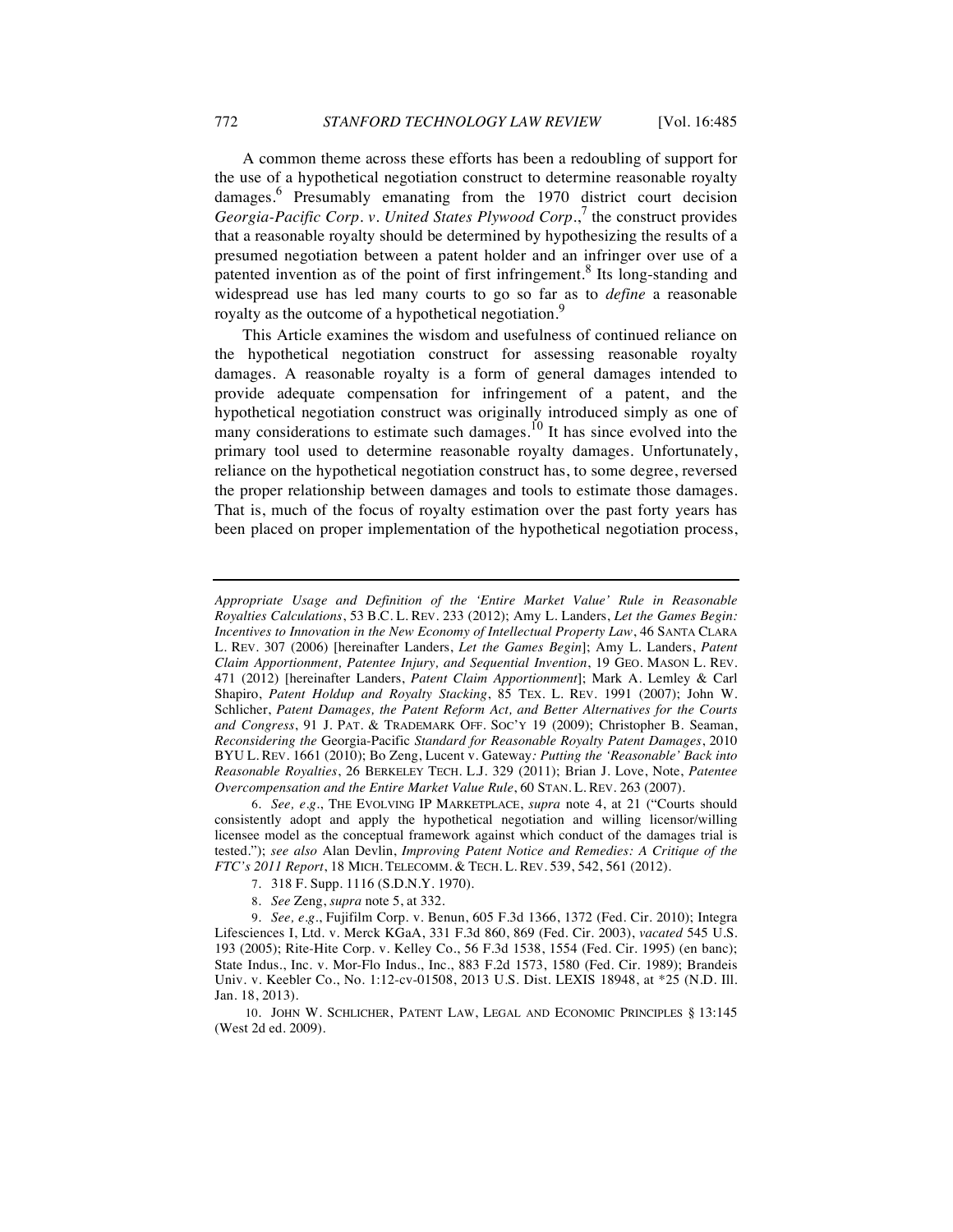rather than on evaluation of whether the damages are fair in light of the specific use of a specific invention.

This Article is developed in four parts. In Part I, we provide an overview of patent damages, describing the various forms of relief and the differences between them. In Part II, we describe the evolution of reasonable royalty damages, with particular emphasis on the *Georgia-Pacific* line of cases. In Part III, we discuss the hypothetical negotiation construct and examine a number of issues associated with its use. We find that the construct does not necessarily lead to fair compensation. In fact, use of the construct can impede such a determination by unduly emphasizing consideration of factors that may be linked to "bargaining power," but may not be linked closely enough to fair compensation for use of a single patent. The result is often unnecessary and unproductive in litigation disputes. In Part IV, we propose an alternative approach. It is based on standard approaches used to value a wide range of assets, and does not depend so heavily upon the use of a hypothetical negotiation. We propose direct and objective assessment of a patent's (1) incremental benefits, (2) licensing comparables, and (3) design-around costs, considering all relevant evidence. We also propose a balancing and weighing of the results of these different approaches, guided by the objective of ensuring fair compensation to the patent holder in light of the infringement at issue. This approach is consistent with the original purpose of reasonable royalty damages, the fundamental teachings of *Georgia-Pacific*, and the recent line of reasonable royalty cases, and it eliminates the distractions and distortions that consideration of a hypothetical bargaining process can introduce.

## I. OVERVIEW OF PATENT DAMAGES

Since 1952, 35 U.S.C. § 284 has provided for actual damages or a reasonable royalty, whichever is higher:

Upon finding for the claimant the court shall award the claimant damages adequate to compensate for the infringement, but in no event less than a reasonable royalty for the use made of the invention by the infringer  $\dots$ <sup>11</sup>

#### A. *Actual Damages*

Actual damages represent compensation for the direct (business) losses the patent holder suffers that are attributable to the infringement at issue. They include lost profits and lost established royalty payments.<sup>12</sup>

<sup>11.</sup> 35 U.S.C. § 284 (2011).

<sup>12</sup>*.* Procter & Gamble Co. v. Paragon Trade Brands, Inc., 989 F. Supp. 547, 600 (D. Del. 1997).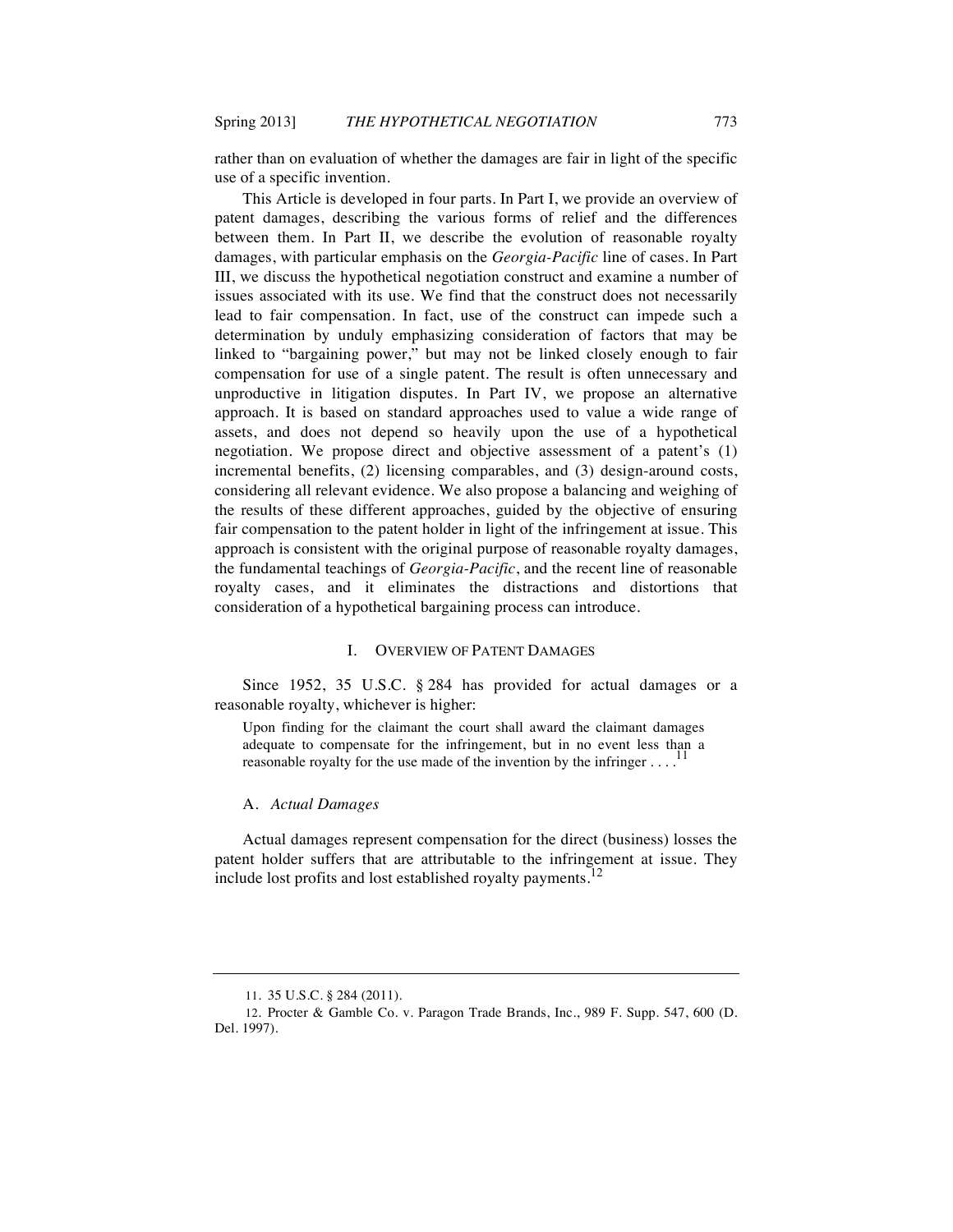## 1. *Lost Profits*

Lost profits represent the difference between the "but-for" profits the patent holder would have realized had there been no infringement and the "actual" profits the patent holder realized (or will realize) in the presence of the infringement.<sup>13</sup> To be eligible for lost profits damages, the patent holder typically must prove four things: (1) there was demand for the patented product, (2) there was an absence of acceptable noninfringing alternative, (3) the patent holder could have made and sold additional units, and (4) the patent holder's profit rate can be reasonably estimated.<sup>14</sup>

Price erosion, a form of lost profits, measures the extent to which the patent holder's profits were reduced because the infringement constrained the patent holder's pricing.<sup>15</sup> To be eligible for price erosion damages, the patent holder must demonstrate that the infringement was a reason for the price constraint.<sup>16</sup> And the analysis must account for the impact on sales volume associated with the lowered actual prices (that is, elasticity of demand).<sup>17</sup>

#### 2. *Established Royalty*

An "established royalty" refers to a royalty payment that is sufficiently prevalent and accepted so as to provide an objective price for the use of the patent in question.<sup>18</sup> When an established royalty exists for a particular patent, the market has, in effect, objectively determined the price of practicing that patent and, more importantly, the amount that the patent holder should receive in exchange for granting access to the patent.<sup>19</sup> In practice, the standard for establishing the existence of an established royalty is very high and, consequently, is seldom satisfied.<sup>20</sup>

<sup>13.</sup> *See* Gregory K. Leonard & Lauren J. Stiroh, *A Practical Guide to Damages*, *in* ECONOMIC APPROACHES TO INTELLECTUAL PROPERTY: POLICY, LITIGATION, AND MANAGEMENT 27 (Gregory K. Leonard & Lauren J. Stiroh eds. 2005); John C. Jarosz and Erin M. Page, *The* Panduit *Lost Profits Test After* BIC Leisure v. Windsurfing, 3 FED. CIR. B.J. 311 (1993); s*ee also* BIC Leisure Prods., Inc. v. Windsurfing Int'l, Inc., 1 F.3d 1214, 1218 (Fed. Cir. 1993).

<sup>14.</sup> Panduit Corp. v. Stahlin Bros. Fibre Works, Inc., 575 F.2d 1152, 1156 (6th Cir. 1978).

<sup>15.</sup> Vulcan Eng'g Co. v. Fata Aluminium, Inc., 278 F.3d 1366, 1377 (Fed. Cir. 2002).

<sup>16.</sup> Minco, Inc. v. Combustion Eng'g, Inc., 95 F.3d 1109, 1120 (Fed. Cir. 1996).

<sup>17.</sup> Crystal Semiconductor v. Tritech Microelectronics Int'l, Inc., 246 F.3d 1336, 1359 (Fed. Cir. 2001).

<sup>18.</sup> BRYAN W. BUTLER, PATENT INFRINGEMENT: COMPENSATION AND DAMAGES § 4.01 (Law Journal Press 2006).

<sup>19.</sup> *Id.*; *see also* Del Mar Avionics, Inc. v. Quinton Instrument Co., 836 F.2d 1320, 1328 (Fed. Cir. 1987).

<sup>20.</sup> Mobil Oil Corp. v. Amoco Chems. Corp., 915 F. Supp. 1333, 1342 (D. Del. 1994). To qualify as an "established royalty," a royalty rate must have been (1) paid prior to the infringement at issue, (2) "paid by a sufficient number of persons" as "to indicate the reasonableness of the rate," (3) uniform, (4) not set under the threat of a lawsuit or in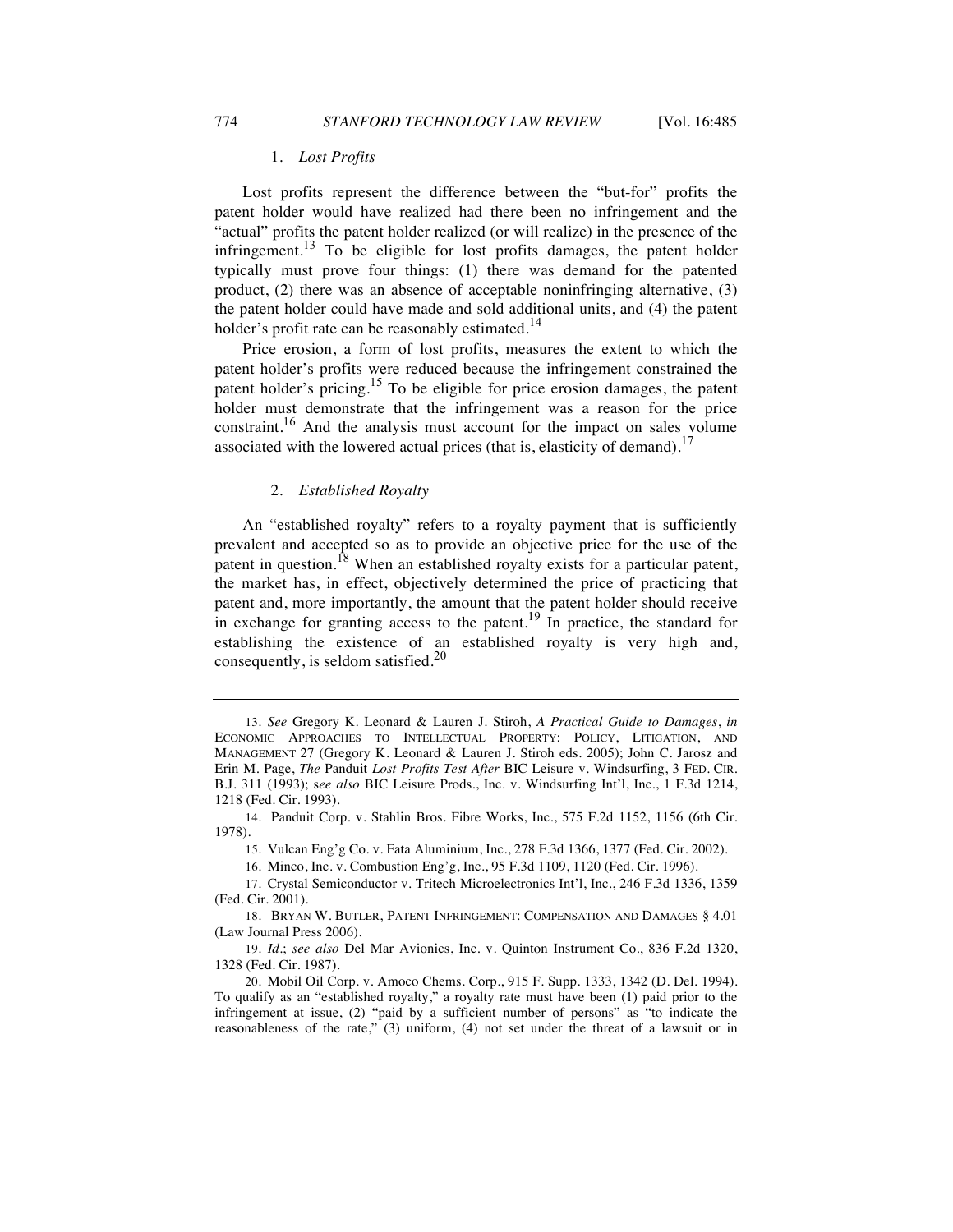### B. *Reasonable Royalty Damages*

In contrast to "actual" damages (eligibility for which must be demonstrated), reasonable royalty damages may be available to an injured patent holder even if it is unable to prove any actual competitive injury as a result of the alleged infringement.<sup>21</sup>

According to PricewaterhouseCoopers, "reasonable royalties are the most frequent kind of damages awards in patent cases and comprise a greater share with each passing year."<sup>22</sup> They are awarded in roughly eighty percent of patent infringement cases in which damages are awarded.<sup>23</sup>

Because reasonable royalty damages are almost always available, $24$  courts have historically tended to afford litigants a substantial amount of flexibility regarding both the type and quantum of evidence that may be used to support a reasonable royalty damages determination.<sup>25</sup> They have cautioned, however, that a reasonable royalty damages determination, like any other damages determination, must not be based on speculation, and that courts must be vigilant in preventing flexibility from lapsing into speculation and guesswork.<sup>26</sup>

22. PRICEWATERHOUSECOOPERS, 2011 PATENT LITIGATION STUDY: PATENT LITIGATION TRENDS AS THE "AMERICA INVENTS ACT" BECOMES LAW 14 (2011), *available at* http://www.pwc.com/us/en/forensic-services/publications/assets/2011-patent-litigationstudy.pdf.

23. *Id.* at 15 chart 4.

24. *See* DowChemical Co. v. Mee Industries, Inc., 341 F.3d 1370, 1382 (Fed. Cir. 2003) (*"*The district court's conclusion that no damages could be awarded, in light of the presumption of damages when infringement is proven, was in error. . . . Should Dow prove infringement . . . , the district court should consider the so-called *Georgia-Pacific* factors . . . in detail, and award such reasonable royalties as the record evidence will support."). *But* s*ee* Apple, Inc. v. Motorola, Inc., No. 1:11-cv-08540, 2012 U.S. Dist. LEXIS 89960, at \*33-34 (N.D. Ill. May 22, 2012) (Posner, J., sitting by designation).

25. *See* Lucent Techs., Inc. v. Gateway, Inc.*,* 580 F.3d 1301, 1325 (Fed. Cir. 2009) ("[A]ny reasonable royalty analysis 'necessarily involves an element of approximation and uncertainty.'" (citing Unisplay, S.A. v. Am. Elec. Sign Co., 69 F.3d 512, 517 (Fed. Cir. 1995))); Faulkner v. Gibbs, 199 F.2d 635, 639 (9th Cir. 1952) ("There is no mathematical formula for the determination of a reasonable royalty. The property loss of a patentee from infringement may arise from such varying facts and circumstances that each case must be controlled by those peculiar to it and except in rare instances the loss can only be determined by reasonable approximation." (citations omitted)).

26. *See* PATENT DAMAGES HANDBOOK COMM. MEMBERS, COMPENSATORY DAMAGES ISSUES IN PATENT INFRINGEMENT CASES: A HANDBOOK FOR FEDERAL DISTRICT COURT JUDGES 5-6 (Lexis Emerging Issues 2010) ("Regardless of the form of damages, . . . the court should not apply any less rigorous standard of admissibility to the evidence than that

settlement of a litigation, and (5) covering a comparable set of rights or uses as are at issue in the litigation under consideration. *Id.*; *see also* Rude v. Westcott, 130 U.S. 152, 164-65 (1889); Butler, *supra* note 18, at § 3.02.

<sup>21.</sup> A reasonable royalty form of relief is fundamentally different from an established royalty form of relief; the former is not simply a slightly loosened version of the latter. *See*  Butler, *supra* note 18, § 4.01; *see also* Michael J. Chapman, *Using Settlement Licenses in Reasonable Royalty Determinations*, 49 IDEA 313, 322-25 (2009).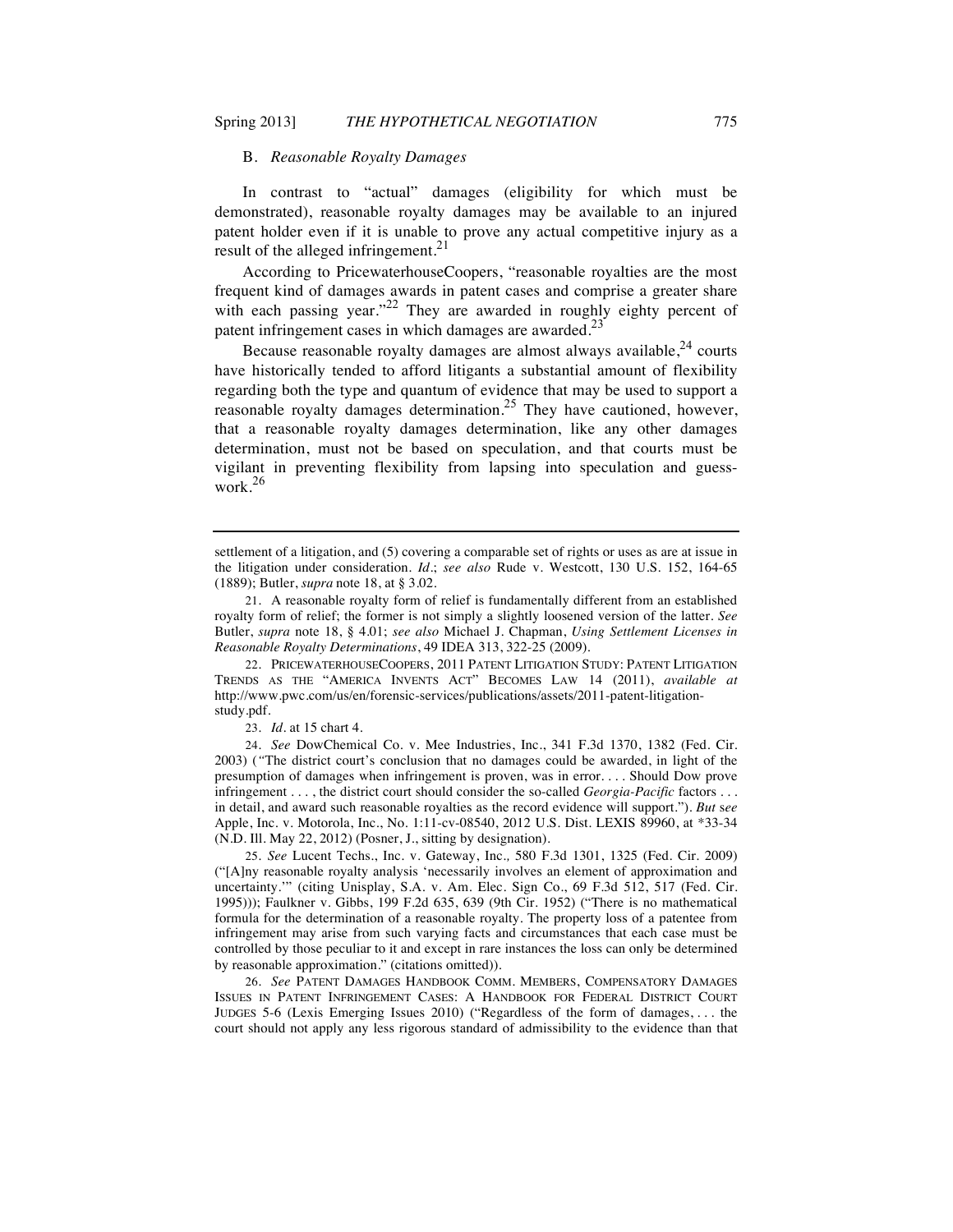#### C. *Combined Awards*

Over time, courts have provided that an injured patent holder is entitled to compensation for *each* infringing sale based on either lost profits or a reasonable royalty, but not both.<sup>27</sup> That is, courts have allowed for lost profits damages on infringing sales for which a patent holder is able to establish the requirements for such an award and reasonable royalty damages on the remaining infringing sales.<sup>28</sup> Such awards are often called "combined" or "split" awards.<sup>29</sup>

#### II. EVOLUTION OF REASONABLE ROYALTY DAMAGES

Reasonable royalty damages initially were conceived of by courts seeking to determine and award damages in situations where a patent holder who had proven infringement was unable to provide adequate proof of actual damages.

## A. *Origins*

In the 1865 case *Suffolk Co. v. Hayden*, <sup>30</sup> the U.S. Supreme Court examined a patent dispute in which no evidence pertaining to lost profits or an established royalty had been produced.<sup>31</sup> Due to the lack of such evidence, the lower court permitted an expert to testify on a range of issues that were relevant to the jury's assessment of the patent's value.<sup>32</sup> The infringer appealed on the grounds that such evidence could not be used to assess patent damages, but the Court disagreed:

This question of damages . . . is always attended with difficulty and embarrassment . . . . There being no established patent or license fee in the case, in order to get at a *fair measure of damages*, or even an approximation to it, *general evidence must necessarily be resorted to*. And what evidence could be more appropriate and pertinent than that of the utility and advantage of the invention over the old modes or devices that had been used for working out similar results? With a knowledge of these benefits to the persons who have used the invention, and the extent of the use by the infringer, a jury will be in

32. *Id.* at 317.

required by the rules of evidence or any less rigorous standard to the proof of facts. Speculation is not evidence. Courts should allow damage awards based only on 'sound economic and factual predicates.'" (citations omitted)).

<sup>27.</sup> U.S. Frumentum Co. v. Lauhoff, 216 F. 610, 616-17 (6th Cir. 1914).

<sup>28.</sup> *See* State Indus., Inc. v. Mor-Flo Indus., Inc., 883 F.2d 1573, 1577 (Fed. Cir. 1989); TWM Mfg. Co. v. Dura Corp., 789 F.2d 895, 898 (Fed. Cir. 1986). S ome commentators have questioned the availability of such awards on the grounds that they may overcompensate patent holders. *See* THE EVOLVING IP MARKETPLACE, *supra* note 4, at 156- 57.

<sup>29.</sup> *See State Indus.*, 883 F.2d at 1577.

<sup>30.</sup> 70 U.S. 315 (3 Wall.) (1865).

<sup>31.</sup> *Id.* at 320.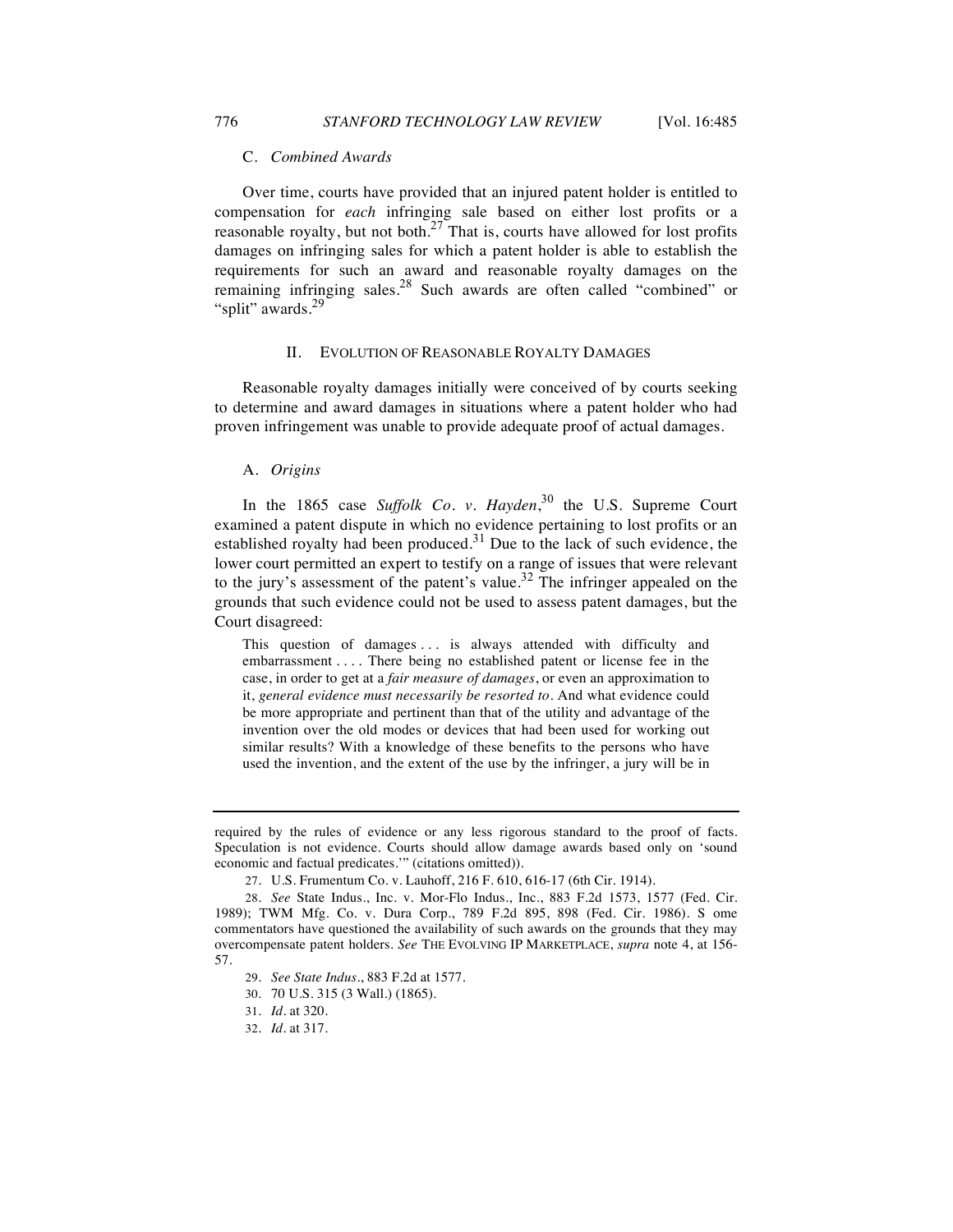possession of material and controlling facts that may enable them . . . to ascertain the damages, or, in other words, the loss to the patentee or owner, by the piracy, instead of the purchase of the use of the invention.<sup>33</sup>

In subsequent years, and consistent with *Suffolk*, several lower courts considered a variety of factors in assessing general patent damages, with some courts adopting the term "reasonable royalty" to refer to such damages.<sup>34</sup>

In 1914, the Sixth Circuit reviewed the lower court's opinion in *United*  States Frumentum Co. v. Lauhoff,<sup>35</sup> where a patent holder was awarded only nominal damages because of its inability to prove actual damages. The court declared that "[i]t is a travesty to allow property rights to be seized and enjoyed without remedy simply because of the supposed difficulty in establishing their value."<sup>36</sup> To avert such a travesty, the court described an appropriate damages analysis:

*This damage or compensation is not, in precise terminology, a royalty at all, but it is frequently spoken of as a "reasonable royalty"; and this phrase is a convenient means of naming this particular kind of damage.* It may also be well called "general damage"; that is to say, damage not resting on any of the applicable, exact methods of computation but upon facts and circumstances which permit the jury or the court to estimate in a general, but in a sufficiently accurate, way the injury to plaintiff caused by each infringing sale.<sup>37</sup>

One year after the *Frumentum* decision, the U.S. Supreme Court specifically endorsed the use of reasonable royalty damages as compensation for patent infringement in *Dowagiac Manufacturing Co. v. Minnesota Moline Plow Co.*<sup>38</sup> After acknowledging that "[t]here was . . . no adequate basis for an assessment of damages upon the ground of lost sales,"<sup>39</sup> and that "there was no established royalty,"<sup>40</sup> the Court held that "it was permissible to show the value by proving what would have been a reasonable royalty, considering the nature

<sup>33.</sup> *Id*. at 320 (emphasis added).

<sup>34.</sup> For example, in 1894, the Ninth Circuit wrote, "Where damages cannot be assessed upon the basis of a royalty, nor on that of lost sales, nor on that of hurtful competition, the proper method of assessing them is to ascertain what would have been a reasonable royalty for the infringer to have paid." Hunt Bros. Fruit-Packing Co. v. Cassiday, 64 F. 585, 586 (9th Cir. 1894).

<sup>35.</sup> 216 F. 610, 614-15 (6th Cir. 1914). The opinion has been described as "[p]erhaps the most significant case aiding the modern development of the reasonable royalty remedy." Erick S. Lee, *Historical Perspectives on Reasonable Royalty Patent Damages and Current Congressional Efforts for Reform*, 13 UCLA J.L. & TECH. 1, 24 (2009). In 1925, the Second Circuit praised the judge in *Frumentum* (Judge Denison) as having "done more than any other one man to liberalize the matter of damages for infringement of a patent." Merrell Soule Co. v. Powdered Milk Co. of Am., 7 F.2d 297, 299 (2d Cir. 1925).

<sup>36.</sup> *Frumentum*, 216 F. at 616-17.

<sup>37.</sup> *Id*. at 617 (emphasis added).

<sup>38.</sup> 235 U.S. 641 (1915). This case had been argued before the Supreme Court in 1913, and the Supreme Court's decision in this matter was pending at the time that the *Frumentum* decision issued.

<sup>39.</sup> *Id*. at 648.

<sup>40.</sup> *Id*.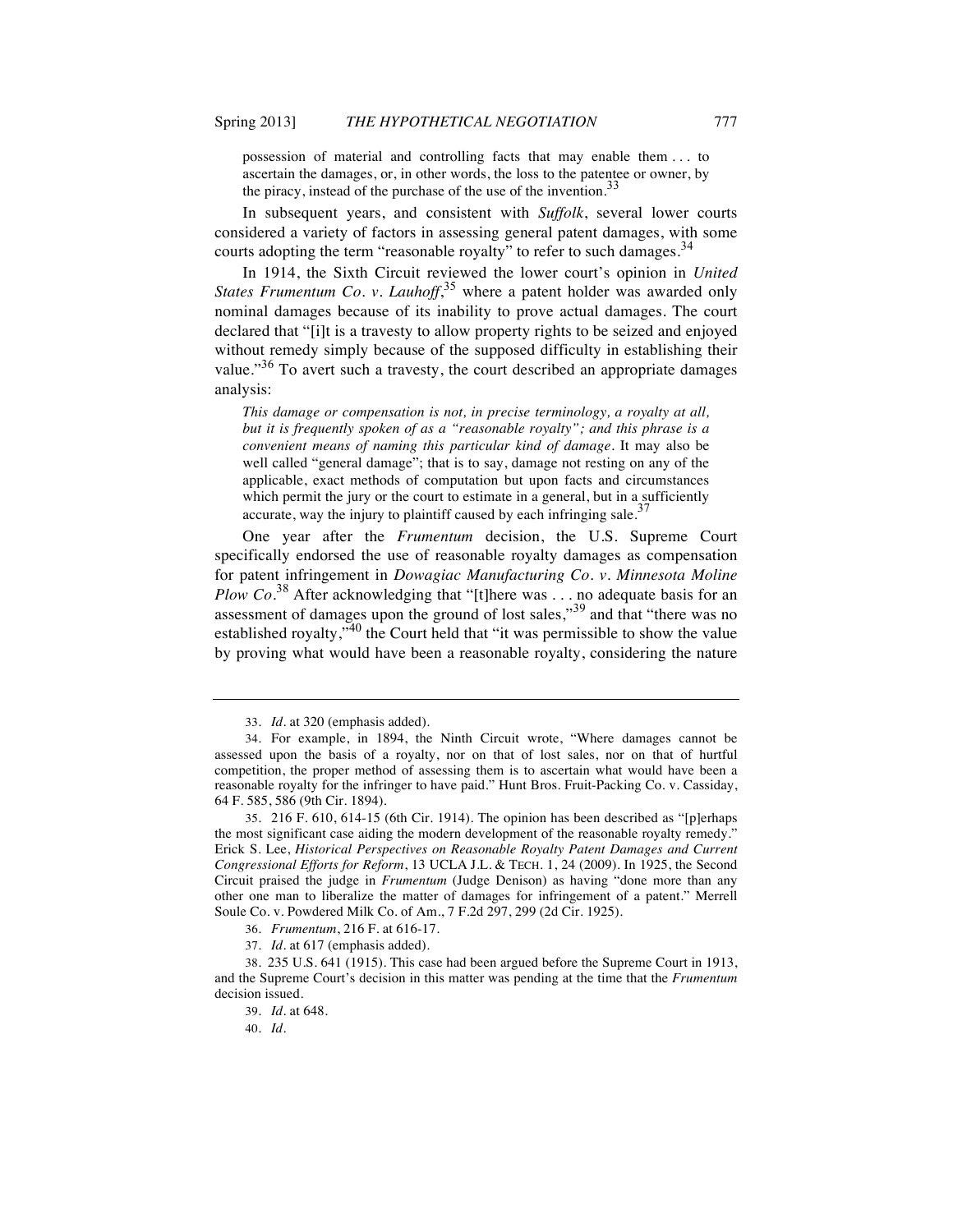of the invention, its utility and advantages, and the extent of the use involved."<sup>41</sup>

#### B. *Codification*

In 1922, the U.S. patent statute was revised to permit "general evidence to be heard in order to determine a 'reasonable' recovery of damages."<sup>42</sup> The language in the 1922 Act did not specifically adopt the phrase "reasonable royalty," but it did enable patent holders who were otherwise unable to prove actual damages to pursue *reasonable compensation* based on evidence of *general damages*.

The patent statute was amended again in 1946. In this amendment, the term "reasonable royalty" appeared, and reasonable royalty damages were explicitly authorized. The amended statute provided that the patent holder "shall be entitled to recover *general damages* which shall be due compensation for making, using, or selling the invention, not less than a reasonable royalty  $\dots$ <sup>43</sup> According to the legislative history, "the 1946 Act sought to 'make the basis of recovery in patent infringement suits general damages, that is, any damages the complainant can prove not less than a reasonable royalty."<sup>44</sup>

The current language pertaining to patent damages was incorporated into the Patent Act in 1952. Under the statute, the patent holder is entitled to recover "damages adequate to compensate for the infringement, but in no event less than a reasonable royalty for the use made of the invention by the infringer."<sup>45</sup> No substantive changes have been made to the statutory language pertaining to the calculation of patent damages since 1952.

<sup>41.</sup> *Id.*; *see also* Rite-Hite Corp. v. Kelley Co., 56 F.3d 1538, 1566 (Fed. Cir. 1995) (en banc) (Nies, J., dissenting in part) ("[I]n *Dowagiac Mfg. Co*., . . . the Supreme Court endorsed the theory of a hypothetical reasonable royalty as 'damages' where the patentee could not prove actual damages. This relief had been developed in several lower courts because of the unfairness to the patentee who, despite infringement, received only *nominal* damages.")

<sup>42.</sup> Lee, *supra* note 35, at 6 ("After considering 'such evidence and all other evidence in the record, *the court may* adjudge' and *allow the patentee to recover from the infringer 'a reasonable sum as* profits or *general damages* for the infringement.'" (emphasis added) (citing Act of Feb. 18, 1922, ch. 58, § 8, 42 Stat. 389, 392)); *see also Rite-Hite*, 56 F.3d at 1566 (Nies, J., dissenting in part) ("Congress gave its specific approval to a reasonable royalty as statutory 'damages' by enactment of the provision, 'general damages . . . not less than a reasonable royalty.'" (alteration in original)).

<sup>43.</sup> Act of August 1, 1946, ch. 726, 60 Stat. 778 (emphasis added).

<sup>44.</sup> Lee, *supra* note 35, at 8 (citing H.R. REP. NO. 79-1587, at 1-2 (1946); S. REP. NO. 79-1503, at 2 (1946), *reprinted in* 1946 U.S.C.C.A.N. 1387).

<sup>45.</sup> Act of July 19, 1952, Pub. L. No. 82–593, 66 Stat. 813 (codified at 35 U.S.C. § 284).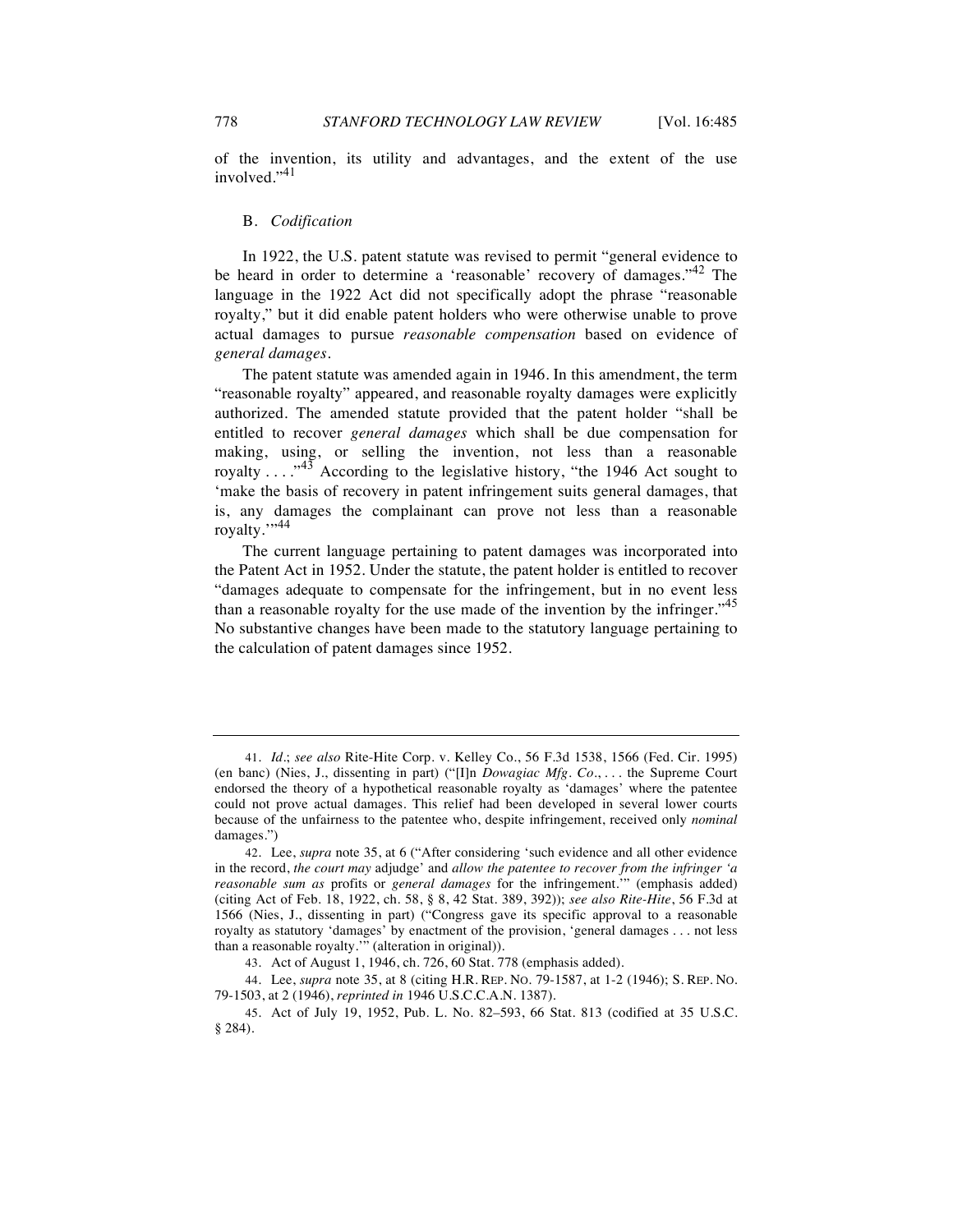#### C. Georgia-Pacific *Decisions*

The most important decision interpreting reasonable royalty damages under the 1952 Patent Act was the 1970 district court opinion in *Georgia-Pacific*, issued by Judge Tenney of the Southern District of New York.<sup>46</sup> Since it issued, the considerations emanating from *Georgia-Pacific* have become the foundation of modern reasonable royalty damages analysis, being variously referred to as "the touchstone of modern reasonable royalty analysis," $47$  the "gold standard for calculating reasonable royalty damages,"<sup>48</sup> and the "universally accepted test for reasonable royalty damages."<sup>49</sup> The considerations have been applied by virtually every patent court since then facing the task of determining fair compensation for patent infringement.<sup>50</sup> In fact, in *Parental Guide v. Thomson*, the Federal Circuit wrote that reference to a royalty pursuant to  $\S 284$  "unambiguously contemplate  $[s]$ ... a reasonable royalty that [would be] determined by a judge or a jury through the express application, by the judge or jury, of the *Georgia Pacific* factors."<sup>51</sup>

#### 1. *District Court Determination (1970)*

There is no indication that the court in *Georgia-Pacific 1970* intended to make new law concerning the determination of reasonable royalty damages. Instead, the decision suggests that the court was simply attempting to apply existing law in the context of a case in which there was an "extreme divergence of the parties" with regard to the appropriate reasonable royalty to be paid in compensation for Georgia-Pacific's infringement. $52$ 

The court observed that "[a] comprehensive list of evidentiary facts relevant, in general, to the determination of the amount of a reasonable royalty for a patent license may be drawn from a conspectus of the leading cases,"

<sup>46.</sup> Georgia-Pacific Corp. v. U.S. Plywood Corp. (*Georgia-Pacific 1970*), 318 F. Supp. 1116 (S.D.N.Y. 1970); *see* PAUL M. JANICKE, MODERN PATENT LITIGATION 56 (2d ed. 2006). Although the 1970 district court decision is the most often cited decision in this line of cases, there were, in fact, a number of opinions issues relating to this proceeding, dating back to 1956. *See* Georgia-Pacific Plywood Co. v. U.S. Plywood Corp., 148 F. Supp 846 (S.D.N.Y. 1956); Georgia-Pacific Corp. v. U.S. Plywood Corp., 258 F.2d 124 (2d Cir. 1958); Georgia-Pacific Corp. v. U.S. Plywood Corp. (*Georgia-Pacific 1965*), 243 F. Supp. 500 (S.D.N.Y. 1965); *Georgia-Pacific 1970*, 318 F. Supp. 1116 (S.D.N.Y. 1970); Georgia-Pacific Corp. v. U.S. Plywood-Champion Papers, Inc. (*Georgia-Pacific 1971*), 446 F.2d 295 (2d Cir. 1971).

<sup>47.</sup> RICHARD F. CAULEY, WINNING THE PATENT DAMAGES CASE 7 (2009).

<sup>48.</sup> Durie & Lemley, *supra* note 5, at 628.

<sup>49.</sup> *Id*. at 629.

<sup>50.</sup> Cauley, *supra* note 47, at 12; Zeng, *supra* note 5, at 331-32.

<sup>51.</sup> Parental Guide of Tex., Inc. v. Thomson, Inc.*,* 446 F.3d 1265, 1270 (Fed. Cir. 2006); *see also* Lucent Techs., Inc. v. Gateway, Inc., 580 F.3d 1301, 1325 (Fed. Cir. 2009) (reviewing a damage award "within the *Georgia-Pacific* framework").

<sup>52.</sup> *Georgia-Pacific 1970*, 318 F. Supp. 1116, 1119 (S.D.N.Y. 1970).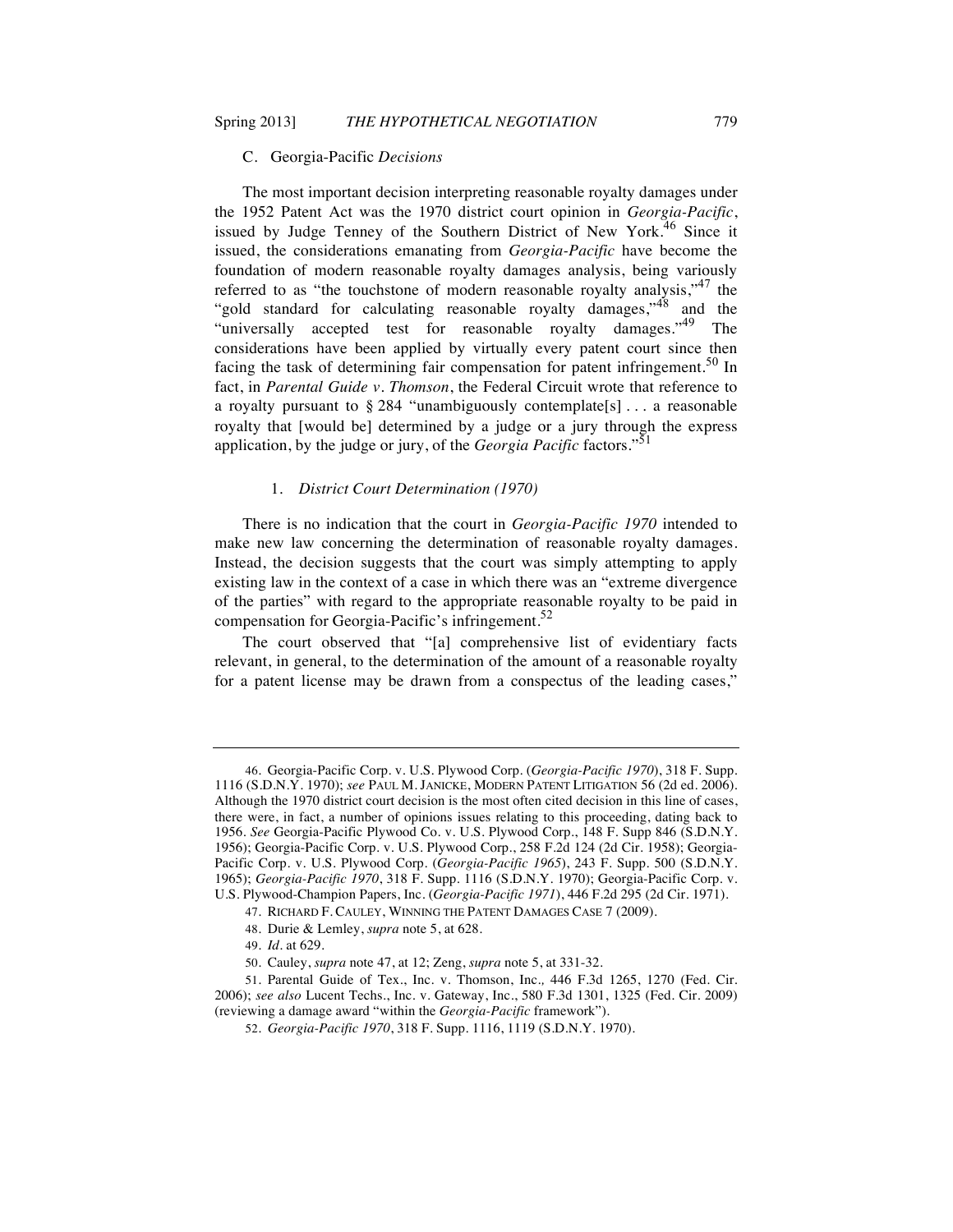although it did not choose to provide such a  $list.^{53}$  Instead, it proceeded to enumerate "*some* of the factors mutatis mutandis seemingly more pertinent to the issue[s]" in the case.<sup>54</sup> The factors selected by the court as being most pertinent became the now-ubiquitous "*Georgia-Pacific* Factors:"

1. The royalties received by the patentee for the licensing of the patent in suit, proving or tending to prove an established royalty.

2. The rates paid by the licensee for the use of other patents comparable to the patent in suit.

3. The nature and scope of the license, as exclusive or non-exclusive; or as restricted or non-restricted in terms of territory or with respect to whom the manufactured product may be sold.

4. The licensor's established policy and marketing program to maintain his patent monopoly by not licensing others to use the invention or by granting licenses under special conditions designed to preserve that monopoly.

5. The commercial relationship between the licensor and licensee, such as, whether they are competitors in the same territory in the same line of business; or whether they are inventor and promoter.

6. The effect of selling the patented specialty in promoting sales of other products of the licensee; that existing value of the invention to the licensor as a generator of sales of his non-patented items; and the extent of such derivative or convoyed sales.

7. The duration of the patent and the term of the license.

8. The established profitability of the product made under the patent; its commercial success; and its current popularity.

9. The utility and advantages of the patent property over the old modes or devices, if any, that had been used for working out similar results.

10.The nature of the patented invention; the character of the commercial embodiment of it as owned and produced by the licensor; and the benefits to those who have used the invention.

11.The extent to which the infringer has made use of the invention; and any evidence probative of the value of that use.

12.The portion of the profit or of the selling price that may be customary in the particular business or in comparable businesses to allow for the use of the invention or analogous inventions.

<sup>53.</sup> *Id.* at 1120.

<sup>54.</sup> *Id.* (emphasis added).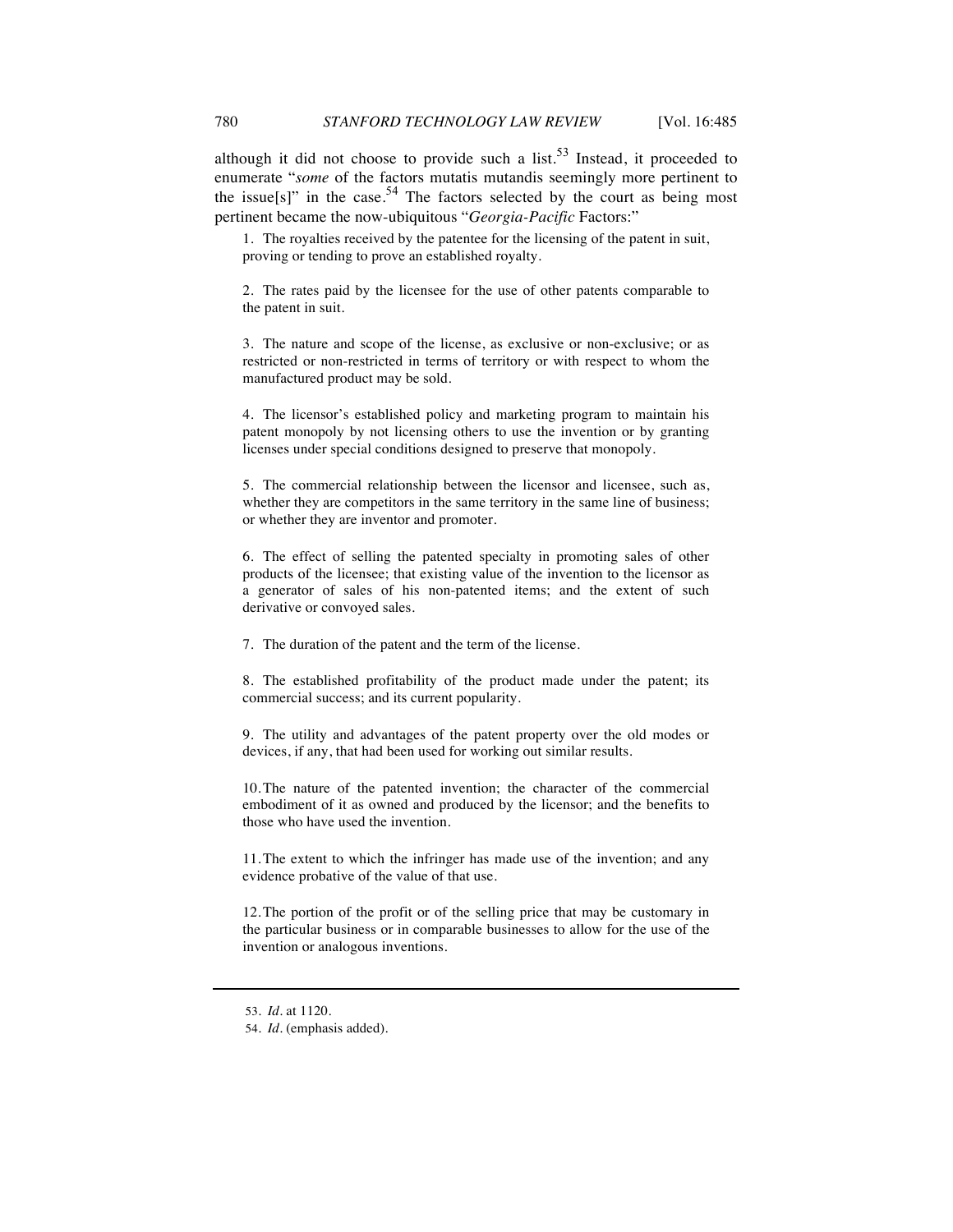13.The portion of the realizable profit that should be credited to the invention as distinguished from non-patented elements, the manufacturing process, business risks, or significant features or improvements added by the infringer.

14.The opinion testimony of qualified experts.

15.The amount that a licensor (such as the patentee) and a licensee (such as the infringer) would have agreed upon (at the time the infringement began) if both had been reasonably and voluntarily trying to reach an agreement; that is, the amount which a prudent licensee—who desired, as a business proposition, to obtain a license to manufacture and sell a particular article embodying the patented invention—would have been willing to pay as a royalty and yet be able to make a reasonable profit and which amount would have been acceptable by a prudent patentee who was willing to grant a license. $\frac{5}{5}$ 

Having provided this nonexhaustive list of factors to be considered, Judge Tenney explained that the manner and extent to which the different factors would be considered was left to the discretion of the factfinder.<sup>56</sup> It ultimately awarded U.S. Plywood a royalty of \$50 per thousand square feet, which U.S. Plywoods's expert testified was the cheapest rate to which it would have consented.<sup>57</sup>

#### 2. *Second Appellate Review (1971)*

Though famous, *Georgia-Pacific 1970* was not the last word in the line of cases. In June 1971, the Second Circuit reviewed the damages findings of the district court. It reversed, in fact, the lower court's reasonable royalty damages determination:

[U]nder the willing buyer-willing seller rule a reasonable "royalty must be fixed so as to leave the infringer, or suppositious licensee, a reasonable profit"... [and]... the royalty imposed [on GP]... gobbles up all of GP's

<sup>55.</sup> *Id*.

<sup>56.</sup> *Id.* at 1120-21. *Georgia-Pacific 1970* appears to have evolved naturally from prior case law. *See, e.g.*, Faulkner v. Gibbs, 199 F.2d 635, 639 (9th Cir. 1952); Horvath v. McCord Radiator & Mfg. Co., 100 F.2d 326, 335-36 (6th Cir. 1938); Austin-Western Rd. Mach. Co. v. Disc Grader & Plow Co., 291 F. 301, 304 (8th Cir. 1923); U.S. Frumentum Co. v. Lauhoff, 216 F. 610, 617 (6th Cir. 1914) ("The jury, in a patent case, can be shown what plaintiff's patent property was, to what extent defendant has taken it, its usefulness and commercial value as shown by its advantages over other things and by the extent of its use and as shown by the profits and savings which could be made upon its sale or adoption. The jury can learn how much of the realizable profit should be credited to the manufacturing process and business risk and how much to the patent, also, what share of the profits or of the selling price it may be customary in that or similar business to allow for the use of such an invention. Experts may be amply qualified to give useful opinions as to the value of the property which is to be appraised.").

<sup>57.</sup> *Georgia-Pacific 1970*, 318 F. Supp. at 1143-44.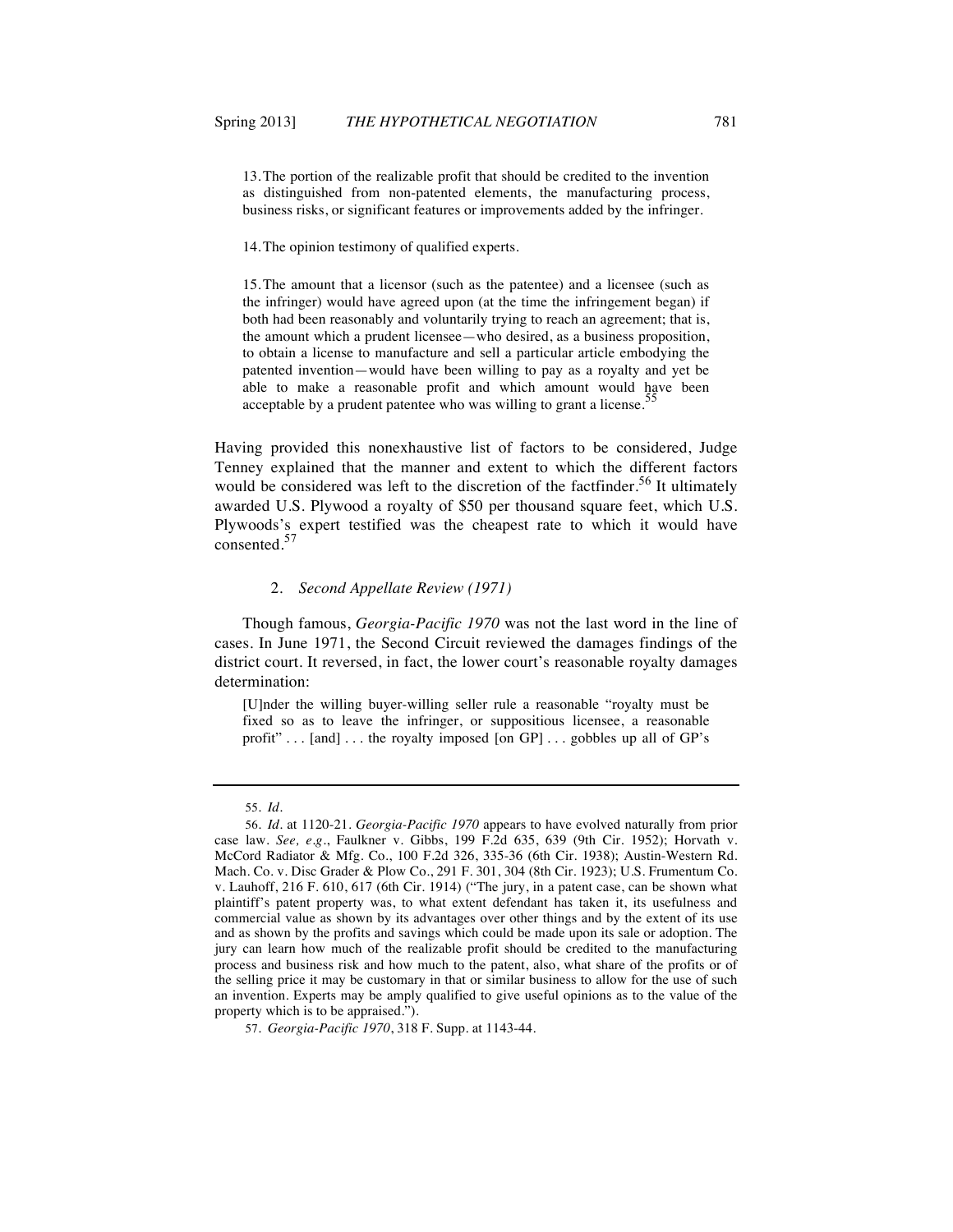expected profit.<sup>58</sup>

The Second Circuit recalculated the amount that the lower court determined Georgia-Pacific should pay in damages so as to ensure that Georgia-Pacific enjoyed a "reasonable" return on its sales of infringing merchandise and awarded all excess profits to U.S. Plywood as damages.<sup>59</sup> As a result, the reasonable royalty rate used to calculate U.S. Plywood's damages was reduced from \$50.00 per thousand square feet to \$35.65 per thousand square feet. $60$  The Second Circuit emphasized that a "reasonable royalty is in essence a device for *retroactively reaching a just result*."<sup>61</sup>

## III. HYPOTHETICAL NEGOTIATION CONSTRUCT

The most important, and lasting, impact of *Georgia-Pacific 1970* (and the *Georgia-Pacific* line of cases) has been the elevation of a hypothetical negotiation construct as the primary tool for considering reasonable royalty damages.<sup>62</sup>

In the *Georgia-Pacific 1970* decision, the court did not prioritize the various factors that were identified as pertinent to the reasonable royalty damages analysis. Over time, however, a de facto prioritization of the *Georgia-Pacific* Factors emerged, as many courts and experts elevated Factor 15 above the others. As the Southern District of Texas explained, "Originally listed as one of many reasonable royalty factors in [*Georgia-Pacific 1970*], the hypothetical negotiation has evolved into an umbrella over all the other factors."<sup>63</sup> In fact, the hypothetical negotiation factor has been characterized as the "most important" aspect,<sup>64</sup> the "theoretical underpinning,"<sup>65</sup> and the "overarching consideration<sup>"66</sup> of a *Georgia-Pacific* analysis.<sup>67</sup> It is no wonder that the process of reasonable royalty estimation over the last four decades has

62. The hypothetical negotiation, in fact, was introduced decades before *Georgia-Pacific 1970*. Seaman, *supra* note 5, at 1678.

64. Landers, *Let the Games Begin*, *supra* note 5, at 327.

65. Cauley, *supra* note 47, at 23.

66. Cotter, *supra* note 5, at 729; *see also* Durie & Lemley, *supra* note 5, at 642 (calling it the "meta-factor . . . the ultimate question all of the other factors are trying to establish").

67. Pulse Med. Instruments, Inc. v. Drug Impairment Detection Servs., 858 F. Supp. 2d 505, 510 (D. Md. 2012) ("Whether characterized as 'applying the *Georgia-Pacific* factors' or as 'conducting a hypothetical negotiation,' the process is one and the same.").

<sup>58.</sup> *Georgia-Pacific 1971*, 446 F.2d 295, 299 (2d Cir. 1971).

<sup>59.</sup> *Id*. at 299-300.

<sup>60.</sup> *Id.*

<sup>61.</sup> *Id*. (emphasis added).

<sup>63.</sup> WesternGeco L.L.C. v. ION Geophysical Corp., No. 4:09-CV-1827, 2012 WL 2911968, at \*1 (S.D. Tex. July 16, 2012); *see also* Studiengesellschaft Kohle m.b.H. v. Dart Indus., 666 F. Supp. 674, 680 (D. Del. 1987) ("Despite the fact that this hypothetical negotiation factor is just one of the factors on the list, the hypothetical negotiation is a method for incorporating the other factors in order to arrive at a reasonable royalty rate.").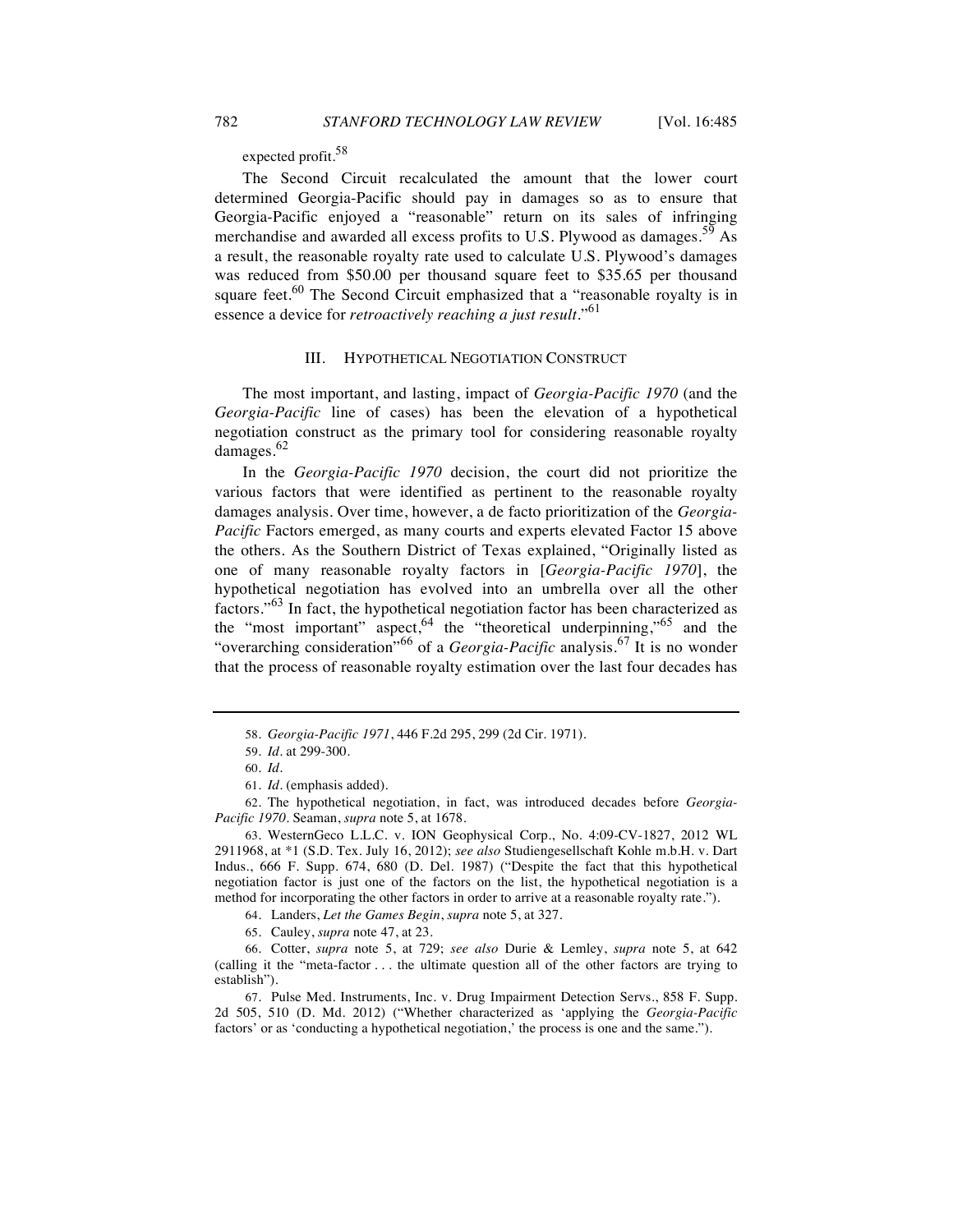been commonly been referred to as "Willing Licensor/Willing Licensee" analysis and "Hypothetical Negotiation" analysis.<sup>68</sup>

Unfortunately, the concept of a "hypothetical negotiation" is not selfexecuting in the context of a patent infringement litigation—i.e., the translation of the general concept into a tool that can be used to analyze reasonable royalty damages is not automatic. Rather, it requires the introduction and application of various assumptions and judgments—a process that invites and introduces unnecessary conflict and uncertainty into the determination of reasonable royalty damages.

## A. *Overview*

The Western District of Wisconsin described the implementation of the hypothetical negotiation construct in *Innogenetics, N.V. v. Abbott Laboratories*:

In calculating . . . a reasonable royalty, the jury has to pretend that the parties sat down and negotiated a reasonable royalty before the day that defendant began its infringement of the plaintiff's patent. . . . Unlike a real negotiation, this hypothetical negotiation assumes that the infringer must agree to some amount of royalty payment; it does not have the option of walking away from the table. $69$ 

Under this construct, the parties are assumed to know that the patent at issue is valid, enforceable, and infringed at the time of the negotiation.

The use of the construct has become so pervasive that some Federal Circuit decisions have suggested that it is mandatory for the determination of reasonable royalty damages.<sup>70</sup> The FTC, after having considered voluminous testimony and submissions over a multiyear period, is in agreement.<sup>71</sup>

The construct appears to rest on the assumption that adhering to good *process* will lead to a good *result*. That is, it is assumed that modeling the interaction of rational parties in a *fair process* will naturally lead to *fair and reasonable* compensation for the patent holder.

#### B. *Shortcomings*

In his description of the hypothetical negotiation construct, Judge Tenney noted that it "is more a statement of approach than a tool of analysis."<sup>72</sup> To use the construct as an analytical tool, numerous assumptions are required. Unfortunately, there are substantial and ongoing disagreements about those

<sup>68.</sup> *See, e.g.*, Hanson v. Alpine Valley Ski Area, Inc., 718 F.2d 1075, 1081 (Fed. Cir. 1983); *see also* Seaman, *supra* note 5, at 1677.

<sup>69.</sup> Innogenetics, N.V. v. Abbott Labs.*,* 578 F. Supp. 2d 1079, 1093-94 (W.D. Wis. 2007), *aff'd in part and rev'd in part*, 512 F.3d 1363 (Fed. Cir. 2008).

<sup>70.</sup> *See, e.g.*, Fujifilm Corp. v. Benun, 605 F.3d 1366, 1372 (Fed. Cir. 2010); Rite-Hite Corp. v. Kelley Co., 56 F.3d 1538, 1554 (Fed. Cir. 1995).

<sup>71.</sup> THE EVOLVING IP MARKETPLACE, *supra* note 4, at 20-21, 176.

<sup>72.</sup> *Georgia-Pacific 1970*, 318 F. Supp. 1116, 1121 (S.D.N.Y. 1970).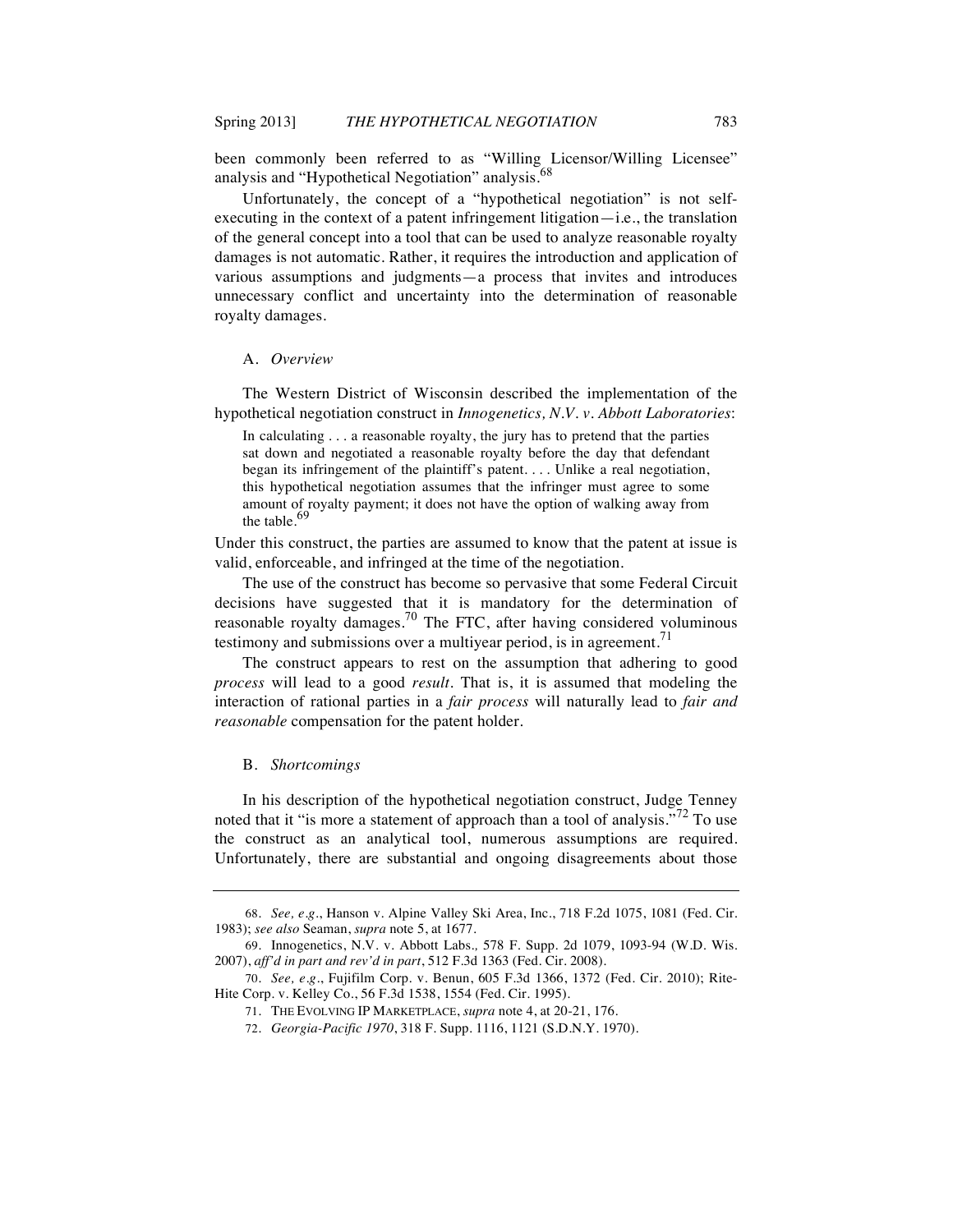assumptions—presumed strength of the infringed patent, the precise date of the "negotiation," the significance of ex post facts, and the goal of the exercise. The adversarial nature of patent proceedings does not minimize battles about those parameters but invites them, often overshadowing consideration of the resulting damages. The result has been a host of widely divergent royalty recommendations and outcomes within cases and across cases, all purportedly supported by a hypothetical negotiation construct. Individually and collectively these results provide little predictability or guidance to patent owners and future litigants.

#### 1. *Foundation*

Confidence in the hypothetical negotiation construct appears to be rooted in some combination of the language of the patent damages statute, the *Georgia-Pacific* case, real-world licensing, and bargaining theory. However, all provide limited support.

#### a. *Damages Statute*

35 U.S.C. § 284 provides that an injured party is entitled to "damages adequate to compensate for the infringement, but in no event less than a reasonable royalty for the use made of the invention by the infringer.<sup> $373$ </sup> This language does not call for a negotiation between the patent holder and the infringer to determine how much the infringer should pay under a (retroactive) contract to use a patent. Rather, it simply contemplates an assessment of the use made by the infringer of a patent, and calls for compensation to the patent holder that is adequate in light of that use.

#### b. Georgia-Pacific *Case*

The words of *Georgia-Pacific* Factor 15 do not suggest that a reasonable royalty damages award must be the result of a hypothetical negotiation *process*.<sup>74</sup> Rather, they dictate that a damages payment be one that is economically reasonable for both parties. In effect, *Georgia-Pacific* Factor 15 describes the *characteristics* of a hypothetical *license* that corresponds to a reasonable royalty damages award. It does not call for a hypothetical *negotiation process* to determine the terms of such an award.

The suggestion to consider a hypothetical negotiation in assessing damages in the *Georgia-Pacific* case was offered by U.S. Plywood, the patent holder. The court explained that "USP places heavy reliance upon a . . . formulation called 'the willing buyer and willing seller' rule . . . [i]n order to establish what

<sup>73.</sup> 35 U.S.C. § 284 (2012).

<sup>74.</sup> *See* SCHLICHER, *supra* note 10, § 13:145.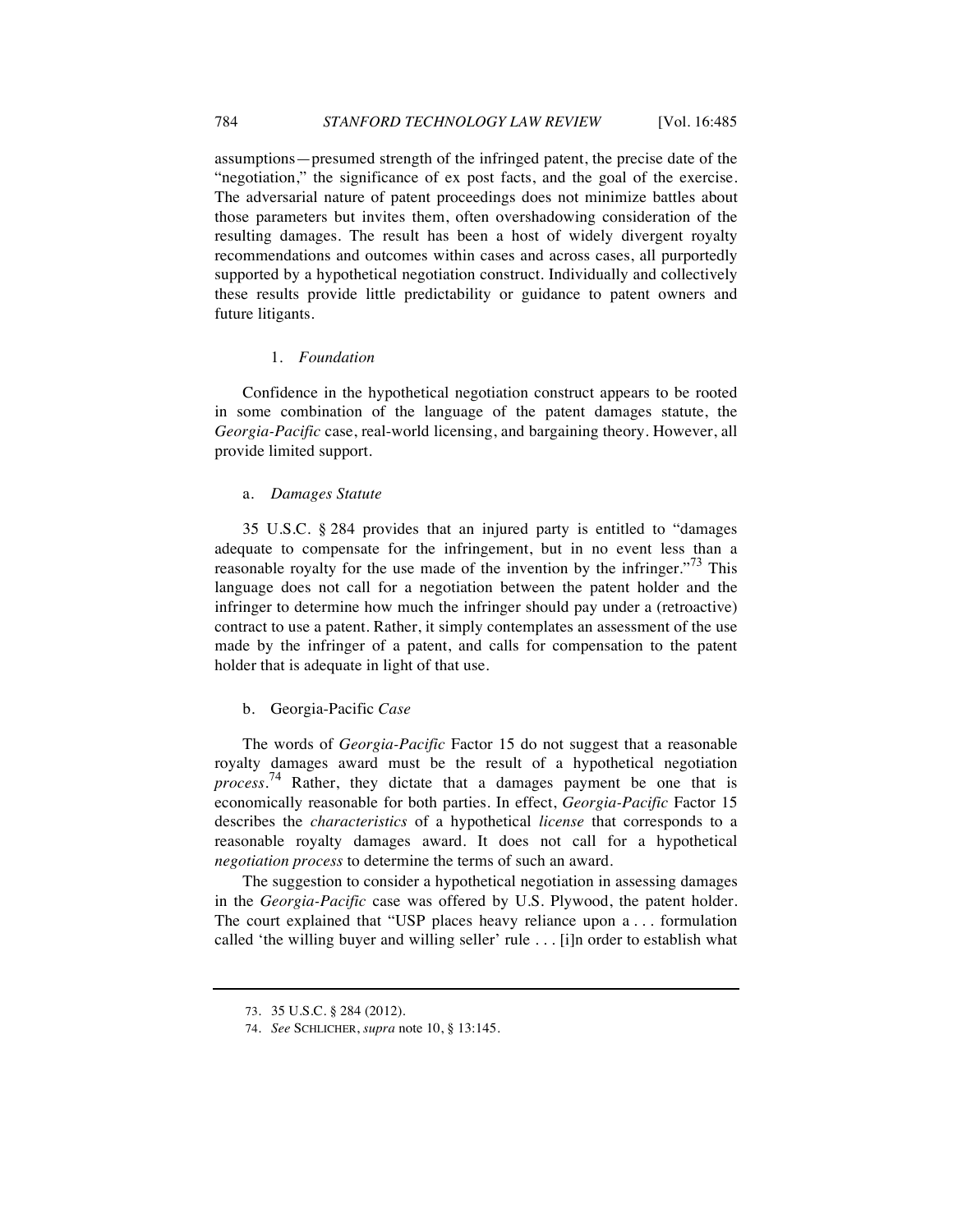USP 'would have' demanded and what GP 'would have' agreed to pay at the time of the supposititious negotiations."<sup>75</sup> But, as described above, the court noted that the construct is really just a "statement of approach"—it "represents an attempt to colligate diverse evidentiary facts of potential relevance.<sup>76</sup> The court did not endorse the use of a hypothetical negotiation process in its decision; it simply reported that the parties used it. Moreover, the lower court did not claim that its reasonable royalty terms would have emerged from a hypothetical negotiation between the parties. On the contrary, according to the court's analysis, a hypothetical negotiation between U.S. Plywood and Georgia-Pacific would likely have resulted in a royalty rate of \$37.50 per thousand square feet.<sup>77</sup> But in its decision, the court adopted a reasonable royalty of \$50.00 per thousand square feet, believing that it had determined a damages amount that fairly compensated U.S. Plywood in light of Georgia-Pacific's infringement.<sup>78</sup>

The Second Circuit, in its review, wrote that "[t]he parties seem in essential agreement that the trial court correctly chose to apply the 'willing buyer-willing seller' rule in determining a reasonable royalty."<sup>79</sup> The trial court did not appear, however, either in words or actions, to apply such a construct.<sup>80</sup> That is, despite having considered the outcome of a hypothetical negotiation in its decision, the trial court found that a different damages amount based on different foundations more fairly compensated U.S. Plywood for Georgia-Pacific's infringement.

## c. *Real-World Licenses*

For many, the logic behind a hypothetical negotiation process is rooted in real-world licensing.<sup>81</sup> A *real-world license* is the product of a *real-world licensing negotiation*. Accordingly, it may be natural to assume that determining a *hypothetical license* (under *Georgia-Pacific* Factor 15) necessitates the construction of a *hypothetical licensing negotiation*.

There are several problems, however, with using an analogy to real-world licensing when considering a reasonable royalty. The first problem is that it tends to frame the problem of patent infringement as a *contracting* problem. That is, it suggests that the problem with patent infringement is that the parties

<sup>75.</sup> *Georgia-Pacific 1970*, 318 F. Supp. at 1121-22.

<sup>76.</sup> *Id*. at 1121-22.

<sup>77.</sup> *Id*. at 1141-42 ("It would then be reasonable to assume further that the negotiations would have led to . . . the midpoint between approximately \$25.00 (that GP would have been willing to pay according to the foregoing assumption) and approximately \$50.00 (that USP would have found acceptable). The result would be a royalty of about \$37.50 per thousand square feet.").

<sup>78.</sup> *Id.* at 1143.

<sup>79.</sup> *Georgia-Pacific 1971*, 446 F.2d 295, 296 (2d Cir. 1971).

<sup>80.</sup> *See* SCHLICHER, *supra* note 10, § 13:145.

<sup>81.</sup> *See, e.g.*, Leonard & Stiroh, *supra* note 13, at 48, 52.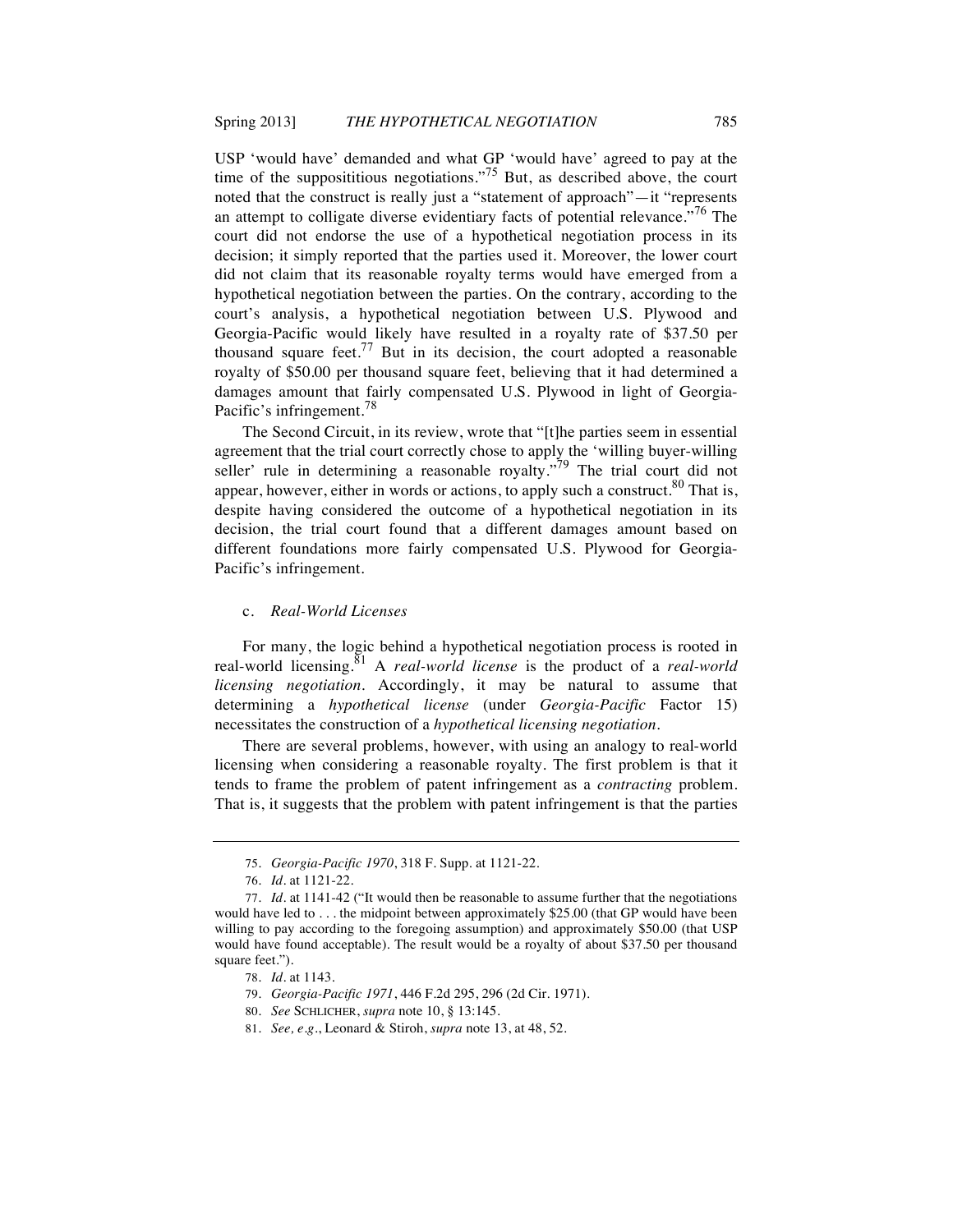failed to negotiate a contract for use of the patented invention and that the solution is the retroactive negotiation of such a contract, under appropriate assumptions. However, reasonable royalty damages are a form of *general damages* intended to compensate for the *tort* of patent infringement. They are not, and were not intended to be, a form of contract damages, retroactive or otherwise.<sup>82</sup>

Unlike an assessment of contract damages, determination of damages for a tort generally involves the determination of the harm caused by the tortfeasor and is based on the actual consequences of the tort. $83$  The evaluation of such damages does not typically involve the construction of a hypothetical contract to determine the amount that the parties would have agreed upon to permit the tort to occur. For example, the determination of damages that are owed to the victim of a bus accident does not involve the creation of a hypothetical preaccident contract between the victim and the bus company to determine an amount that the bus company would have needed to pay in order for the victim to authorize the bus to hit him. Instead, such damages provide compensation commensurate with the actual consequences of the activity. Similarly, with patent infringement, the statute provides for compensation consistent with and adequate to compensate for the unauthorized use of the patented invention made by the infringer.

The second problem is that the circumstances of a real-world negotiation and a hypothetical negotiation differ in meaningful but difficult-to-quantify ways.<sup>84</sup> That is, many of the uncertainties and motivations that drive real-world negotiations simply do not exist in a hypothetical negotiation. The Sixth Circuit in *Panduit* wrote, "The setting of a reasonable royalty after infringement cannot be treated, as it was here, as the equivalent of ordinary royalty negotiations among truly 'willing' patent holders and licensees."<sup>85</sup> The court explained:

Determination of a "reasonable royalty" . . . rests on a legal fiction. Created in an effort to "compensate" when profits are not provable, the "reasonable royalty" device conjures a "willing" licensor and licensee, who like Ghosts of Christmas Past, are dimly seen as "negotiating" a "license". There is, of course, no actual willingness on either side, and no license to do

<sup>82.</sup> Belknap v. Schild, 161 U.S. 10, 17 (1896); Mars, Inc. v. Coin Acceptors, Inc., 527 F.3d 1359, 1365 (Fed. Cir. 2008); U.S. Frumentum Co. v. Lauhoff, 216 F. 610, 617 (6th Cir. 1914).

<sup>83.</sup> *See, e.g.*, ANDREW BURROWS, UNDERSTANDING THE LAW OF OBLIGATIONS: ESSAYS ON CONTRACT, TORT AND RESTITUTION 9 (Hart 1998) ("[Contract is] largely concerned to *fulfil* [sic] *expectations engendered* by a binding promise (that is, to protect the plaintiff's expectation interest by putting the plaintiff into as good a position as if the contract had been performed) and . . . tort [is] largely concerned *to compensate* for wrongful *harm* (that is, to protect the plaintiff's *status quo* interest by putting the plaintiff into as good a position as if no wrong had occurred).").

<sup>84.</sup> *See, e.g*., Lemley & Shapiro, *supra* note 5, at 2019-20.

<sup>85.</sup> Panduit Corp. v. Stahlin Bros. Fibre Works, Inc., 575 F.2d 1152, 1158 (6th Cir. 1978).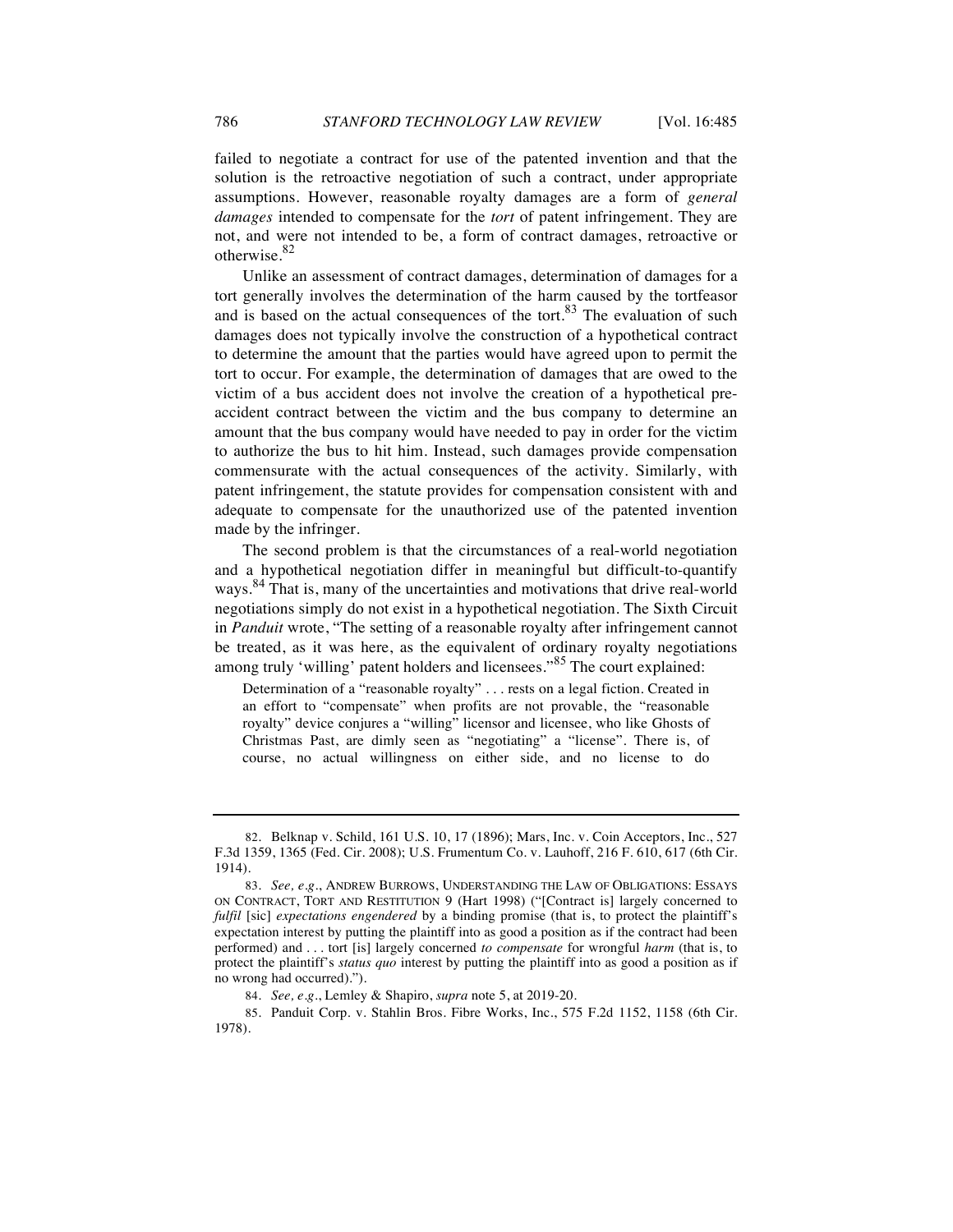anything . . . .<sup>86</sup>

Critically, in most patent infringement cases, the "decision" to infringe was not a conscious "decision" at all. $87$  Rather, infringement is often a consequence of inadvertent use of a patented invention for which the infringer is obligated to pay and the patent holder is entitled to receive fair, but not punitive, compensation.<sup>88</sup> This circumstance is quite different from a typical real-world license. Such a license often reflects two parties' attempt to structure a productive ongoing relationship or their attempt to obtain freedom to operate (i.e., avoid litigation), based on some level of agreement as to the existence of valid, enforceable, and infringed patent rights, but often in the shadow of substantial disagreements as to the degrees of those presumptions.

In a real-world negotiation, moreover, the licensor's perspective on its likely performance in the marketplace is critical. Prospective losses by the patent holder often determine the minimum level of compensation that it is likely to accept. That has led commentators and experts, like Richard Cauley, to conclude that, "[i]n determining a reasonable royalty [in litigation], the most important player is, of course, the plaintiff. . . Whether the plaintiff uses the patent in a business—and how that patent is used—makes a big difference in what royalty would have been reasonable to license the patent in suit.<sup>89</sup> And

88. The law has many tools other than reasonable royalty damages that can and should be used to address the problem of strategic or willful infringement. *See* Durie & Lemley, *supra* note 5, at 640 n.62; Love, *supra* note 87, at 915, 925-34; Nathaniel C. Love, *Nominal Reasonable Royalties for Patent Infringement*, 75 U. CHI. L. REV. 1749, 1771 (2008). Those tools may be and often are used to address the concern noted by the Sixth Circuit that "the infringer would have nothing to lose, and everything to gain if he could count on paying only the normal, routine royalty noninfringers might have paid . . . [and] would be in a 'heads-Iwin, tails-you-lose' position." *Panduit*, 575 F.2d at 1158. Those tools, however, cannot be used to properly account for all the differences in a hypothetical license versus a real license, such as the presumption of valid, enforceable, and infringed patent rights.

89. CAULEY, *supra* note 47, at 16; *see also* Roger D. Blair & Thomas F. Cotter, *Rethinking Patent Damages*, 10 TEX. INTELL. PROP. L.J. 1, 40 (2001); Jerry A. Hausman, Gregory K. Leonard, & J. Gregory Sidak, *Patent Damages and Real Options: How Judicial Characterization of Noninfringing Alternatives Reduces Incentives to Innovate*, 22 BERKELEY TECH. L.J. 825, 832 (2007) (arguing that an "economic approach to analyzing the hypothetical negotiation" (i.e., use of the Edgeworth Box) necessarily relies upon the "minimum royalty that the patent holder would be willing to accept," which is "a function of the losses that it would sustain by licensing as compared to not licensing"). Leonard & Stiroh have argued that a critical component in a reasonable royalty calculation is the licensor's "willingness to accept" a certain payment. Yet, paradoxically, they have concluded that care should be taken to not double-count what has already been considered in a lost profits determination. Leonard & Stiroh, *supra* note 13, at 53-54.

<sup>86.</sup> *Id.* at 1159; *see also* Maxwell v. J. Baker, Inc., 86 F.3d 1098, 1109-10 (Fed. Cir. 1996); Rite-Hite Corp. v. Kelley Co., 56 F.3d 1538, 1554 (Fed. Cir. 1995).

<sup>87.</sup> Brian J. Love, *The Misuse of Reasonable Royalty Damages as a Patent Infringement Deterrent*, 74 MO. L. REV. 909, 936-41 (2009) (explaining that most infringement, in fact, is "innocent"); Landers, *Patent Claim Apportionment*, *supra* note 5, at 488 n.124 ("[C]opying is established in less than 2 percent of all cases, and alleged in only 10.9 percent." (citing Christopher A. Cotropia & Mark A. Lemley, *Copying in Patent Law*, 87 N.C. L. REV. 1421, 1424 (2009)).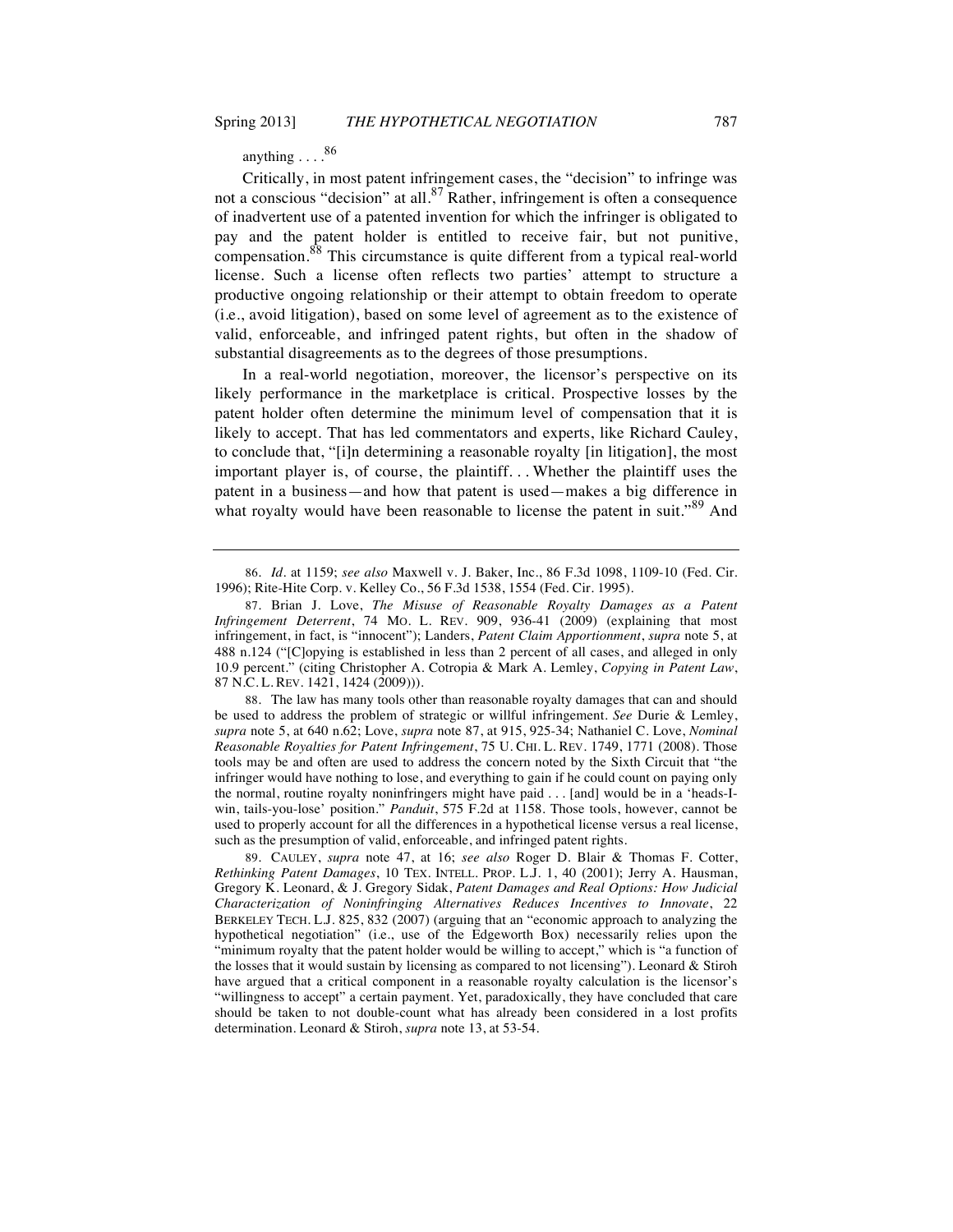many courts have agreed. $90$  However, as noted above in the context of "combined" awards, reasonable royalty damages are appropriate *only* for those sales that the patent holder has been unwilling or unable to prove that it lost (i.e., lost profits damages are not available). Under those circumstances, there are no "licensor profits" displaced by a hypothetical license that should be a cornerstone in reasonable royalty estimation.<sup>91</sup>

Another difference in the circumstances between a real world and a hypothetical negotiation is the scope of issues addressed in the negotiations. For example, in a real-world negotiation, the parties often seek resolution of a variety of issues with a broad license that addresses a number of existing and potential concerns.  $92$  In contrast, a hypothetical negotiation covers only a naked license to the specific patent that has been asserted in a particular litigation.<sup>93</sup> This difference in the scope of real world and hypothetical negotiations can limit the applicability of observations drawn from real-world licenses in determining the terms of the hypothetical license.

The third problem with drawing an analogy to a real-world license negotiation is that the idea of parties *negotiating* is not consistent with the idea of a reasonable royalty as *general damages*. The Sixth Circuit described reasonable royalty damages as "damage not resting on any of the applicable, exact methods of computation but upon facts and circumstances which permit the jury or the court to estimate in a general, but in a sufficiently accurate, way the injury to plaintiff caused by each infringing sale.<sup> $.94$ </sup> As a practical matter, it is not clear that the quantification of such an injury should involve consideration of a "negotiation" between the parties. The magnitude of the patent holder's injury does not depend on the negotiating positions or abilities of the litigating parties, or upon the identity of the patent holder.<sup>95</sup> Similarly,

<sup>90.</sup> *See, e.g.*, Fuji Photo Film Co. v. Jazz Photo Corp., 394 F.3d 1368, 1378 (Fed. Cir. 2005); C.R. Bard, Inc. v. Medtronic, Inc., No. 96-589-SLR, 1999 U.S. Dist. LEXIS 9875, at \*29-36 (D. Del. June 15, 1999); Rosco, Inc. v. Mirror Lite Co., 626 F. Supp. 2d 319, 332 (E.D.N.Y. 2009).

<sup>91.</sup> In some circumstances, however, licensor profits can be used to measure the value of a patented invention.

<sup>92.</sup> *See, e.g.*, Veritas Operating Corp. v. Microsoft Corp., No. 2:06-cv-00703-JCC, 2008 U.S. Dist. LEXIS 35627, at \*35 (W.D. Wash. Jan. 17, 2008) ("[A] patent license generally looks forward, while damages under § 284 are generally provided to compensate for infringement that has already occurred.").

<sup>93.</sup> Our reasoning, of course, is equally appropriate when more than one patent is at issue. The critical point is that naked patent rights are at issue in reasonable royalty determination.

<sup>94.</sup> U.S. Frumentum Co. v. Lauhoff, 216 F. 610, 617 (6th Cir. 1914).

<sup>95.</sup> *But see* Oracle Am., Inc. v. Google Inc. (*Oracle I*), 798 F. Supp. 2d 1111, 1121 (N.D. Cal. 2011) ("What we must do to stage the hypothetical negotiation is . . . to instruct [the parties] to negotiate in good faith a royalty fee that would fairly and reasonably reflect both sides' relevant business interests and bargaining positions."); Island Intellectual Prop. v. Deutsche Bank, No. 09 Civ. 2675, 2012 U.S. Dist. LEXIS 21742, at \*15 (S.D.N.Y. Feb. 14, 2012) ("Only testimony strictly necessary to explain plaintiffs' relative bargaining position (and its effect on the negotiation) will be permitted.").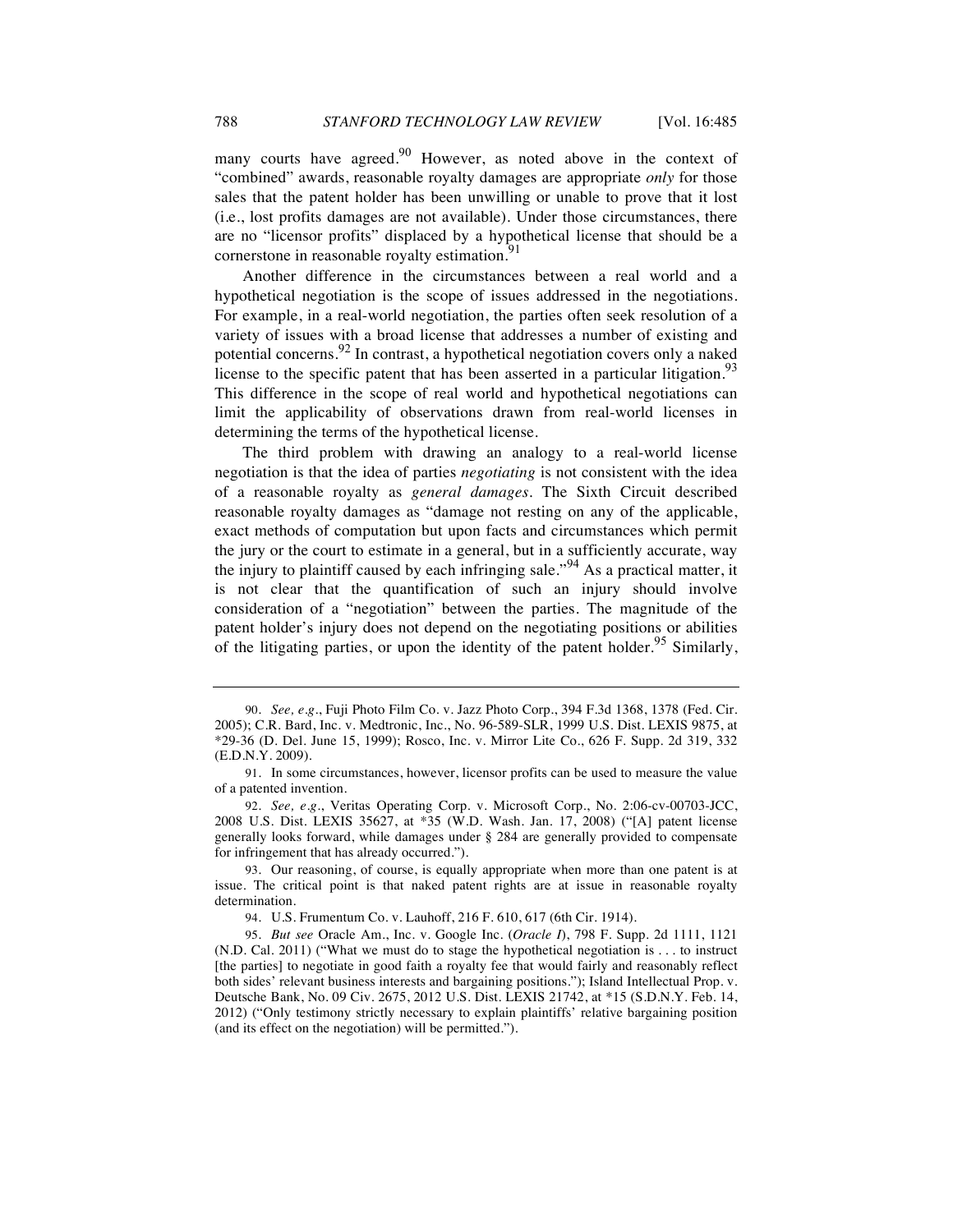the benefits derived by the infringer from the unauthorized use of the patented invention are not dependent on the negotiating positions or abilities of the litigating parties, as is often the case in a real-world negotiation.<sup>96</sup>

In determining fair compensation for infringement, the amount of the patent holder's injury and the amount of the infringer's benefits are concepts that may be challenging to evaluate, but often can be reasonably and objectively estimated. Some of this information should be considered in assessing reasonable royalty damages. Overlaying a *negotiation process* on top of these indicators of value likely does not provide any additional clarity or insight to the analysis, and may not enhance the determination of the amount of damages needed to fairly compensate a patent holder.

#### d. *Bargaining Theory*

Some recent confidence in the use of a hypothetical negotiation also has emanated from the application of game theory, in general, and bargaining theory, in particular.<sup>97</sup> The Nash Bargaining Solution (NBS) is one tool that has become particularly popular.<sup>98</sup>

The logic and motivation for the use of game theoretic models like the NBS in assessing reasonable royalty damages has been described by Stevan Porter:

[Such] models attempt to take various pieces of information and distill them into mathematical variables that can be incorporated into an algorithm. In the hypothetical negotiation construct, the essential goal is to mathematically define the patentee's and accused infringer's relative bargaining power and thus the proportion of license value each would keep in a deal. . . . A standard algorithm, once accepted, could quickly and indisputably solve the

<sup>96.</sup> According to Landers, introduction of such real-world considerations can often distort the damages estimation process. Landers, *Let the Games Begin*, *supra* note 5, at 331- 32 n.139 ("Sellers tend to overstate the value they place on the bargained-for item, while buyers tend to understate their desire to purchase it. As a result of such strategic behavior, the parties may fail to detect and exploit a mutually beneficial trade, and even when they can it is usually after considerable and costly delay." (quoting Ian Ayres & Eric Talley, *Solomonic Bargaining: Dividing a Legal Entitlement to Facilitate Coasean Trade*, 104 Yale L.J. 1027, 1030 (1995))).

<sup>97.</sup> *See, e.g.*, Procter & Gamble Co. v. Paragon Trade Brands, Inc., 989 F. Supp. 547, 606 (D. Del. 1997) (explaining that a hypothetical negotiation involves an arm's length bargain between a licensor and licensee (citing Unisplay, S.A. v. Am. Elec. Sign Co., 69 F.3d 512, 517 (Fed. Cir. 1995))).

<sup>98.</sup> William Choi & Roy Weinstein, *An Analytical Solution to Reasonable Royalty Rate Calculations*, 41 IDEA 49*,* 63 (2001) ("The necessity to provide objective and sound determinations of reasonable royalty rates in patent infringement litigation provides reason to supplement the *Georgia-Pacific* factors with the approach outlined in this article. Data permitting, John Nash's two-person bargaining game represents a peer-reviewed methodology that can be used to calculate a reasonable royalty rate from a hypothetical negotiation. The theoretical support for the NBS is overwhelming and, in the context of patent litigation, the reasonable royalty rate solution derived from the NBS is fair, efficient, and sensible.")*.*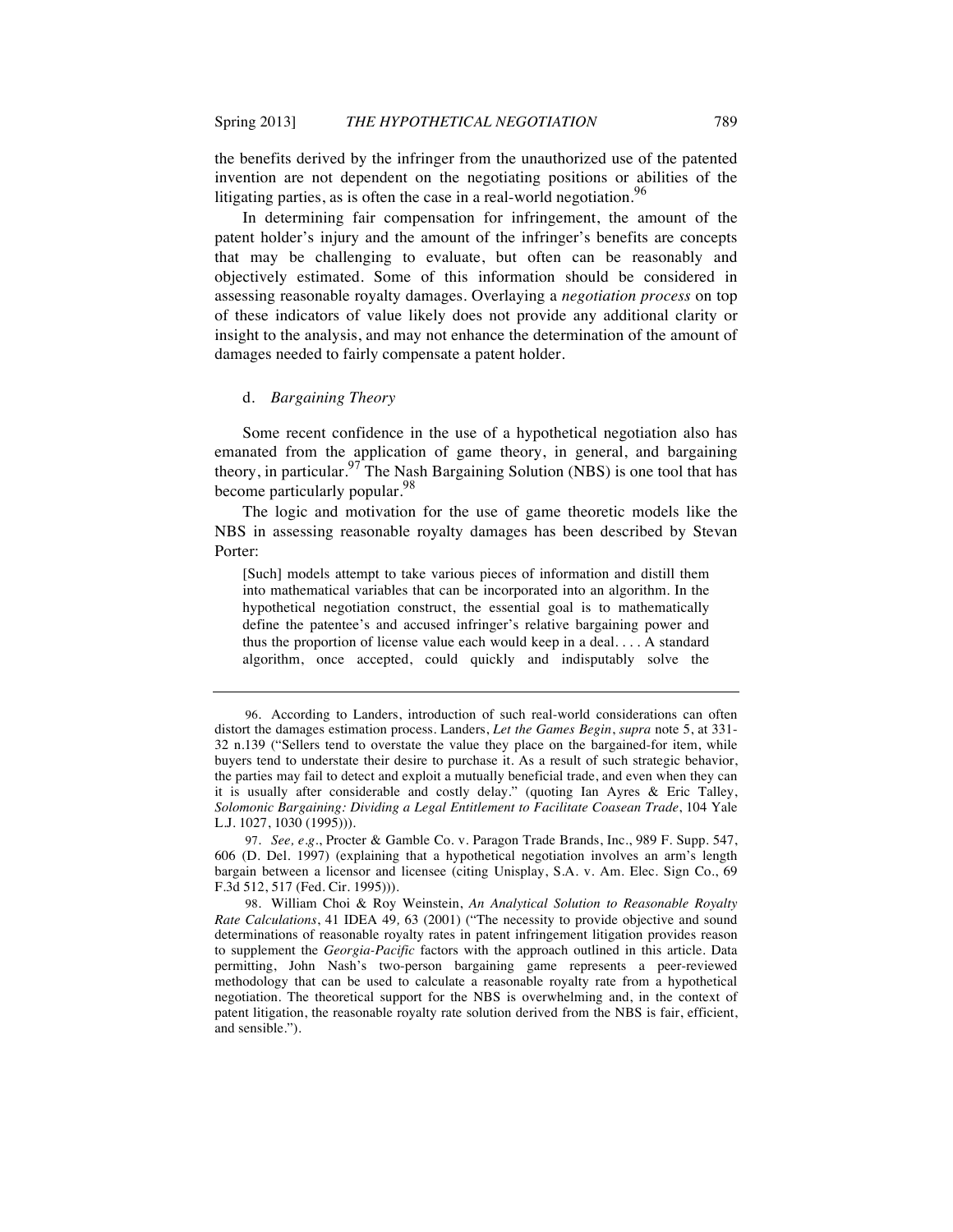hypothetical negotiation game; reasonable royalties would be automatic.<sup>99</sup>

A number of courts have found the economics of bargaining theory to be useful for reasonable royalty estimation.<sup>100</sup> And economists have come to believe quite strongly in the tool.<sup>101</sup>

While bargaining theory can be helpful in framing real-world license analyses, $102$  its usefulness and guidance in reasonable royalty damages determinations in litigations is much less clear. The theory properly focuses on the value created by the use of a patented invention (i.e., the difference between the total profits or benefits associated with the "sharing" of patent rights and the benefits available to each party if an agreement is not reached). However, it provides virtually no guidance in estimating the inputs needed to solve the licensing problem.<sup>103</sup> Moreover, a critical consideration in determining a bargaining outcome using game theory is the relative bargaining strength of the parties. As noted above, however, reasonable royalty *damages* need not and should not depend on the negotiating positions or abilities of the litigating parties. A patent holder does not become *more injured* by unauthorized use if it enjoys a stronger bargaining position, and it does not become *less injured* by such unauthorized use if it enjoys a weaker bargaining position. In fact, the Federal Circuit has written that the patent system is meant to protect small patent holders in the same way that it protects large patent holders—the "'survival of the fittest' jungle mentality was intended to be replaced, not served, by the law."<sup>104</sup> Consequently, the introduction of even a well-modeled

<sup>99.</sup> Stevan Porter, *Vulnerabilities of Game Theory in Reasonable Royalty Analysis*, 19 INTELL. PROP. TODAY, June 2012, at 26, *available at* http://www.iptoday.com/issues/2012/06/vulnerabilities-game-theory-in-reasonable-royaltyanalysis.asp*.*

<sup>100.</sup> *See, e.g.*, Mformation Techs., Inc. v. Research in Motion Ltd., No. C 08-04990 JW, 2012 U.S. Dist. LEXIS 56784, at \*15-16 (N.D. Cal. Mar. 29, 2012); *Island Intellectual Prop.*, 2012 U.S. Dist. LEXIS 21742 at \*14-15; Lucent Techs., Inc. v. Microsoft Corp., No. 07-CV-2000 H, 2011 U.S. Dist. LEXIS 75504, at \*32-34 (S.D. Cal. July 13, 2011).

<sup>101.</sup> *See, e.g.*, Elizabeth M. Bailey, Gregory K. Leonard & Mario A. Lopez, *Making Sense of 'Apportionment' in Patent Damages*, 12 COLUM. SCI. & TECH. L. REV. 255, 262-63 (2011); Lemley & Shapiro, *supra* note 5, at 1995-98; Leonard & Stiroh, *supra* note 13, at 52, 59-60; Sebastian Zimmeck, *A Game-Theoretic Model for Reasonable Royalty Calculation*, 22 ALB. L.J. SCI. & TECH. 357 (2012).

<sup>102.</sup> *See, e.g.*, John C. Jarosz & Michael J. Chapman, *Application of Game Theory to Intellectual Property Royalty Negotiations*, *in* LICENSING BEST PRACTICES: STRATEGIC, TERRITORIAL, AND TECHNOLOGY ISSUES 241 (Robert Goldscheider & Alan H. Gordon, eds., 2006).

<sup>103.</sup> *See* Porter, *supra* note 104 at 26-27 ("Since not all information necessary for a hypothetical negotiation analysis can always be measured or observed, it often is the case that some element of forecasting or estimation is involved in developing data, which may thus be subject to dispute. A complex mathematical model depending on disputed data to quantify an important variable may not readily allow problematic information to be disentangled and still provide a useful result.").

<sup>104.</sup> Fromson v. Western Litho Plate & Supply Co., 853 F.2d 1568, 1575 (Fed. Cir. 1988), *overruled by* Knorr-Bremse Systeme Fuer Nutzfahrzeuge GMBH v. Dana Corp., 383 F.3d 1337 (Fed. Cir. 2004).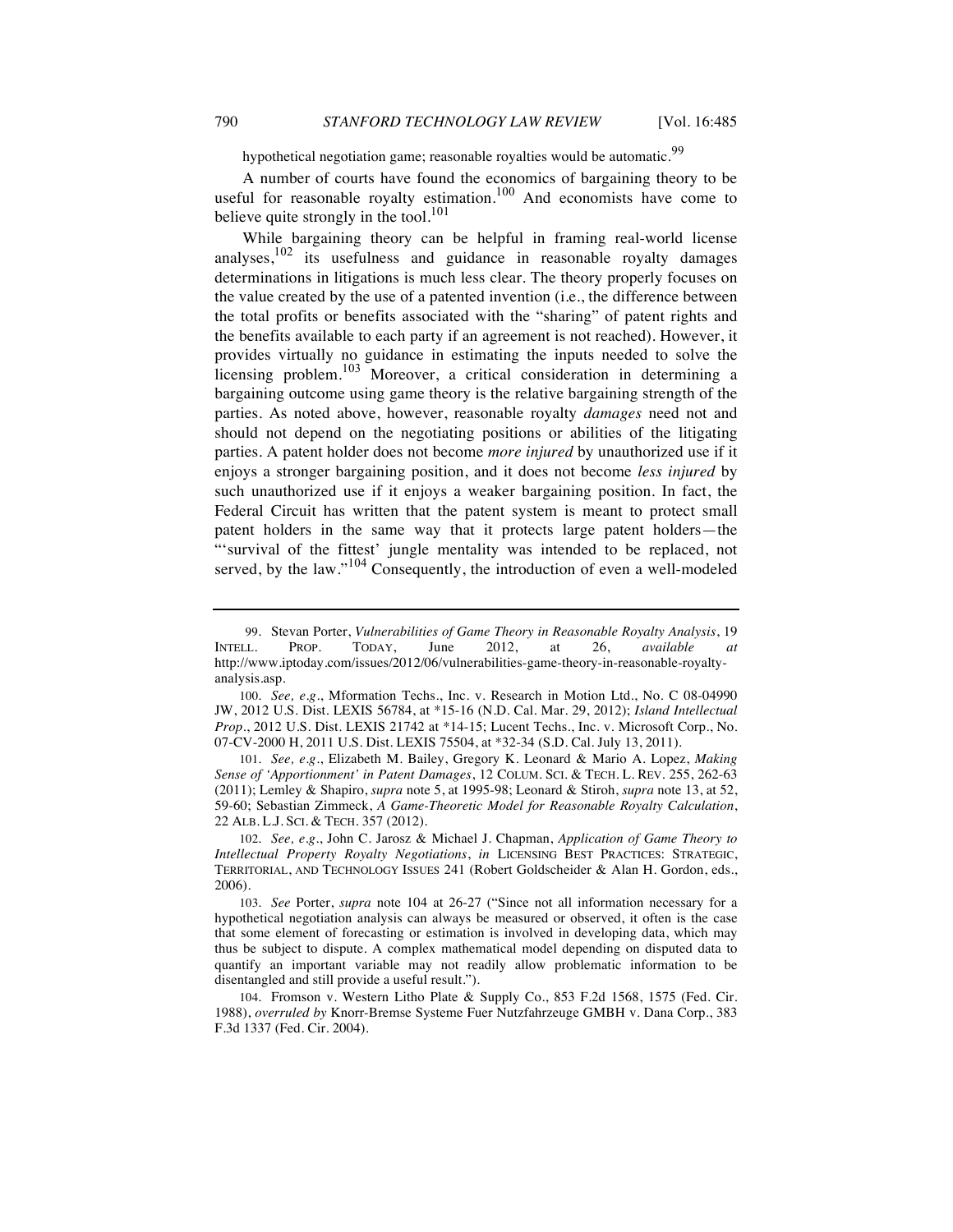negotiation process into the assessment of reasonable royalty damages may not improve the quality or reliability of such an assessment.<sup>105</sup>

#### 2. *Implementation*

Use of the hypothetical negotiation often does not narrow differences between the litigating parties, but accentuates them. Because the construct is poorly-grounded, disagreements occur about important parameters: (1) the goal of the construct, (2) the presumed strength of the patent, and (3) the timing of the negotiation. Resulting attention placed on these *process* parameters often becomes an unnecessary distraction in reasonable royalty estimation.<sup>106</sup>

#### a. *Goal of the Construct*

One area of dispute concerns the objective of the exercise. That is, there are disagreements within cases and across cases about what the hypothetical negotiation is intended to achieve. Many experts (and courts) believe that the construct is intended to estimate the hypothetical licensing terms that *would have been agreed to* by the litigating parties, while others believe that the objective is to determine what the parties *should have agreed to* if they had been acting rationally.

In an analysis of the former (the positive approach), the hypothetical negotiation construct forces the litigating parties into a mandatory bargaining situation and dictates that the parties reach an agreement. U.S. Plywood suggested such an approach in *Georgia-Pacific 1970*, <sup>107</sup> and many other experts and courts have followed suit.<sup>108</sup> In *Lucent Technologies*, *Inc.* v. *Gateway, Inc.*, the Federal Circuit reiterated this approach, writing that "we must decide whether substantial evidence supports the jury's implicit finding

<sup>105.</sup> Cotter has argued for the exclusion of relative bargaining power in reasonable royalty estimation because neither courts nor experts can accurately estimate it. Cotter, *supra* note 5, at 753.

<sup>106.</sup> In *Pulse Medical Instruments, Inc. v. Drug Impairment Detection Services*, 858 F. Supp. 2d 505, 511 (D. Md. 2012),, the District Court of Maryland addressed the infringer's challenge to the patent holder's damages expert on the grounds that the expert lacked "the requisite background in negotiating." The court rejected the challenge, writing that a reasonable royalty estimation is quite different from a "real-world" negotiation, and it is a "sleight of hand [to focus] on the *tool* employed" rather than the substance of the damages testimony. *Id.* at 510.

<sup>107.</sup> *Georgia-Pacific 1970*, 318 F. Supp. 1116, 1121-22 (S.D.N.Y. 1970).

<sup>108.</sup> *See*, *e.g.*, Wordtech Sys., Inc. v. Integrated Network Solutions, Inc., 609 F.3d 1308, 1318-19 (Fed. Cir. 2010); Rite-Hite Corp. v. Kelley Co., 56 F.3d 1538, 1554-55 (Fed. Cir. 1995); Unisplay, S.A. v. Am. Elec. Sign Co., 69 F.3d 512, 517 (Fed. Cir. 1995); ePLUS, Inc. v. Lawson Software Inc., 764 F. Supp. 2d 807, 809 (E.D. Va. 2011); Avocent Huntsville Corp. v. Clearcube Tech., Inc., No. CV-03-S-2875-NE, 2006 U.S. Dist. LEXIS 55307, at \*47-50 (N.D. Ala. July 28, 2006); Total Containment, Inc. v. Environ Prods., Inc., 921 F. Supp. 1355, 1403-04 (E.D. Pa. 1995).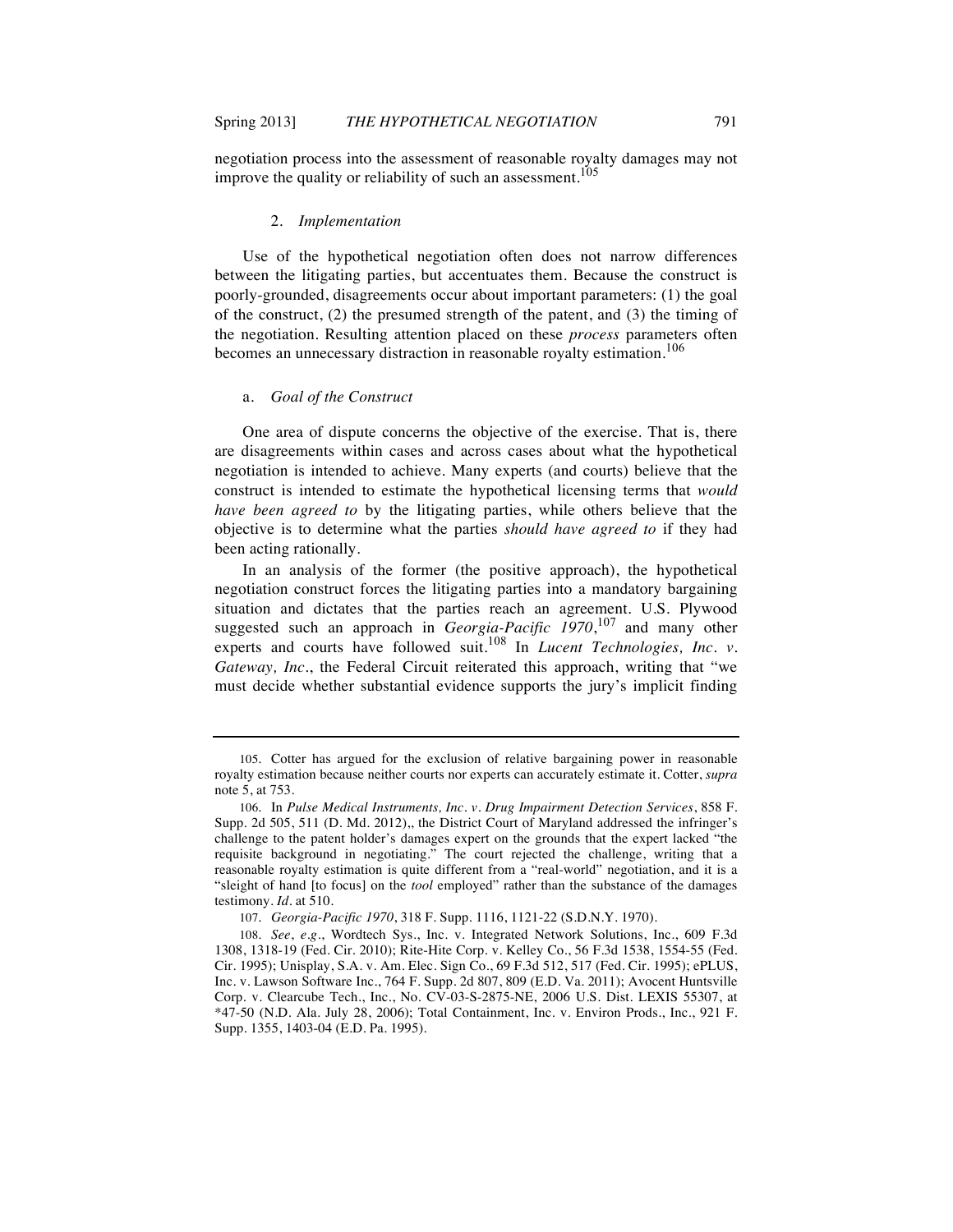[as to what the infringer] would have agreed to, at the time of the hypothetical negotiation."<sup>109</sup>

Other courts, however, have suggested that the aim of a hypothetical negotiation is to calculate what the parties *should have* agreed to (the normative  $approach$ —i.e., a payment that would be acceptable for a similarly-situated willing licensor and willing licensee. In fact, in the 1970 *Georgia-Pacific* decision, Judge Tenney acknowledged this perspective:

In fixing damages on a royalty basis against an infringer, the sum allowed should be reasonable and that which would be accepted by a prudent licensee who wished to obtain a license but was not so compelled and a prudent patentee, who wished to grant a license but was not so compelled.<sup>110</sup>

Following a normative approach, the "bargainers" are not the actual parties in suit, but a "prudent" patentee and "prudent" licensee. The District of Rhode Island described this approach as reflecting a negotiation between the parties' "perfectly reasonable avatars."<sup>111</sup>

#### i. *Positive Approach*

Attempting to predict what two litigating parties *would have agreed to* in a hypothetical negotiation is often an unproductive exercise. In most cases, it is the parties' inability to reach any kind of agreement that caused them to turn to litigation to resolve their differences.<sup>112</sup> In other cases, the parties did not even try. In either event, ongoing litigation suggests substantial differences in the parties' views as to the compensation that should be paid to the patent holder for use of the patented invention. The adversarial posturing encouraged by the litigation process, unfortunately, creates incentives for the parties to accentuate their differences in the hope of realizing a favorable litigation outcome. Such

<sup>109.</sup> Lucent Techs., Inc. v. Gateway, Inc., 580 F.3d 1301, 1325 (Fed. Cir. 2009); *see also* Brandeis Univ. v. Keebler Co., No. 1:12-cv-01508, 2013 U.S. Dist. LEXIS 18948, at \*25 (N.D. Ill. Jan. 18, 2013).

<sup>110.</sup> *Georgia-Pacific 1970*, 318 F. Supp. at 1121 (citations omitted).

<sup>111.</sup> Uniloc USA, Inc. v. Microsoft Corp., 632 F. Supp. 2d 147, 150 (D.R.I. 2009); *see also* Hanson v. Alpine Valley Ski Area, Inc., 718 F.2d 1075, 1081 (Fed. Cir. 1983) ("Whether . . . [the] defendant . . . [was] never willing to pay a reasonably royalty[] is irrelevant. . . . The willing-buyer/willing-seller concept is . . . employed by the court as a means of arriving at reasonable compensation and its validity does not depend on the actual willingness of the parties to the lawsuit to engage in such negotiations." (alterations in original) (quoting Tektronix, Inc. v. U.S., 552 F.2d 343, 349 (Ct. Cl. 1977))); *Oracle I*, 798 F. Supp. 2d 1111, 1118 (N.D. Cal. 2011) (eschewing "Soviet-Style Negotiation" and writing that the test is "what *reasonable* parties would have negotiated").

<sup>112.</sup> *Rite-Hite*, 56 F.3d at 1576 ("The hypothetical negotiation is often referred to as a 'willing licensor/willing licensee' negotiation.... [T]his is an inaccurate, and even absurd, characterization when, as here, the patentee does not wish to grant a license."); *see also* Bowling v. Hasbro, Inc.*,* 582 F. Supp. 2d 192, 207 (D.R.I. 2008) ("The [hypothetical negotiation] method requires the jury effectively to ignore the reality of a situation in which warring parties cannot agree to the terms of a license, and to hypothesize as to the terms to which they might agree at another time and place.").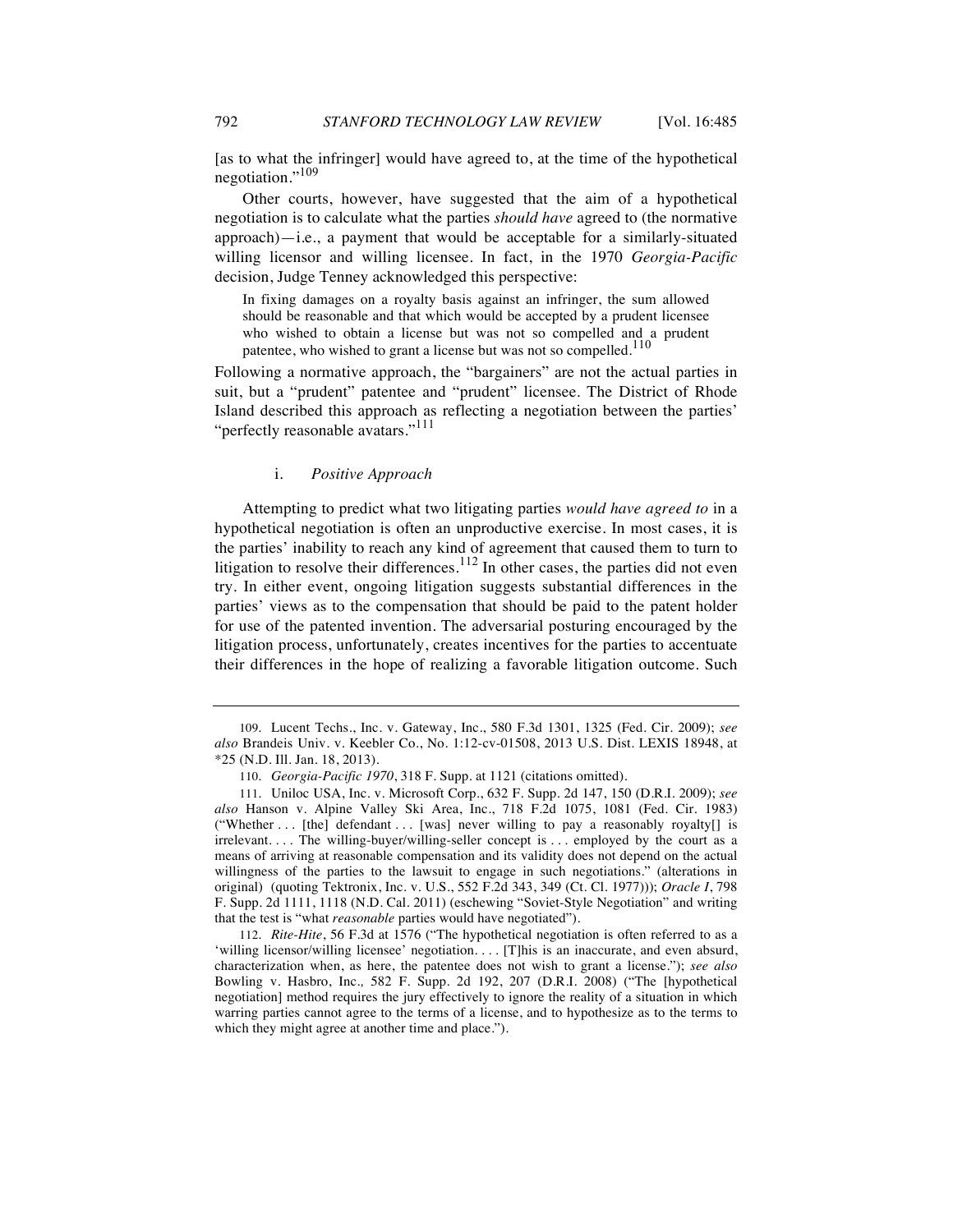posturing provides little guidance for assessing the amount of compensation that would be fair in light of an infringement.

## *(a) Patent Holder's Negotiating Posture*

A patent holder's declared position in litigation is often that it would never have agreed to license the patent,<sup>113</sup> or that it would never accept anything appreciably less than the profit that it makes on its competing product.<sup>114</sup> While these positions might accurately reflect the dynamics of a real-world negotiation, they are not particularly helpful in a damages context.<sup>115</sup>

Regardless of the patent holder's unwillingness to license, the fact that the patent has been infringed means that use has *already taken place*. Consequently, for damages, the relevant question to consider is what amount would represent fair compensation to the patent holder in light of the unauthorized use.<sup>116</sup> Absent evidence that the infringer chose to infringe the patent *because* it knew it would be unable to obtain permission from the patent holder, compensation for the nonwillful, but unauthorized, use of a patent should not be affected by the fact that the patent holder would have preferred that no one use the patented invention in the first place.<sup>117</sup>

The negotiating position that the patent holder would never have licensed the patent for less than the profit that it would have received on a competing product also provides little insight to a determination of reasonable royalty damages. Even though such a position might be reasonable (and even common) in a real-world licensing negotiation, the consideration of the profits that the patent holder makes on products that compete with the infringing product is inappropriate in the context of a reasonable royalty damages determination. As noted above, reasonable royalty damages are appropriate only where the patent

<sup>113.</sup> *See, e.g*., Bendix Commercial Vehicle, Sys., LLC v. Haldex Brake Prods. Corp., No. 1:09 CV 176, 2011 U.S. Dist. LEXIS 138, at \*5-6 (N.D. Ohio Jan. 3 2011); Telemac Corp. v. US/Intelicom Inc., 185 F. Supp. 2d 1084, 1101-02 (N.D. Cal. 2001).

<sup>114.</sup> *See, e.g.*, Mitutoyo Corp. v. Central Purchasing, LLC, 499 F.3d 1284, 1292 (Fed. Cir. 2007).

<sup>115.</sup> *See* Cummins-Allison Corp. v. SBM Co., 584 F. Supp. 2d 916, 917 (E.D. Tex. 2008) (cautioning against allowing for a situation in which "[p]laintiff's expert drones on about a punitive royalty rate based on the absolute unwillingness of his client to license the patent-in-suit to the Defendant for a host of reasons which could realistically include jealousy, hatred, or greed"); Total Containment, Inc. v. Environ Prods., Inc., 921 F. Supp. 1355, 1403-04 (E.D. Pa. 1995) ("[It] is difficult, if not impossible to evaluate [a reasonable royalty], because TCI might have been unwilling to grant a license regardless of the royalty offered . . . .").

<sup>116.</sup> *See* Bensen & White, *supra* note 5, at 7.

<sup>117.</sup> *See, e.g.*, Fromson v. W. Litho Plate & Supply Co., 853 F.2d 1568, 1576 (Fed. Cir. 1988) ("[T]he law is not without means for recognizing that an infringer is unlike a true 'willing' licensee; nor is the law without means for placing the injured patentee 'in the situation he would have occupied if the wrong had not been committed.'"), *overruled by*  Knorr-Bremse Systeme Fuer Nutzfahrzeuge GMBH v. Dana Corp., 383 F.3d 1337 (Fed. Cir. 2004).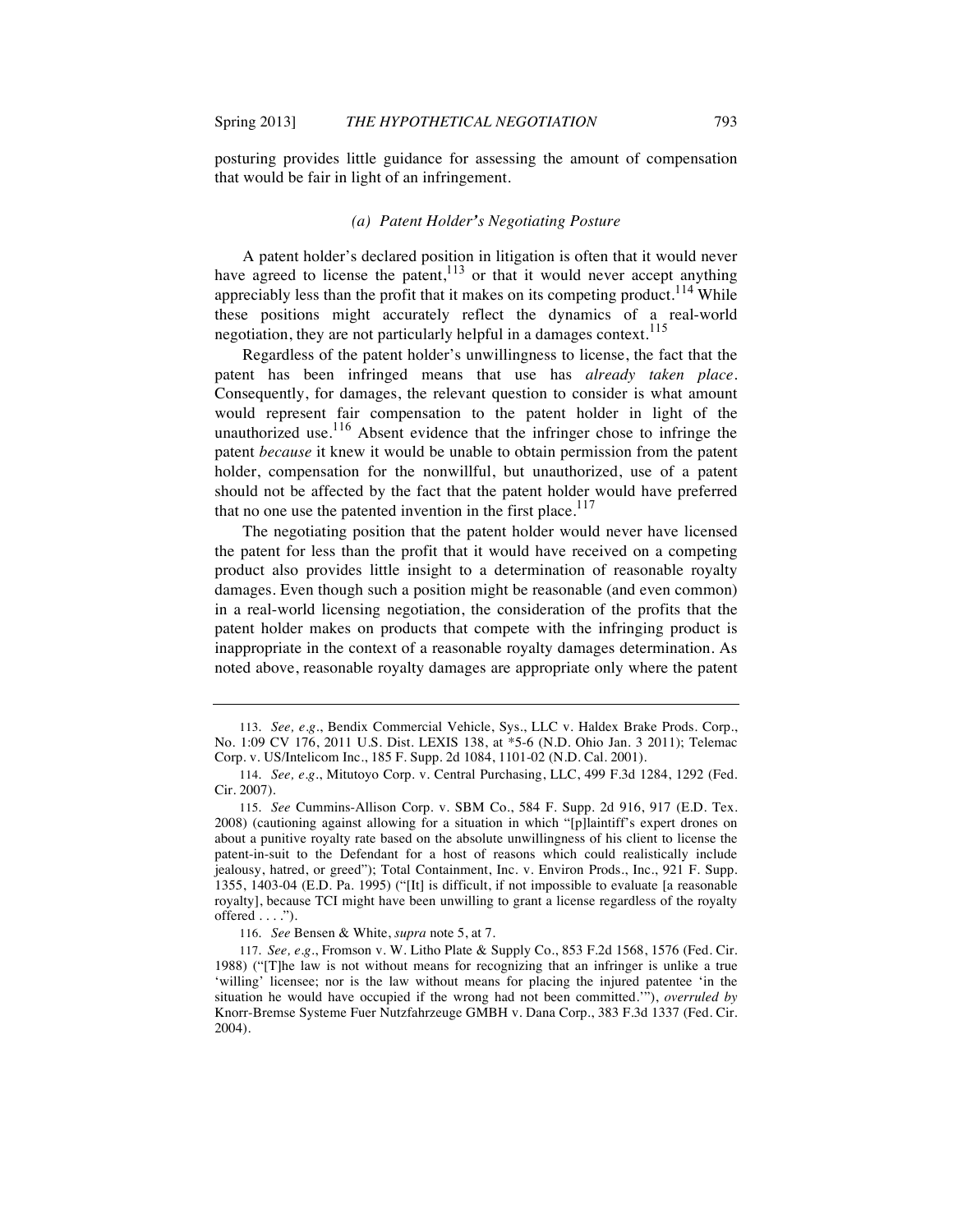holder is unable or unwilling to demonstrate that the infringing sales caused the patent holder to lose sales and, therefore, profits.<sup>118</sup> Accordingly, reasonable royalty damages are only for infringing sales that were *not* lost by the patent holder.<sup>119</sup> Under these circumstances, there are no patent holder profits that were displaced. Basing the determination of reasonable royalty damages on such profits may be inappropriate, but is often argued.<sup>120</sup>

## *(b) Infringer's Negotiating Posture*

An infringer's declared position often is that it either never would have agreed to license the patent, or that it would never agree to pay more than a nominal amount for a license to use the patented invention. Once again, the first position ignores the fact that infringement has occurred and damages are owed (i.e., the patent has been found to be valid, enforceable, and infringed). And a preference not to pay any compensation is not particularly relevant to the determination.<sup>121</sup> With regard to the second position, the infringer is required to provide fair and adequate compensation to the patent holder for the use made of the patent holder's invention—and an infringer's purported unwillingness to provide such compensation may, again, be largely irrelevant to this obligation.

In *Georgia-Pacific 1970*, Georgia-Pacific Vice President James Buckley "testified that he would have been willing to pay as a royalty for a . . . license '[not] over 2 1/2 per cent' and then '[only] if our [Georgia-Pacific's] net profit were 5 per cent or more."<sup>122</sup> While this may have been the *negotiating position* that Georgia-Pacific would have adopted (i.e., the most it would have been willing to pay in a licensing negotiation), this position was not considered consistent with the circumstances of Georgia-Pacific's infringement and was, essentially, ignored by the court.<sup>123</sup> Simply put, compensation to be paid should be determined by the benefits received, not the preferences to pay. Yet

<sup>118.</sup> Rite-Hite Corp. v. Kelley Co., 56 F.3d 1538, 1576 (Fed. Cir. 1995) (Newman, J., dissenting in part) ("[W]here a patentee is not entitled to lost profits damages, lost profits may not, in effect, be awarded by merely labeling the basis of the award a reasonable royalty."); *see also* THE EVOLVING IP MARKETPLACE, *supra* note 4, at 20, 167-68, 172-73.

<sup>119.</sup> THE EVOLVING IP MARKETPLACE, *supra* note 4, at 172 ("Concerns about compensating unproven lost profits damages should not be allowed to inflate a reasonable royalty damage award . . . .").

<sup>120.</sup> In some circumstances, however, licensor profits can be used to measure the value of a patented invention. But the patent holder's profits should be a consideration, not a beginning or ending point of the analysis.

<sup>121.</sup> Bensen & White, *supra* note 5, at 36 ("[T]he price that the patentee and infringer would have individually negotiated is irrelevant . . . were you to convert and inadvertently destroy a car, the sole measure of the owner's damages would be the market value of the car. The fact that you could have negotiated a lower price under different circumstances is irrelevant.").

<sup>122.</sup> *Georgia-Pacific 1970*, 318 F. Supp. 1116, 1141 (S.D.N.Y. 1970).

<sup>123.</sup> The court interpreted the testimony as "some indication, though slight, that GP would have been willing to pay a royalty equal to one-half of the net profit that GP could expect to make on its striated fir plywood sales." *Id.*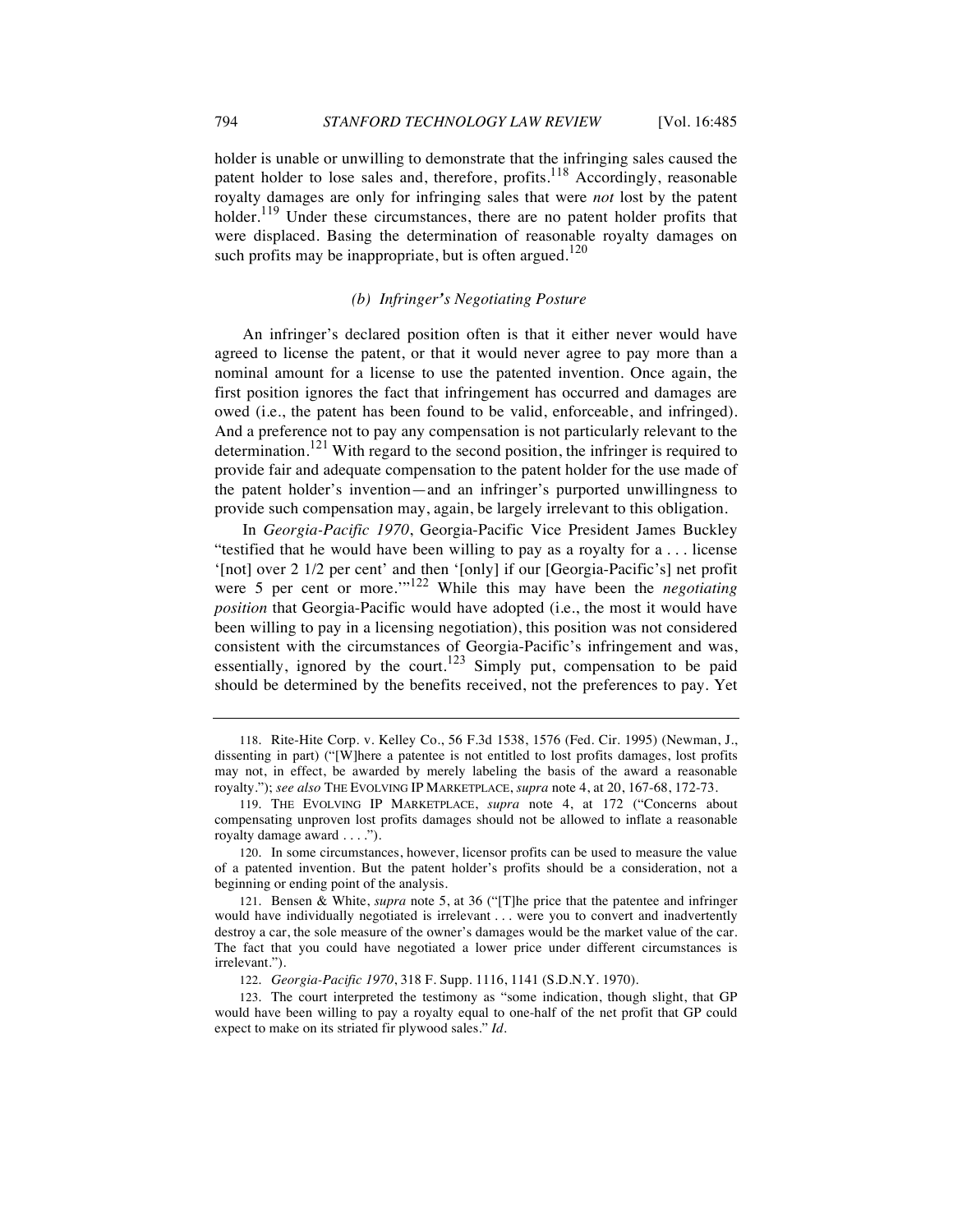these arguments are still often made in litigation.

In light of the foregoing, there is little justification to consider what the two parties would have preferred in analyzing reasonable royalty damages.<sup>124</sup> Yet, use of the hypothetical negotiation construct often invites, and even mandates, that consideration.<sup>125</sup> As noted by the District of Colorado, a proper damages determination is controlled by neither the willingness of the parties to negotiate nor their preferences to pay.<sup>126</sup> It wrote, "the hypothetical reasonable royalty is a tool for the Court to use in accomplishing the mandate of 35 U.S.C. § 284, which is to adequately compensate the plaintiff for infringement." $127$ 

## ii. *Normative Approach*

The consideration of what a reasonable patent holder and a reasonable infringer *should have agreed to* provides a more sensible foundation for analyzing a hypothetical negotiation. It is not clear, however, that a hypothetical negotiation process aids in that determination.

As an economic matter, the minimum amount that the patent holder should be willing to accept as reasonable royalty damages is any amount above zero, given the setting in which reasonable royalty damages are appropriate (i.e., where, in the absence of sales by the infringer, the patent holder would not have enjoyed *any benefits* from the infringing sales). Economic reasoning further suggests the amount that the infringer should be *willing to pay* is up to the incremental benefits that the infringer realized as a result of the infringement that are specifically attributable to the patent.<sup>128</sup> The determination of this

126. Golight, Inc. v. Wal-Mart Stores, Inc., 216 F. Supp. 2d 1175, 1182 (D. Colo. 2002).

<sup>124.</sup> *Oracle I*, 798 F. Supp. 2d 1111, 1117 (N.D. Cal. 2011) (explaining that introducing "parties' subjective preferences and history . . . improperly [fights] the hypothetical").

<sup>125.</sup> *See, e.g.*, Cauley, *supra* note 47, at 13 ("[T]he [*Georgia-Pacific*] court gave thoughtful parties the opportunity to bring virtually any economic factor the parties might have considered to the table.").

<sup>127.</sup> *Id*. at 1183.

<sup>128.</sup> The Federal Circuit has appeared in some instances to allow reasonable royalty damages awards that exceed the benefits attributable to the infringed patent—going so far as to say that the infringer need not be permitted to earn a positive return on the infringing product. In *Monsanto Co. v. Ralph*, 382 F.3d 1374, 1384 (Fed. Cir. 2004), the Federal Circuit pointed to the proposition that "the law does not require that an infringer be permitted to make a profit." *See also* Powell v. Home Depot U.S.A, Inc., 663 F.3d 1221, 1238-39 (Fed. Cir. 2011); Mars, Inc. v. Coin Acceptors, Inc., 527 F.3d 1359, 1373 (Fed. Cir. 2008) ("[A]n infringer may be liable for damages, including reasonable royalty damages, that exceed the amount that the infringer could have paid to avoid infringement."); *Golight*, 355 F.3d at 1338 ("[T]here is no rule that the royalty not exceed the infringer's net profit margin."). In each case, the Federal Circuit did not appear to have reliable evidence on the infringer's benefits from infringement. Moreover, in each case, the court seemed to place great weight on what the patent holder would have demanded at a hypothetical negotiation. *See, e.g*., *Mars*, 527 F.3d at 1373; *Monsanto*, 382 F.3d at 1384; State Indus., Inc, v. Mor-Flo Indus., Inc., 883 F.2d 1573, 1580 (Fed. Cir. 1989). Such decisions make limited economic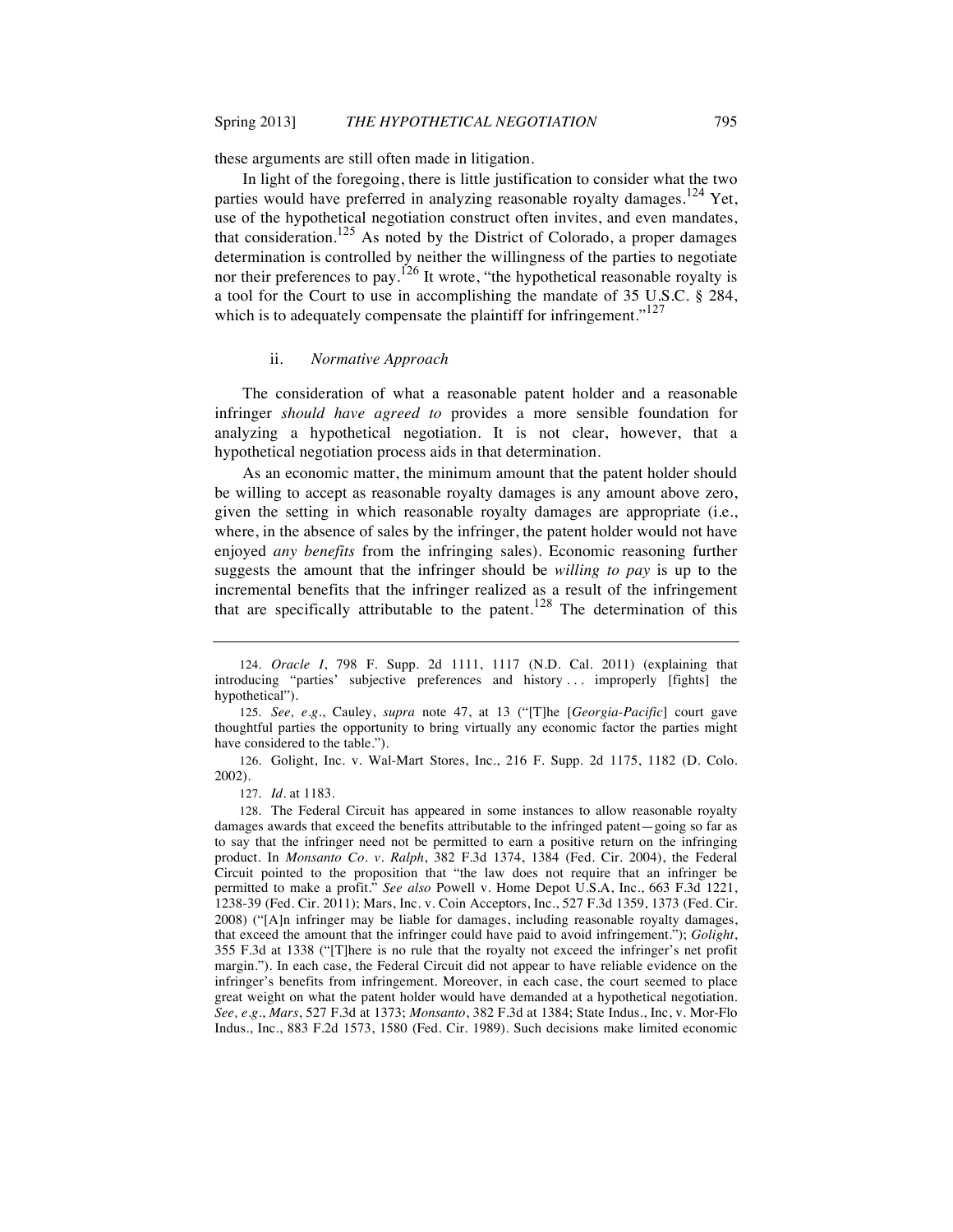amount with sufficient accuracy and specificity can be challenging, particularly in circumstances in which the patented invention is only one of many contributing factors to the profits generated by the infringing product. Nonetheless, the infringer should be willing to pay up to this amount, and any amount below this may provide it with a windfall.<sup>129</sup>

The imposition of a hypothetical bargaining process provides a means for selecting an outcome, but, as noted above, tends to enshrine (often subjective) relative bargaining power as the ultimate driver of a reasonable royalty.<sup>130</sup> It usually does not constitute an objective basis for establishing the amount of compensation that is fair or adequate in light of the infringement.

## b. *Presumed Strength of the Patent*

The second disputed area is how to properly account for the presumed strength of the underlying patent. Disputes surround the significance of a finding of infringement and the significance of the patent holder's ability to exclude others from using the patented invention. Hypothesizing a negotiation process does not minimize the disagreements about those issues. It often accomplishes the opposite.

## i. *Valid, Enforceable, and Infringed (VEI) Rights*

In a hypothetical negotiation construct, a fundamental presumption is that the negotiation is over rights to a valid, enforceable, and infringed patent. It is axiomatic that such a patent is more valuable than one for which there are

sense, given that the aim of reasonable royalty damages is to compensate a patent holder for the use of an invention, not to provide compensation for bargaining prowess or to punish the infringer. THE EVOLVING IP MARKETPLACE, *supra* note 4, at 167-70; Bensen & White, *supra* note 5, at 4; Thomas F. Cotter, *Patent Holdup, Patent Remedies, and Antitrust Responses*, 34 J. CORP. L. 101, 127-28 (2009); Landers, *Let the Games Begin*, *supra* note 5, at 472; Landers, *Patent Claim Apportionment*, *supra* note 5, at 347-54; Mark A. Lemley, *Distinguishing Lost Profits From Reasonable Royalties*, 51 WM. & MARY L. REV. 655, 661, 670 (2009); Love, *supra* note 87, at 916-20; Seaman, *supra* note 5, at 1722-23. Moreover, these decisions contradict the basic logic articulated in *Georgia-Pacific 1970* that "the very definition of a reasonable royalty assumes that, after payment, 'the infringer will be left with a profit.'" 318 F. Supp. 1116, 1122 (S.D.N.Y. 1970); *see also Georgia-Pacific 1971*, 446 F.2d 295, 299 (2d Cir. 1971) ("[U]nder the willing buyer-willing seller rule a reasonable 'royalty must be fixed so as to leave the infringer, or suppositious licensee, a reasonable profit."). *But see* SynQor, Inc. v. Artesyn Techs., Inc., No. 2:07-CV-497-TJW-CE, 2011 U.S. Dist LEXIS 91697, at \*26-27 (E.D. Tex. Aug. 17, 2011) (finding that a reasonable royalty could exceed actual infringer prices because there was sufficient evidence that the infringer could have increased its prices in a world without infringement).

<sup>129.</sup> *See* Ajinomoto Co., Inc. v. Archer-Daniels-Midland Co., No. 95-218-SLR, 1998 U.S. LEXIS 3833, at \*161 (D. Del. Mar. 13, 1998).

<sup>130.</sup> Subjective evaluations of bargaining power can be, and often are, employed by litigating parties and their experts to support reasonable royalty awards inconsistent with fair compensation.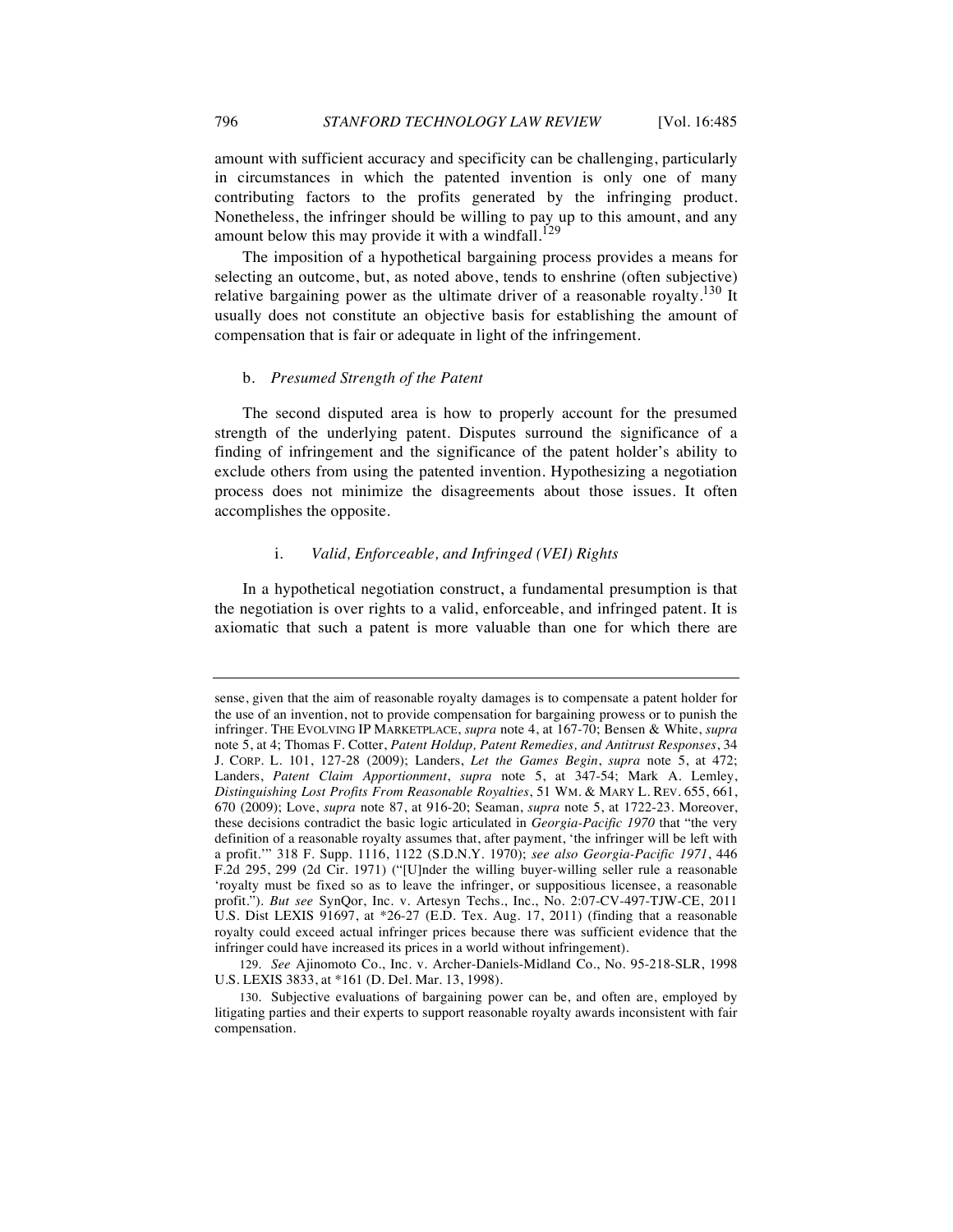uncertainties about those issues. There are substantial disagreements, however, about how to incorporate such presumptions into a determination of reasonable royalty damages.

In many instances, no enhancement is appropriate. As a legal matter, a finding of valid, enforceable, and infringed patent rights simply means that liability has been established. That is, the patent holder has established that it is entitled to *some* compensation for use of the patented invention. In most damages contexts, the mere establishment of the fact of liability does not also serve as the basis for enhancing or increasing damages that must be paid.

An enhancement to account for a finding of liability is appropriate, however, in those instances in which real-world licenses are used as a benchmark and when the benchmark licenses reflect a discount due to uncertainties about the strength of the licensed patent. Calculating an *appropriate* adjustment to real-world licenses, however, has proven to be difficult. That is true largely because it is often unclear how patent validity, enforceability, or infringement affected comparator licenses.<sup>131</sup> Consequently, experts in litigation often disagree about the level of enhancement that might be appropriate. Sometimes this disagreement is resolved through resorting to a variety of published studies.<sup>132</sup> Unfortunately, the range of adjustments in those studies is quite broad and emanates from observations across industries, companies, technologies, and time. The application of any of these results to a particular litigation matter is often problematic due to the lack of case-specific connections between the studies and the litigation.<sup>133</sup>

133. The Eastern District of Texas recently allowed for testimony about a possible tripling of "standard" royalty rates accounting for the "uncertainty" discount, but directed that "sufficient facts or data" be presented in the case at hand to support such a tripling. Mondis Tech., Ltd. v. LG Elecs., Inc., No. 2:08-CV-478-TJW, 2011 U.S. Dist. LEXIS 78482, at \*25-26 (E.D. Tex. June 14, 2011). In contrast, the Western District of Washington rejected expert testimony in which the expert trebled a real-world royalty rate to obtain a reasonable royalty based on an argument that "patent holders lose infringement suits in federal court two-thirds of the time, suggesting [the patent holder] was facing a significant downside risk to pursuing litigation and therefore agreed to a discounted royalty rate." Order Granting in Part Belkin's Motion to Exclude the Testimony of William O. Kerr at 7, Avocent Redmond Corp. v. Rose Elecs., No. C06-1711RSL (W.D. Wa. Mar. 11, 2013), *available at* http://patent-damages.com/wp-content/uploads/2013/06/6674dff5-120c-788ced12-41026a1486dc.pdf. The court rejected this argument, explaining, "[w]hile the concept of adjusting a settlement-related license agreement to account for litigation risk is not inherently objectionable, the adjustment must have some relationship to the patent at issue. In this case, there is no indication that [the expert's] chosen method of adjustment is

<sup>131.</sup> *See, e.g.*, Stephen H. Kalos & Jonathan D. Putnam, *On the Incomparability of "Comparables": An Economic Interpretation of "Infringer's Royalties*,*"* 9 J. PROPRIETARY RIGHTS 2 (1997).

<sup>132.</sup> *See, e.g.*, John R. Allison & Mark A. Lemley, *Empirical Evidence on the Validity of Litigated Patents*, 26 AIPLA Q.J. 185, 205 (1998); Paul M. Janicke & LiLan Ren, *Who Wins Patent Infringement Cases?*, 34 AIPLA Q.J. 1, 8 Table 1 (2006); Kimberly A. Moore, *Judges, Juries, and Patent Cases—An Empirical Peek Inside the Black Box*, 99 MICH. L. REV. 365, 390 tbl.4 (2000); Edward F. Sherry & David J. Teece, *Royalties, Evolving Patent Rights, and the Value of Innovation*, 33 RESEARCH. POL'Y 179, 183 (2004).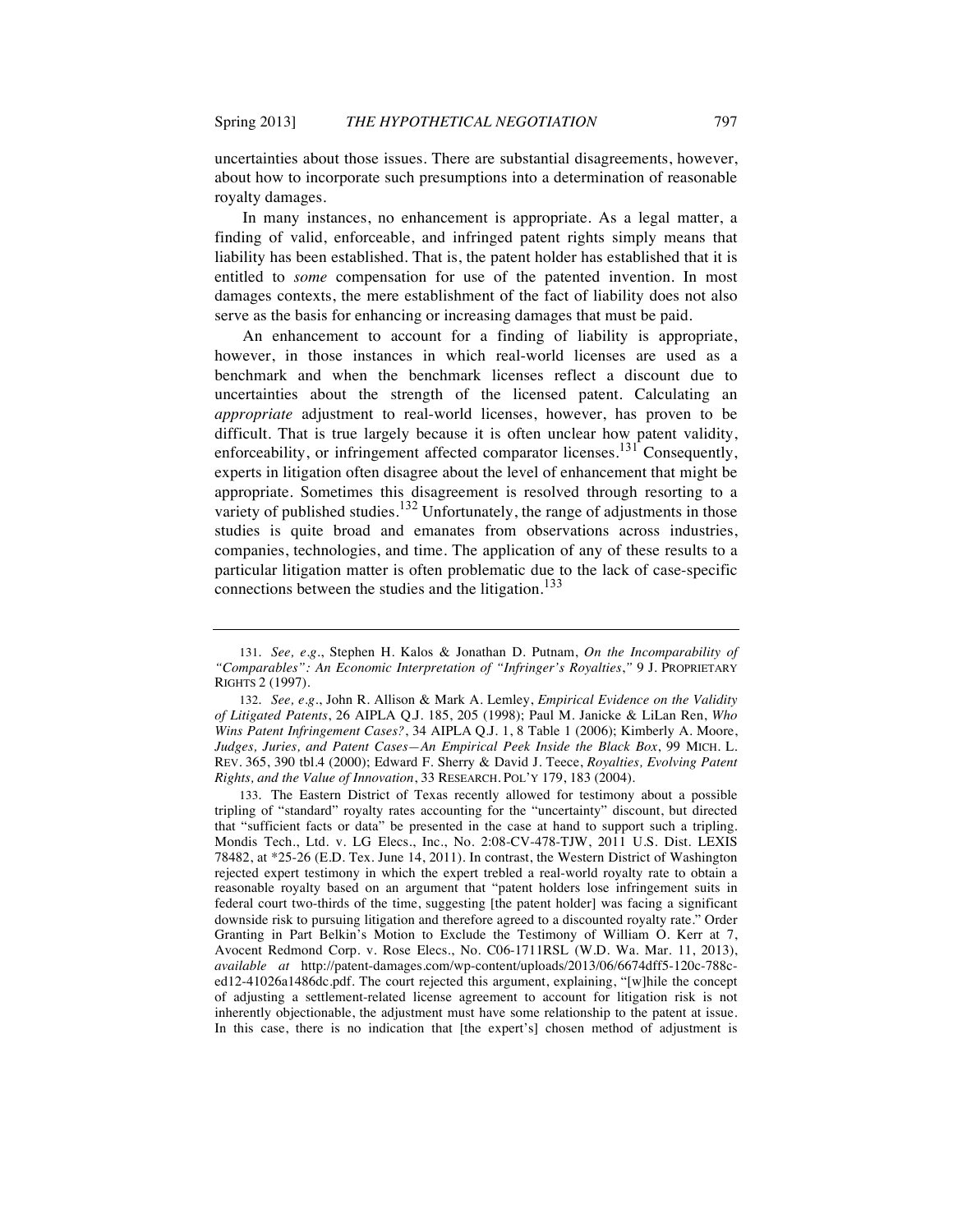In most cases, experts disagree as to the level of enhancement that should be used to account for uncertainties relating to the strength of a patent.<sup>134</sup> Contemplating a hypothetical negotiation process does nothing to resolve that uncertainty and imprecision. In fact, it allows for, and may encourage, the parties to take quite divergent positions in the hope of, perhaps, ultimately obtaining a favorable split-the-difference outcome in litigation.<sup>135</sup>

#### ii. *Ability to Exclude*

Another source of conflict is whether and to what extent the patent holder's reasonable royalty damages should include not only compensation for the specific contribution of the patented invention, but also for the violation of the patent holder's right to exclude others from practicing the patent.

As a legal matter, it is often expressed that the most fundamental power of a patent is that it grants its owner the right to exclude.<sup>136</sup> And infringement is a direct violation of that right. In principle, therefore, it might be argued that compensation for the infringer's use of the patented invention should include some amount of damages attributable to the violation of that right to exclude.<sup>137</sup>

Reasonable royalty damages were developed by courts to prevent the "travesty" of having a patent holder whose patent was infringed being unable to receive compensation due to an inability to prove actual damages.<sup>138</sup> In endorsing such damages, the Supreme Court observed that "it was permissible to show the value by proving what would have been a reasonable royalty, considering the nature of the invention, its utility and advantages, and the extent of the use involved."<sup>139</sup> Similarly, 35 U.S.C. § 284 describes the remedy in terms of "the use made of the invention by the infringer." Neither the patent statute nor case law, however, has provided explicit guidance on whether or how to provide compensation for harm relating to the violation of the patent

139. Dowagiac Mfg. Co. v. Minn. Moline Plow Co., 235 U.S. 641, 648 (1915).

anything more than an arbitrary multiplier based on factors and statistics having nothing to do with the patents or parties in this case." *Id.* (citation omitted).

<sup>134.</sup> *See, e.g.*, *Mondis*, 2011 U.S. Dist. LEXIS 78482 at \*23 ("[A]s compared to the 'real-world' in which the licenses to the patents-in-suit were negotiated, the patentee in the 'hypothetical-world' is in a better bargaining position. How much better is debatable . . . . ").

<sup>135.</sup> In that regard, a hypothetical (litigation) negotiation is much like, but no better than, a real-world negotiation.

<sup>136.</sup> *See, e.g.*, Edwards Lifesciences AG v. CoreValve, Inc., 699 F.3d 1305, 1314 (Fed. Cir. 2012); Love, *supra* note 87, at 927; *see also* 35 U.S.C § 154(a)(1) (2011) ("Every patent shall contain . . . a grant to the patentee, his heirs or assigns, of the right to exclude others from making, using, offering for sale, or selling the invention . . . .").

<sup>137.</sup> In real-world licensing, even just the threat of an injunction enhances a patentee's position, especially when a licensee has already invested in the business. And, according to Lemley & Shapiro, that may enable "a patent holder to negotiate royalties far in excess of the patent holder's true economic contribution." Lemley & Shapiro, *supra* note 5, at 1993.

<sup>138.</sup> U.S. Frumentum Co. v. Lauhoff, 216 F. 610, 614-16 (6th Cir. 1914).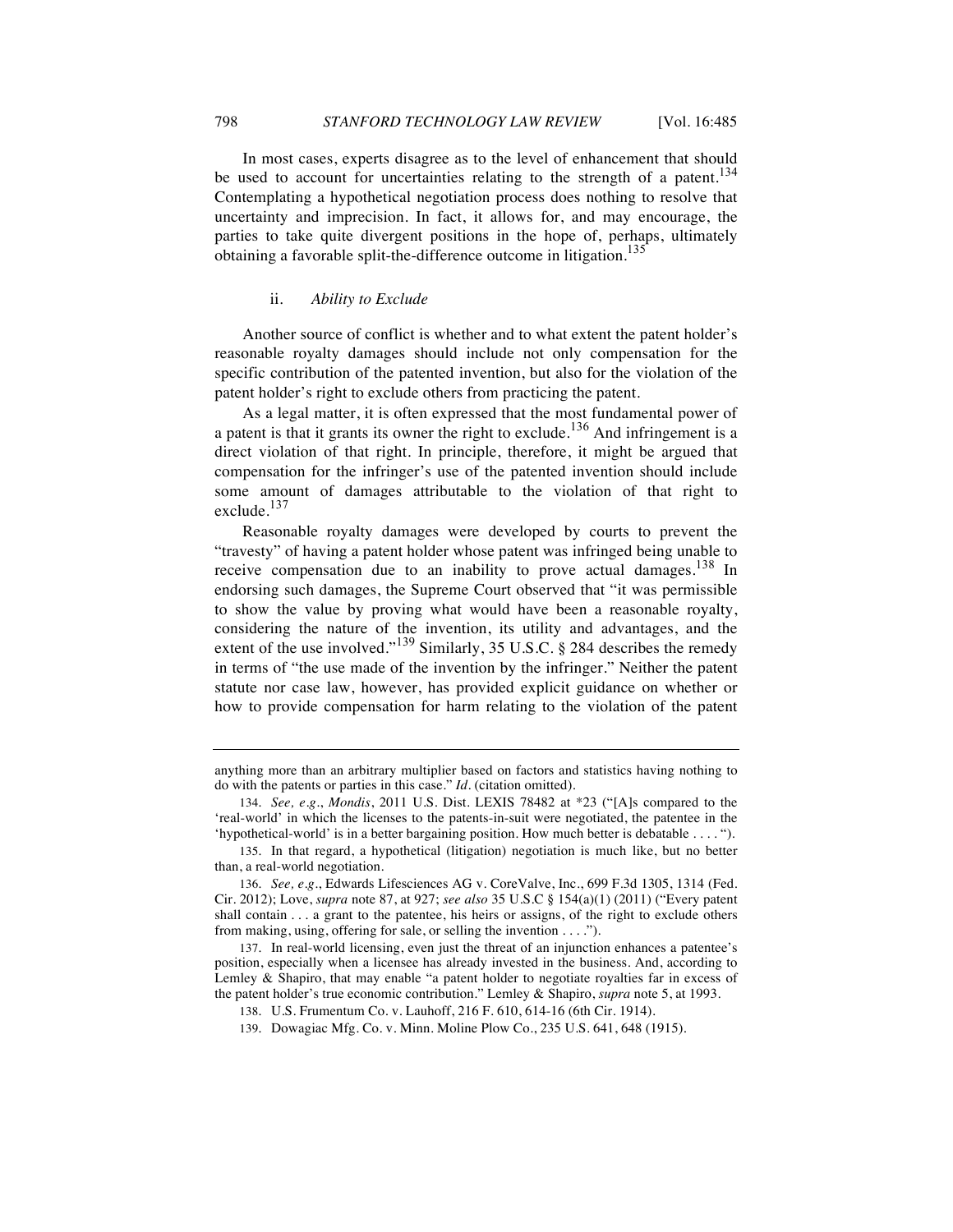holder's ability to exclude others from use of the patent.

In its 2006 opinion in *eBay v. MercExchange*, the Supreme Court held that a prevailing patent holder is not automatically entitled to injunctive relief.<sup>140</sup> Importantly, it wrote that "the creation of a right [to exclude] is distinct from the provision of remedies for violations of that right."<sup>141</sup> It is not clear that *any* damages should be awarded to compensate for the patent holder's loss of the ability to exclude others from using the patented invention.

Even if it is determined that there should be some compensation for the patent holder's right to exclude, there frequently is no objective way to determine that compensation. The hypothetical negotiation construct provides a context in which the parties argue about the importance of the right to exclude, without providing any objective basis for resolving these differences.<sup>142</sup>

## c. *Timing of the Negotiation*

The third area of dispute in implementing the hypothetical negotiation construct surrounds the timing of the negotiation. There are disagreements involving the identification of the specific date of the hypothetical negotiation itself, and there are disagreements within cases and across cases about what information is knowable at the time of the hypothetical negotiation (i.e., the extent to which the analysis is permitted to "look into the future" in analyzing a hypothetical negotiation). For the purposes of determining fair compensation for the patent holder, such controversies are largely unnecessary and unproductive. And hypothesizing a negotiation between the parties does nothing to minimize those disagreements.

#### i. *Ex Ante vs. Ex Post*

In a real-world license negotiation, neither party is privy to postagreement information. That is, the parties have access to only ex ante facts and expectations. In a hypothetical negotiation, by contrast, the available information is much more robust because damages usually are assessed well after the hypothetical license would have been "negotiated." Consequently, courts and experts have the advantage of seeing how the world has unfolded, ex

<sup>140.</sup> 547 U.S. 388, 391-92 (2006) (holding that to be entitled to such relief, an injured party must show that: 1) it suffered an irreparable injury; 2) the remedies available at law, such as monetary damages, are inadequate; 3) the balance of the hardships favor the injured party; and 4) the public interest would not be disserved by a permanent injunction); *Edwards Lifesciences*, 699 F.3d at 1314 (indicating granting of injunctions is governed by traditional principles of equity). *See generally* Douglas Ellis, John Jarosz, Michael Chapman & L. Scott Oliver, *The Economic Implications (and Uncertainties) of Obtaining Permanent Injunction Relief After* eBay v. MercExchange, 17 Fed. Cir. B.J. 437 (2008).

<sup>141.</sup> *eBay, Inc.*, 547 U.S. at 392.

<sup>142.</sup> In that regard, a hypothetical (litigation) negotiation is much like, but no better than, a real-world negotiation.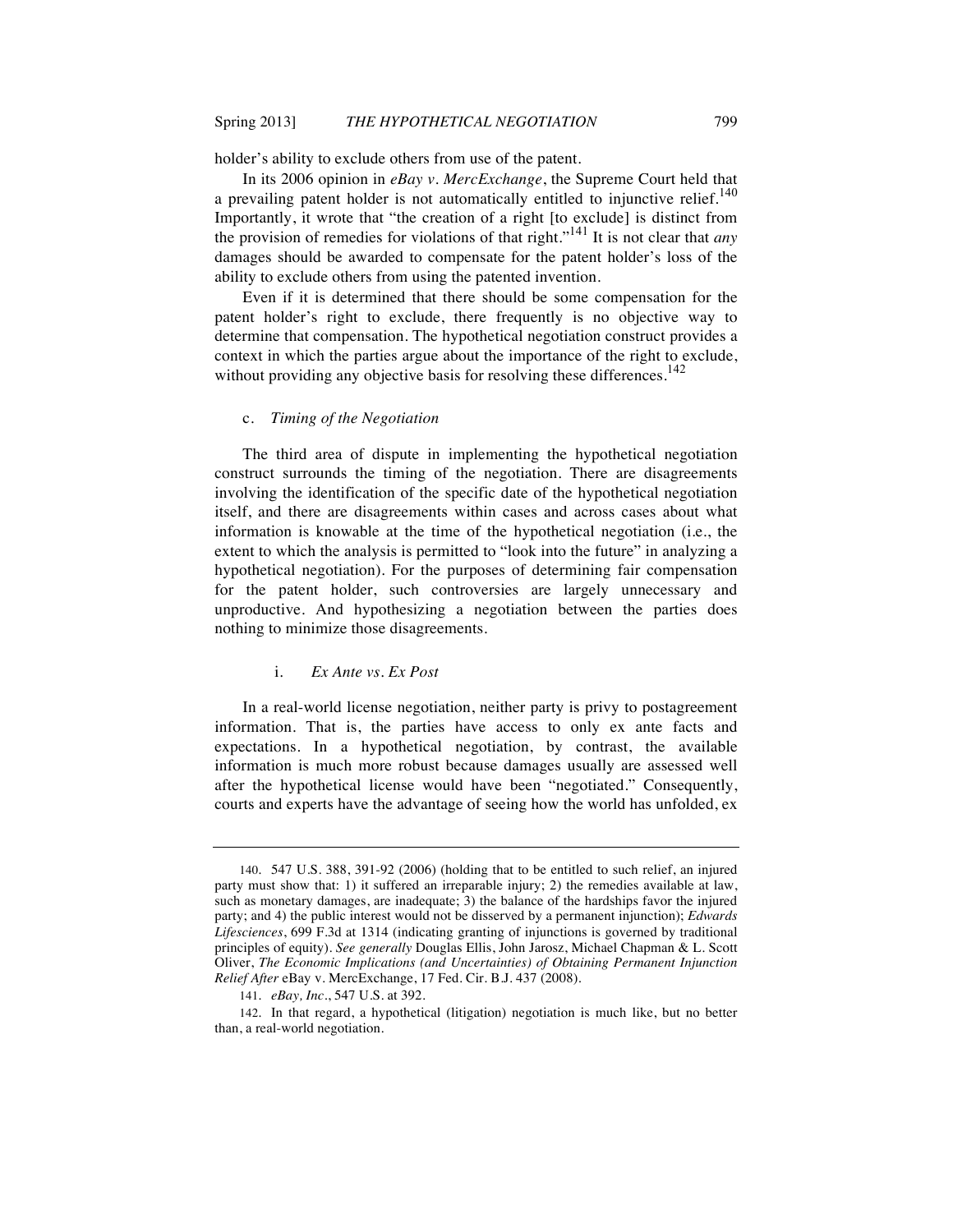post, when analyzing the hypothetical negotiation. Disputes occur over whether, and the extent to which, such ex post information should be considered in a hypothetical negotiation.

Many courts and commentators have attempted to hold true to the parameters of a real-world license negotiation in implementing that hypothetical negotiation construct by allowing for the consideration of only ex ante information.<sup>143</sup> This approach was described by the Federal Circuit in *Lucent*: "The hypothetical negotiation tries, as best as possible, to recreate the *ex ante* licensing negotiation scenario and to describe the resulting agreement."<sup>144</sup> The FTC, having considered the testimony of numerous industry participants, wrote in support of this approach:

[T]he finder of fact must assume that the hypothetical negotiation takes place at the time the infringement began. This timing determines the information available to the parties during the negotiation. Thus, in setting a reasonable royalty rate, considerations such as the infringer's expected profit and available alternatives are "to be determined not on the basis of a hindsight evaluation of what actually happened, but on the basis of what the parties to the hypothetical license negotiations would have considered at the time of the negotiations."<sup>145</sup>

This rationale mirrors the expectancy requirement in contract damages i.e., the patent holder should receive and the infringer should pay compensation in an amount equal the amount that the parties would have deemed "acceptable" based on the information that was available at the time of the (hypothetical) negotiation. From this perspective, the patent holder and the infringer are entitled to the benefits of the hypothetical bargain that would have been struck based on the incomplete information available at the time of the hypothetical negotiation—regardless of whether such expected benefits are consistent with the benefits actually generated by the infringement.

Even at a theoretical level, this rationale appears problematic. As noted above, there was no actual contract between the parties, and there need not be one. Patent infringement is a tort, requiring calculation of general damages,  $146$ 

<sup>143.</sup> *See, e.g*., Applied Med. Res. Corp. v. U.S. Surgical Corp., 435 F.3d 1356, 1363-64 (Fed. Cir. 2006); Integra Lifesciences I, Ltd. v. Merck KGaA, 331 F.3d 860, 870-71 (Fed. Cir. 2003); Riles v. Shell Exploration & Prod. Co., 298 F.3d 1302, 1313 (Fed. Cir. 2002); Interactive Pictures Corp. v. Infinite Pictures, Inc., 274 F.3d 1371, 1385 (Fed. Cir. 2001); Unisplay, S.A. v. Am. Elec. Sign Co., 69 F.3d 512, 518 (Fed. Cir. 1995); Hanson v. Alpine Valley Ski Area, Inc., 718 F.2d 1075, 1081 (Fed. Cir. 1983); Panduit Corp. v. Stahlin Bros. Fibre Works, Inc., 575 F.2d 1152, 1164 (6th Cir. 1978); Avocent Huntsville Corp. v. Clearcube Tech., Inc., No. CV-03-S-2875-NE, 2006 U.S. Dist. LEXIS 55307, at \*33, \*82-83 (N.D. Ala. July 28, 2006).

<sup>144.</sup> Lucent Techs., Inc. v. Gateway, Inc., 580 F.3d 1301, 1325 (Fed. Cir. 2009).

<sup>145.</sup> THE EVOLVING IP MARKETPLACE, *supra* note 4, at 166-67 (citations omitted). *See also* Cotter, *supra* note 5, at 736, 751; Cotter, *supra* note 128, at 126-27; Suzanne Michel, *Bargaining for RAND Royalties in the Shadow of Patent Remedies Law*, 77 ANTITRUST L.J. 891, 898 (2011).

<sup>146.</sup> U.S. Frumentum Co. v. Lauhoff, 216 F. 610, 614-15 (6th Cir. 1914).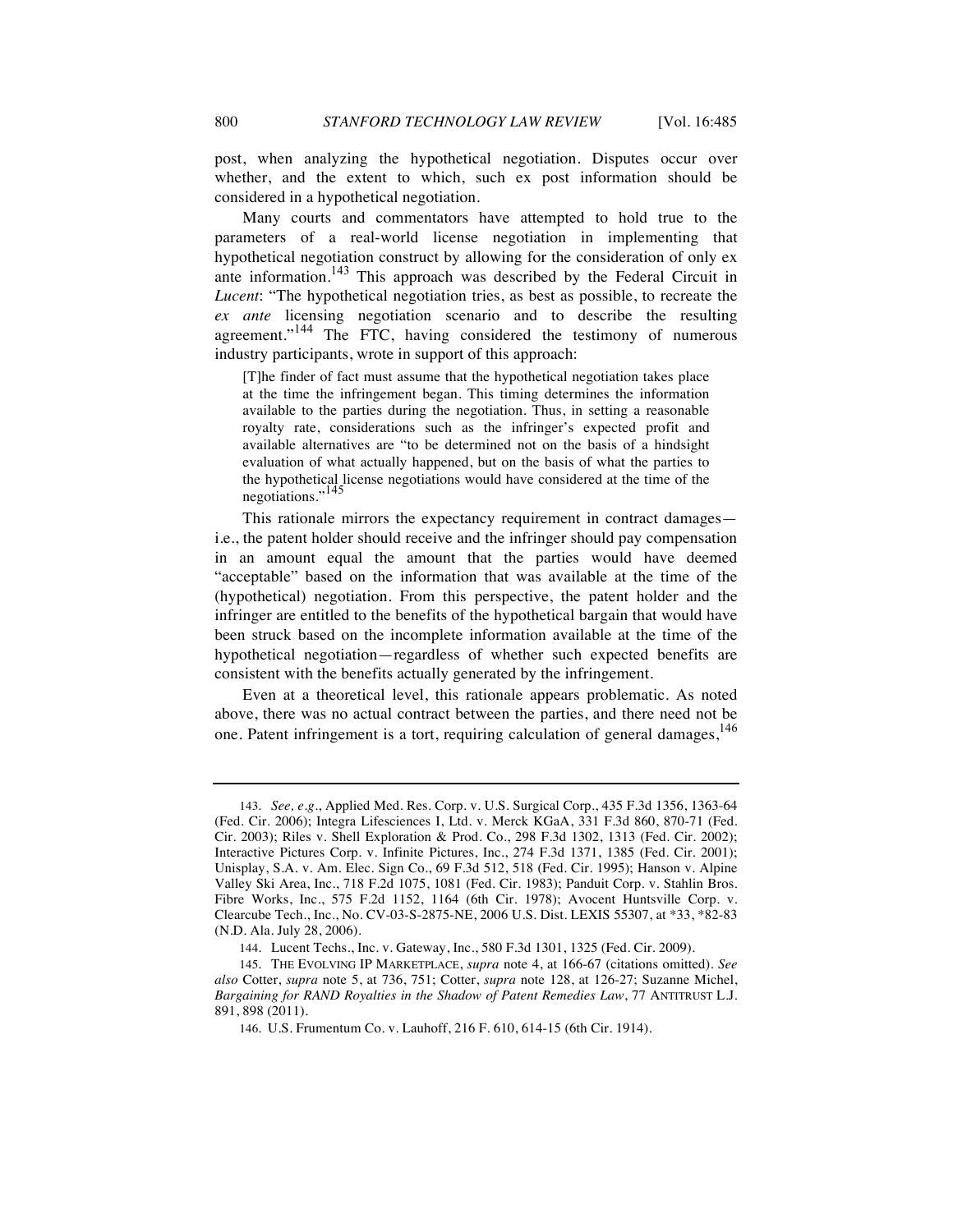with those damages tied to the use made of the invention. Information generated after the date of the hypothetical negotiation—most notably the extent to which the use of the infringed patented invention actually generated either substantial or minimal benefits—often is essential to rendering a fair and complete assessment of the amount of compensation that should be paid for the unauthorized use of a patented invention. Pretending that such information is not available or relevant to the assessment of reasonable royalty damages may not improve the accuracy or reliability of a reasonable royalty damages determination.

To illustrate the point, consider a situation where the accused product, at the time of launch, was *expected* to generate profits of ten million dollars, but, *in reality*, only generated profits of one hundred thousand dollars. If only ex ante information were used to determine reasonable royalty damages, the expected benefits of infringement would be one hundred times the actual benefits—which is likely to result in reasonable royalty damages award that is inconsistent with and far in excess of an amount that is adequate to compensate the patent holder for infringement in light of the use made of the invention by the infringer. Similarly, if realized profits greatly exceed expected profits, a reasonable royalty determined using only ex ante information may substantially undercompensate the patent holder. In these circumstances, exclusive reliance on ex ante information to determine reasonable royalty damages may not lead to a fair or economically sensible result.

In actual patent litigations, ex post facts are routinely considered despite frequent assertions that only information available at the point of hypothetical negotiation is to be considered.<sup>147</sup> For example, evidence as to actual infringing revenues/shipments and consummated licenses is virtually always considered, as is information concerning actual profit performance. And design-around efforts are often considered. A pure ex ante model is almost never actually observed. In fact, Judge Tenney wrote in the *Georgia-Pacific 1970* decision, "the Court [h]as taken into account the modifying effect of the facts developed subsequent to 1955 and has assessed them together with all other probative evidence so far as they bear upon the reasonableness of the assumptions and

<sup>147.</sup> *See, e.g.*, TWM Mfg. Co. v. Dura Corp., 789 F.2d 895, 899 (Fed. Cir. 1986) ("[E]vidence of actual profits is generally admissible."); Third Wave Techs., Inc. v. Stratagene, Corp., 405 F. Supp. 2d 991, 1011-12 (W.D. Wisc. 2005) (approving of the patent holder's expert undertaking an pure ex ante evaluation, yet also approving of consideration of ex post facts); Alpex Computer Corp. v. Nintendo Co., No. 86 Civ. 1749, 1994 U.S. Dist. LEXIS 17515, at \*133 (S.D.N.Y. Dec. 2, 1994) (approving of a "flexible hypothetical negotiation analysis" which is "anchor[ed] . . . with facts at the time of infringement"); AM. INTELLECTUAL PROP. LAW ASS'N, MODEL PATENT JURY INSTRUCTIONS § 11.18 (2012) ("Although the relevant date for the hypothetical license negotiation is just before the infringement began, you may consider any actual profits made by [the defendant] due to its infringement and any commercial success of the patented invention or the infringing products after that date. You may only consider this information, however, if those sales and profits were foreseeable just before the infringement began.").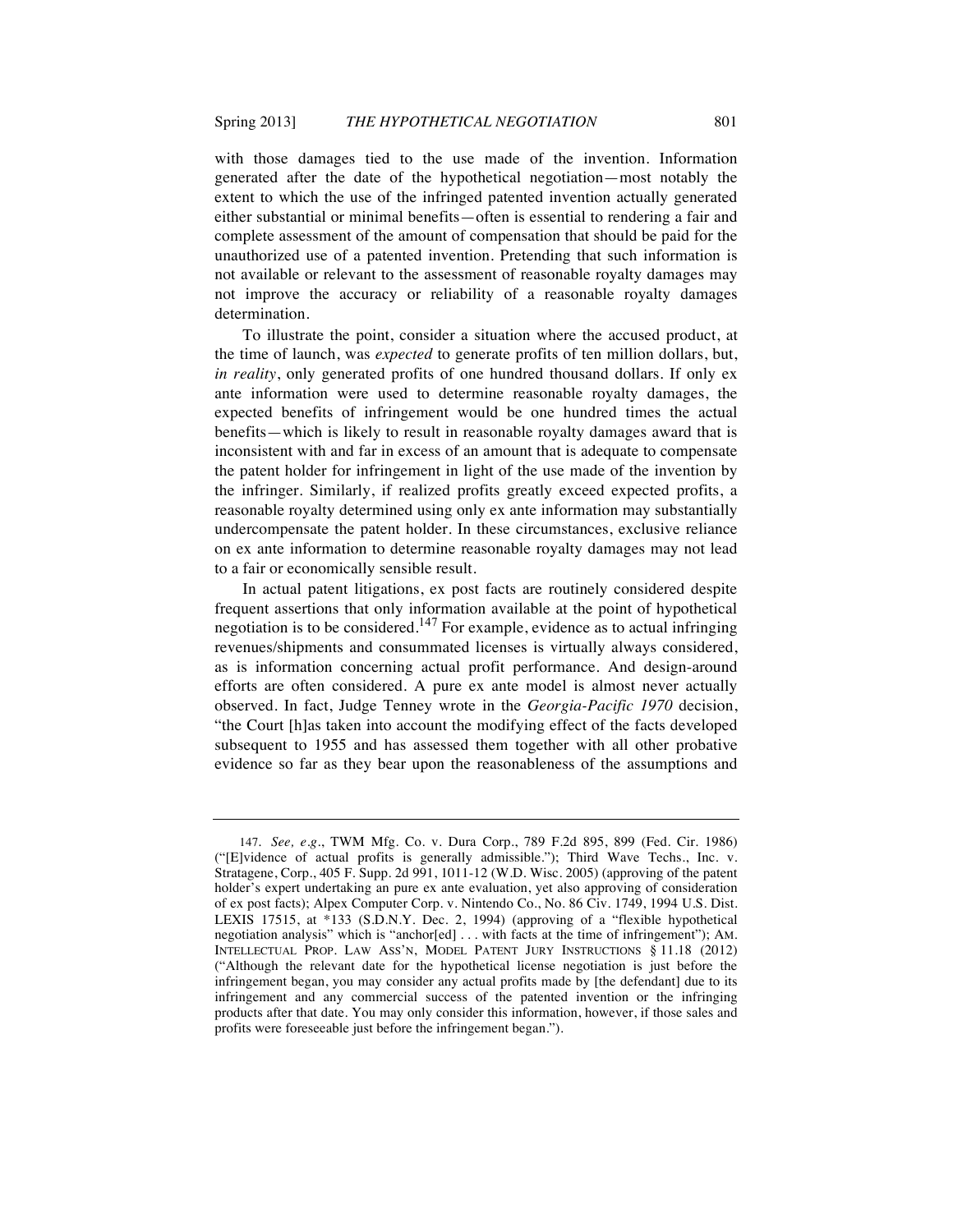expectations of the parties in their hypothetical negotiations in 1955."<sup>148</sup>

Consideration of and reliance on ex post information in the determination of reasonable royalty damages was embraced and endorsed by the Federal Circuit in *Fromson v. Western Litho* through a concept known as the "book of wisdom":

The [*Georgia-Pacific*] methodology encompasses fantasy and flexibility; fantasy because it requires a court to imagine what warring parties would have agreed to as willing negotiators; flexibility because it speaks of negotiations as of the time infringement began, yet permits and often requires a court to look to events and facts that occurred thereafter and that could not have been known to or predicted by the hypothesized negotiators.

As has been said by the Supreme Court:

At times the only evidence available may be that supplied by testimony of experts as to the state of the art, the character of the improvement, and the probable increase of efficiency or savings of expense. . . . This will generally be the case if the trial follows quickly after the issue of the patent. But a different situation is presented if years have gone by before the evidence is offered. Experience is then available to correct uncertain prophecy. Here is a book of wisdom that courts may not neglect. We find no rule of law that categories is neglected in the state of law that sets a clasp upon its pages, and forbids us to look within. . . .

The District Court of Delaware in *Honeywell v. Hamilton Sundstrand* explained the merits of considering ex post facts in reasonable royalty determinations. It wrote that the "ascertainment of [the hypothetical negotiation] date does not rigidly foreclose the factfinder from considering subsequent events. To enforce such rigidity would be to ignore a limitation inherent to the hypothetical negotiation method $^{150}$ —namely, that the extent of the use of the patent "will not be known until after infringement."<sup>151</sup> According to the court, consideration of the "book of wisdom" discourages infringement, because it does not force the analysis to consider only information that was available at "a point in time before the patent has proven its worth."<sup>152</sup> In fact, the court went so far as to conclude that "information not available as of that date *must necessarily be considered* by the factfinder."<sup>153</sup>

<sup>148.</sup> 318 F. Supp. 1116, 1122 (S.D.N.Y. 1970).

<sup>149.</sup> Fromson v. W. Litho Plate & Supply Co., 853 F.2d 1568, 1575-76 (Fed. Cir. 1988) (second and third alterations in original) (quoting Sinclair Ref. Co. v. Jenkins Petroleum Co., 289 U.S. 689, 698-99 (1933) (citations omitted)), *overruled by* Knorr-Bremse Systeme Fuer Nutzfahrzeuge GMBH v. Dana Corp., 383 F.3d 1337 (Fed. Cir. 2004); *see also* Harris Corp. v. Ericsson, Inc., No. 3:98-CV-2903-M, 2003 U.S. Dist. LEXIS 12284, at \*14-15 (N.D. Tex. July 17, 2003).

<sup>150.</sup> Honeywell Int'l, Inc. v. Hamilton Sundstrand Corp., 378 F. Supp. 2d 459, 464 (D. Del. 2005).

<sup>151.</sup> *Id*. (emphasis omitted).

<sup>152.</sup> *Id*. at 465.

<sup>153.</sup> *Id*. (emphasis added); *see also* Arista Records LLC. v. Lime Group LLC, No. 06 CV 5936, 2011 U.S. Dist. LEXIS 47416, at \*40 (S.D.N.Y. Apr. 29, 2011) ("By allowing a royalty based on a hypothetical negotiation based upon 20/20 hindsight as to the patent's real value, a court can ensure that a patent holder is sufficiently compensated for the infringement."); Schlicher, *supra* note 5, at 57 ("[An ex ante] approach to determining damages is unnecessary and misleading given the availability of historical facts that may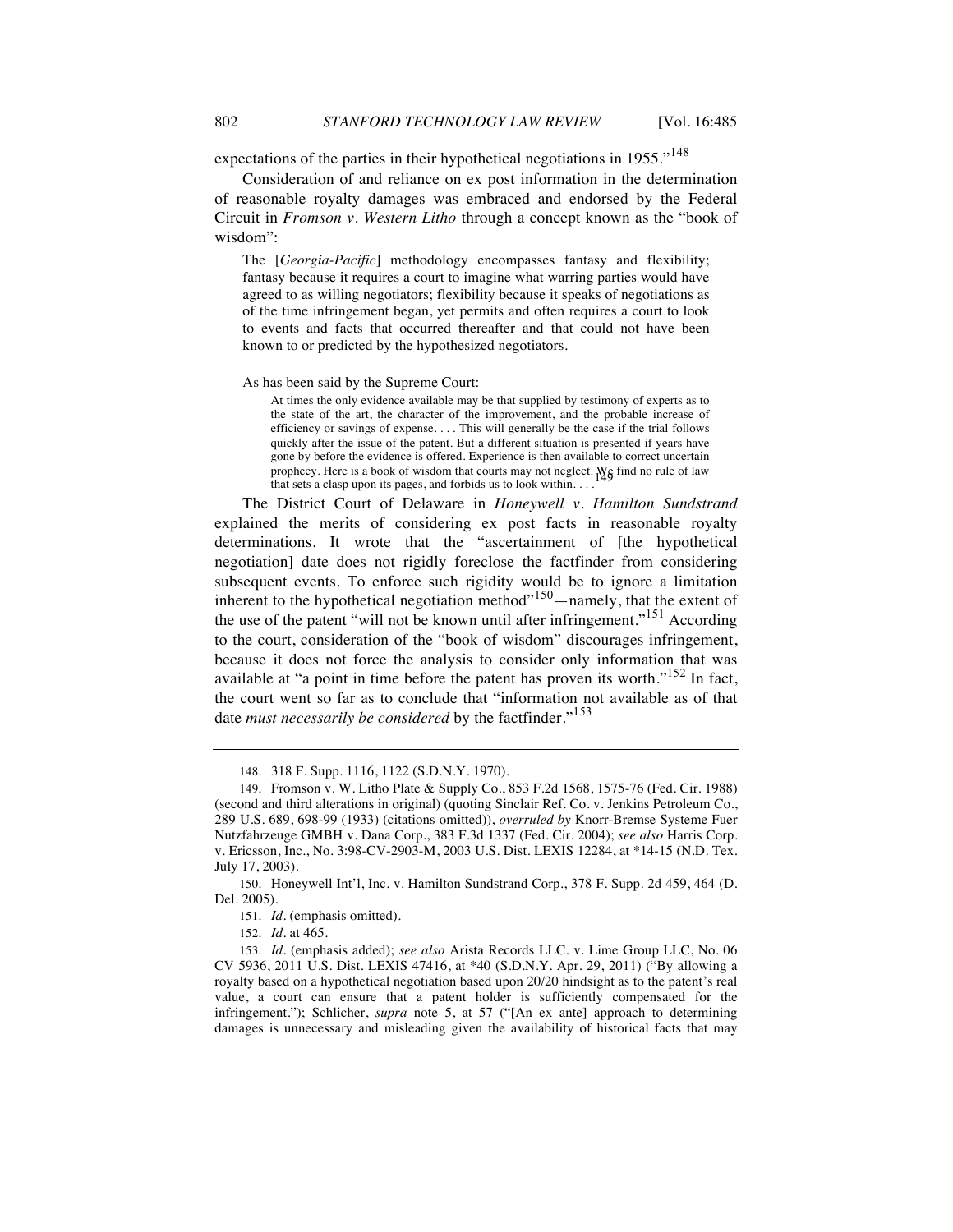The Federal Circuit appears to be in agreement. In *ResQNet*, it wrote that a royalty analysis "may also consider the panoply of 'events and facts that occurred thereafter and that could not have been known to or predicted by the hypothesized negotiators.'"<sup>154</sup> In *Lucent*, it concluded that "neither precedent nor economic logic requires us to ignore information about how often a patented invention has been used by infringers. . . . [O]ur case law affirms the availability of post-infringement evidence as probative  $\dots$ ."<sup>155</sup>

In spite of logic and much case law, disputes continue over the consideration of ex post information. In the *ActiveVideo* opinion issued in 2012, the Federal Circuit noted that the Eastern District of Virginia did not allow for the infringer's expert to rely upon a particular agreement because it postdated the hypothetical negotiation by four years.<sup>156</sup> Yet, the plaintiff's expert was allowed to rely upon an agreement that postdated the negotiation by two years.<sup>157</sup> The Federal Circuit found there to be no abuse of discretion.<sup>158</sup>

Putting aside the merits of ignoring potentially relevant information, disputes and uncertainties about use of ex post information do not appear to be resolved through construction of a hypothetical negotiation. Rather, conflicts over the proper use of the tool appear to be exacerbated, as the competing/negotiating parties often strategically select which ex post information should be considered and which ex post information should be ignored. Such disputes add uncertainty to the determination of reasonable royalty damages without providing any corresponding benefit in terms of the accurate determination of fair compensation for the patent holder.

#### ii. *Date of the Hypothetical Negotiation*

A critical input to any negotiation (hypothetical or otherwise) is the specific time at which it is to have taken place.<sup>159</sup> Generally, a late-in-time hypothetical negotiation tends to favor the patent holder and to result in a high royalty rate, holding all else constant, because a late date tends to limit the

permit the necessary data to be obtained with greater accuracy.").

<sup>154.</sup> ResQNet.com, Inc. v. Lansa, Inc., 594 F.3d 860, 872 (Fed. Cir. 2010).

<sup>155.</sup> Lucent Techs., Inc. v. Gateway, Inc., 580 F.3d 1301, 1333 (Fed. Cir. 2009). *Lucent* appears to conflict somewhat with the Federal Circuit's opinion in *Integra* where the Court found that the results of a hypothetical negotiation in 1995 could differ drastically from that of one in 1994. Integra Lifesciences I, Ltd. v. Merck KGaA, 331 F.3d 860, 870 (Fed. Cir. 2003). Presumably, *ex post* facts were not to be considered in the 1994 negotiation.

<sup>156.</sup> ActiveVideo Networks, Inc. v. Verizon Commc'ns, Inc., 694 F.3d 1312, 1332 (Fed. Cir. 2012).

<sup>157.</sup> *Id.*

<sup>158.</sup> *Id.*

<sup>159.</sup> *See, e.g.*, LaserDynamics, Inc. v. Quanta Computer, Inc., 694 F.3d 51, 75 (Fed. Cir. 2012).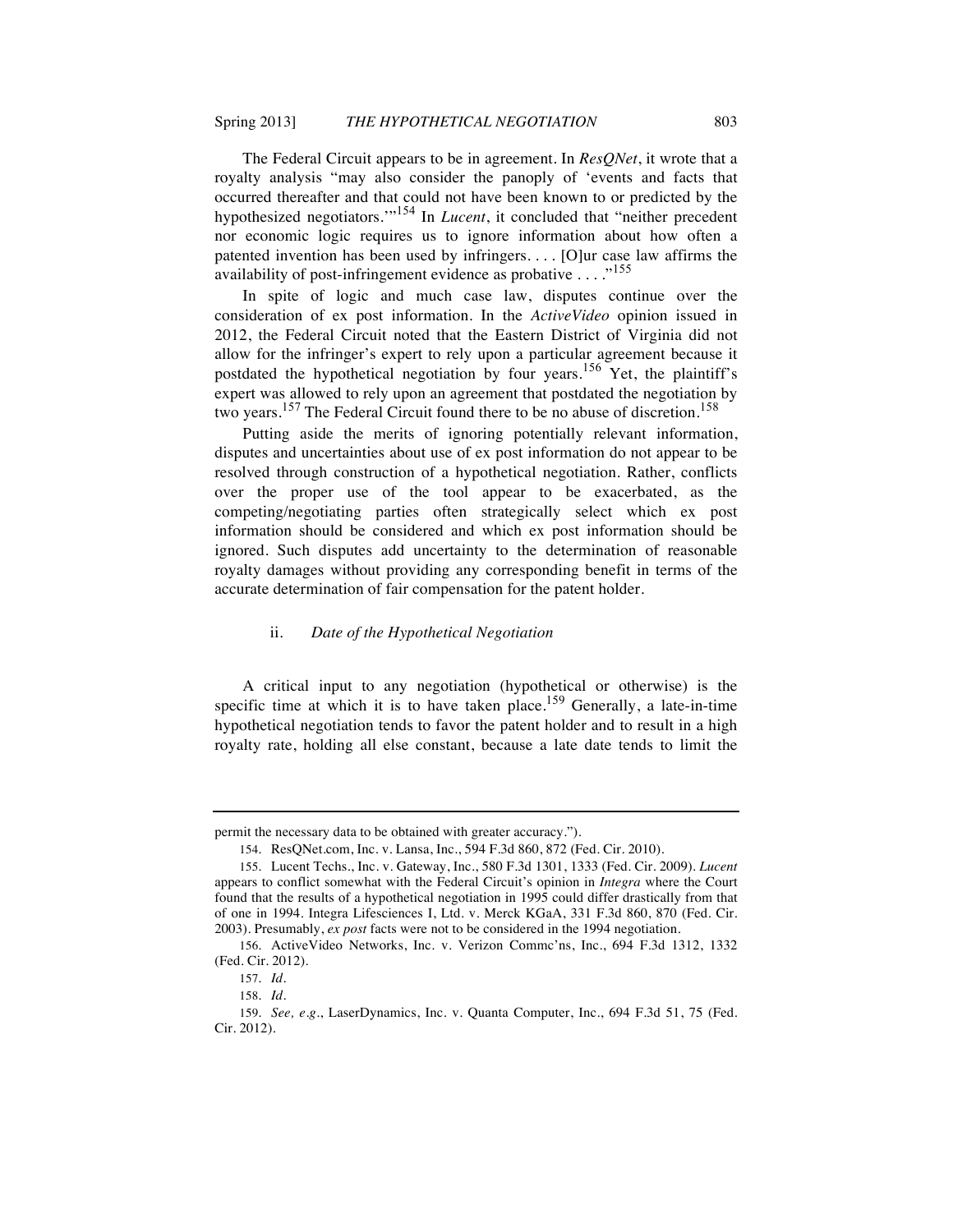The patent damages statute provides no real guidance about the timing of a hypothetical negotiation. Courts have defined it to be at, or immediately prior, to the date of "first infringement."<sup>161</sup> On the surface, this appears to provide adequate guidance for selecting the date. In practice, however, identification of the date is challenging.

Most courts and analysts use the point of first infringing *sale* as the negotiation date.<sup>162</sup> Understanding, however, that patent infringement covers the unauthorized manufacture, use, offer for sale, and/or sale of products, $163$ many courts have set the point of hypothetical negotiation earlier. In *Oracle I*, the court set it at the point of first *use* (*i.e.*, development and testing), though that suggested a variety of dates, depending upon which particular claims were found to be infringed.<sup>164</sup> In *Georgia-Pacific 1970*, the court adopted the date of first *manufacture* as the date of the hypothetical negotiation.<sup>165</sup> In *Medtronic Sofamor Danek*, the court set the hypothetical negotiation at the point at which the infringing products were first "*available* for use and sale."<sup>166</sup>And in spite of the law, the FTC has advocated, as a matter of policy, for a hypothetical negotiation associated with *contemplated infringement*. <sup>167</sup> The "guidance" to set the hypothetical negotiation date at the date of "first infringement" has meant different things in different settings, with most not appearing to be incorrect as a matter of law. The result, however, is uncertainty as to the proper date of hypothetical negotiation in any particular patent infringement proceeding. Disputes inevitably occur.<sup>168</sup>

<sup>160.</sup> *See* THE EVOLVING IP MARKETPLACE, *supra* note 4, at 189-90; Michel, *supra* note 145, at 904; Schlicher, *supra* note 5, at 58.

<sup>161.</sup> Integra Lifesciences I, Ltd. v. Merck KGaA, 331 F.3d 860, 870 (Fed. Cir. 2003); *see also* Riles v. Shell Exploration & Prod. Co., 298 F.3d 1302, 1311 (Fed. Cir. 2002); Hanson v. Alpine Valley Ski Area, Inc., 718 F.2d 1075, 1079 (Fed. Cir. 1983); Panduit Corp. v. Stahlin Bros. Fibre Works, Inc., 575 F.2d 1152, 1158 (6th Cir. 1978); Leonard & Stiroh, *supra* note 13, at 57.

<sup>162.</sup> *See, e.g.*, Applied Med. Res. Corp. v. U.S. Surgical Corp., 435 F.3d 1356, 1361 (Fed. Cir. 2006).

<sup>163.</sup> 35 U.S.C. § 271.

<sup>164.</sup> *Oracle I*, 798 F. Supp. 2d 1111, 1116 (N.D. Cal. 2011).

<sup>165.</sup> *Georgia-Pacific 1970*, 318 F. Supp. 1116, 1123 (S.D.N.Y. 1970).

<sup>166.</sup> Medtronic Sofamor Danek USA, Inc. v. Globus Med., Inc., 637 F. Supp. 2d 290, 310 n.26 (E.D. Penn. 2009) (emphasis added).

<sup>167.</sup> THE EVOLVING IP MARKETPLACE, *supra* note 4, at 22.

<sup>168.</sup> In *LaserDynamics, Inc. v. Quanta Computer, Inc.*, the Federal Circuit remanded the case back to the district court for a new trial on damages "because [its] decision [altered] the time period when the analysis under *Georgia-Pacific* [was] to take place." 694 F.3d 51, 76 (Fed. Cir. 2012). It wrote that "[o]ur holding is consistent with the purpose of the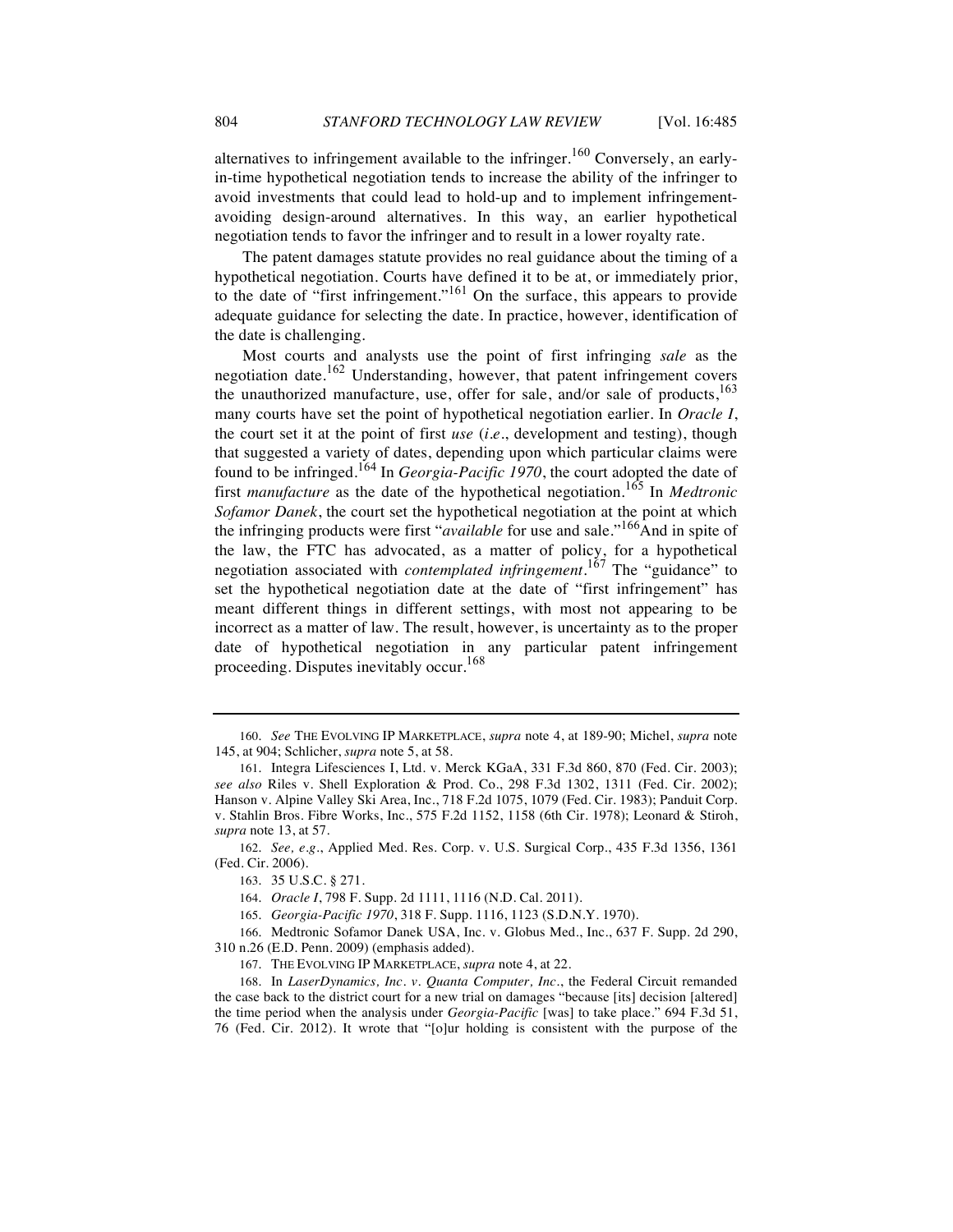In many, if not most, cases, it is not clear that the uncertainties and resulting disputes about the negotiation date are of substantive consequence. In *Parker-Hannifin*, the parties disagreed as to whether the hypothetical negotiation date should be June 16, 2005 or September 12, 2005.<sup>169</sup> The court used the former, adding that the infringer's expert failed to explain how the latter date would have resulted in a different royalty outcome. In *Applied Medical*, the parties argued vigorously about whether the hypothetical negotiation should be set in 1994 or 1997.<sup>170</sup> The Federal Circuit chose the latter, but pointed to neither evidence nor argument about why it mattered.<sup>171</sup> In the lower court's opinion in *Lucent*, the Southern District of California reported that the patent holder's expert set the date of hypothetical negotiation as of 1988, yet the expert admitted that his results would be the same if the date was 1997 or 2004.<sup>172</sup> In *Sun Studs*, the Federal Circuit wrote that the patent holder "has not shown that the jury verdict could have been significantly changed by any reasonable variation in the postulated date of the hypothetical negotiation."<sup>173</sup> Often, disputes concerning the date of the hypothetical negotiation are unproductive from the perspective of determining adequate compensation for an infringement.

In other cases, the choice of date may matter, but the arguments adopted by the parties with regard to the "proper" date often appear to be driven by the result it will yield. In *Fromson*, for example, the Federal Circuit noted that "the parties emphasize either the May 1965 date of first infringement or selected later events, depending on which they see as best serving their interests."<sup>174</sup>

Disputes and uncertainties about the date of the hypothetical negotiation are compounded when multiple patents are asserted, with multiple issue dates and multiple dates of "first infringement."<sup>175</sup> Under these circumstances, issues

hypothetical negotiation framework, which seeks to discern the value of the patented technology to the parties in the marketplace when infringement began." *Id.* It is unclear how this characterization accounts for the ultimate purpose of using a hypothetical negotiation framework, which is to determine fair compensation for the patent holder in light of the infringement (which may or may not correspond to the value of the technology at the time infringement began).

<sup>169.</sup> Parker-Hannifin Corp. v. Champion Labs., Inc., No. 1:06-CV-2616, 2008 U.S. Dist. LEXIS 61108, at \*23-24 (N.D. Ohio Aug. 4, 2008).

<sup>170.</sup> Applied Med. Res. Corp. v. U.S. Surgical Corp., 435 F.3d 1356, 1361-62 (Fed. Cir. 2006).

<sup>171.</sup> *Id*. at 1362-64.

<sup>172.</sup> Lucent Techs. Inc. v. Gateway Inc., 509 F. Supp. 2d 912, 938 (S.D. Cal. 2007).

<sup>173.</sup> Sun Studs, Inc. v. ATA Equipment Leasing, Inc., 872 F.2d 978, 994 (Fed. Cir. 1989).

<sup>174.</sup> Fromson v. W. Lito Plate & Supply Co., 853 F.2d 1568, 1577 (Fed. Cir. 1988), *overruled by* Knorr-Bremse Systeme Fuer Nutzfahrzeuge GMBH v. Dana Corp., 383 F.3d 1337 (Fed. Cir. 2004).

<sup>175.</sup> *See* Christopher Marchese, Justin Barnes, Michael Florey and John Skenyon, *Single Damages Verdict, Multi-Patent Case*, FISH & RICHARDSON*,* http://www.fr.com/singledamagesverdict/Generic.aspx (last visited July 5, 2013) ("Patent litigation concerning single patents is becoming increasingly rare, as litigants opt to utilize a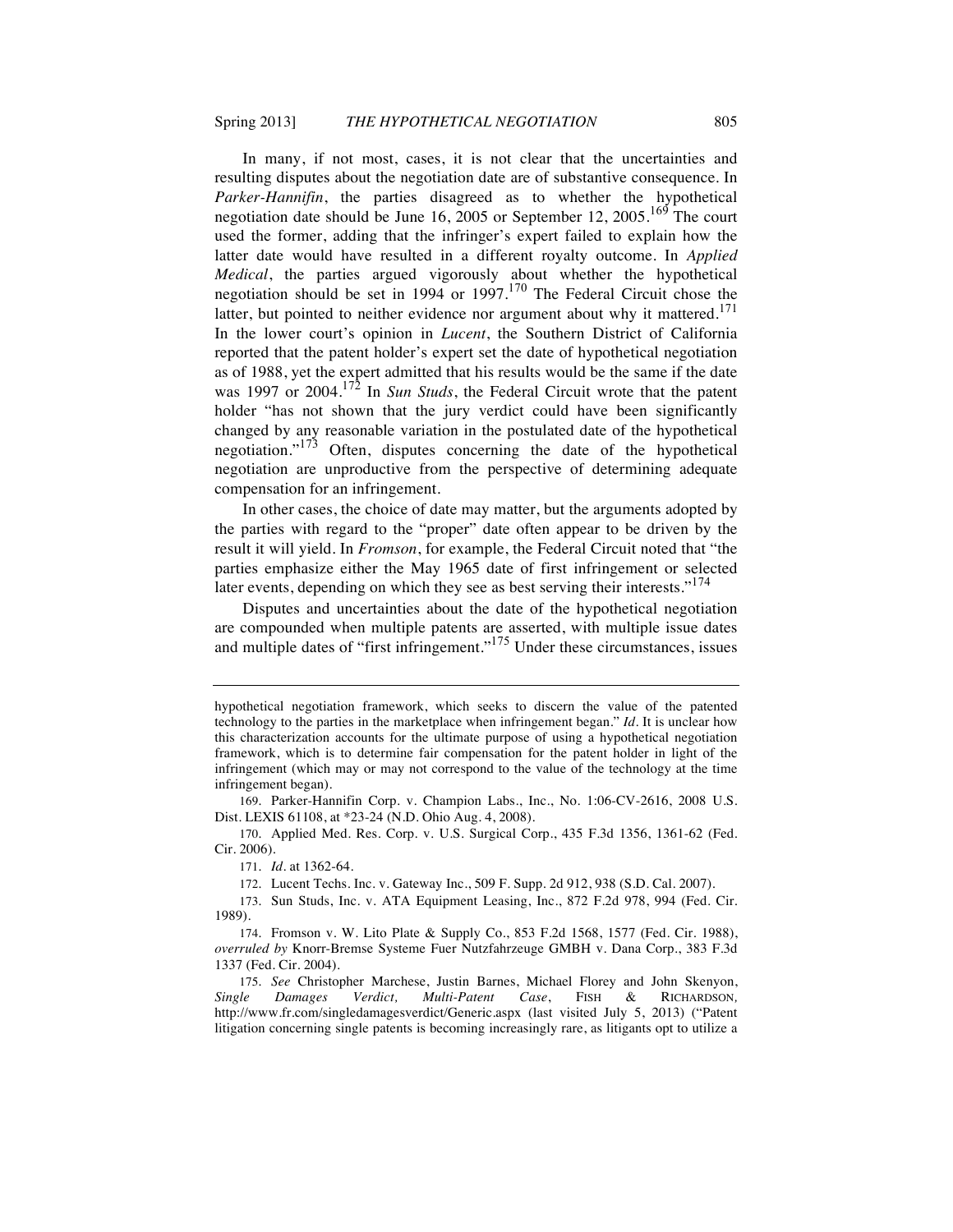of the timing of the hypothetical negotiation take on additional complexity and trigger even greater disputes between the litigating parties.

Strict application of the hypothetical negotiation construct would seem to require a new hypothetical negotiation at the point of first infringement for each infringed patent.<sup>176</sup> However, in many cases involving multiple patents, the asserted patents are examined in a single hypothetical negotiation, with the assumption that the parties to the negotiation would have been aware of the later-infringed patents at the time of the hypothetical negotiation and incorporated this knowledge into their negotiations.<sup>177</sup> The Federal Circuit wrote in *LaserDynamics*, "[i]t . . . makes sense that in each case there should be only a single hypothetical negotiation date, not separate dates for separate acts of infringement . . . . <sup>178</sup> The Federal Circuit, however, provided neither case law nor reasoning for its position.

To the extent that such omnibus negotiations are adopted in lieu of "infringed-patent-by-infringed-patent" negotiations, experts and courts appear to be embracing analytical simplicity (and the book of wisdom) over strict fidelity to the hypothetical negotiation construct.<sup>179</sup> Though sensible and practical, this approach compromises fidelity to the analytic tool, and can trigger further litigation disputes over the manner in which the later-infringed patents are incorporated into the omnibus negotiation (*i.e.*, there can be and are disputes about use of ex post versus ex ante information).

The determination of the appropriate date of a hypothetical negotiation also can be complicated by the fact that the infringing product line (or process) often changes over time. Strict application of the hypothetical negotiation construct may suggest that each new product (or process) triggers a new

litigation strategy incorporating multiple patents.").

<sup>176.</sup> Dataquill Ltd. v. High Tech Computer Corp. (*Dataquill I*), 2011 U.S. Dist. LEXIS 138565, at \*68 (S.D. Cal. Dec. 1, 2011) ("Here, because there are three different effective dates for the asserted claims, there are three different dates when DataQuill asserts that infringement began: September 2008, October 27, 2009, and April 13, 2010. Therefore, there should be three different hypothetical negotiations. In addition, DataQuill contends that the asserted claims that were added during the reexamination proceedings cover additional features of the accused products that were not covered by the original claims in the '304 Patent. Therefore, [plaintiff's expert] may apply different royalty rates to the different infringements that occurred at the three different times." (citations omitted)).

<sup>177.</sup> *See, e.g.*, Medtronic Sofamor Danek USA, Inc. v. Globus Med., Inc., 637 F. Supp. 2d 290, 310 (E.D. Penn. 2009).

<sup>178.</sup> LaserDynamics, Inc. v. Quanta Computer, Inc., 694 F.3d 51, 76 (Fed. Cir. 2012). *But see* Applied Med. Res. Corp. v. U.S. Surgical Corp., 435 F.3d 1356, 1362 (Fed. Cir. 2006). ("Because the determination of reasonable royalty damages is tied to the infringement being redressed, a separate infringement beginning at a different time requires a separate evaluation of reasonable royalty damages.").

<sup>179.</sup> *See, e.g*., Mobil Oil Corp. v. Amoco Chems. Corp., 915 F. Supp. 1333, 1353 (D. Del. 1994); Procter & Gamble Co. v. Paragon Trade Brands, Inc., 989 F. Supp. 547, 607 (D. Del. 1997); FMT Corp., Inc. v. Nissei ASB Co., No. 1:90-cv-786-GET, 1993 U.S. Dist. LEXIS 19625, at \*14 (N.D. Ga. Sept. 27, 1993).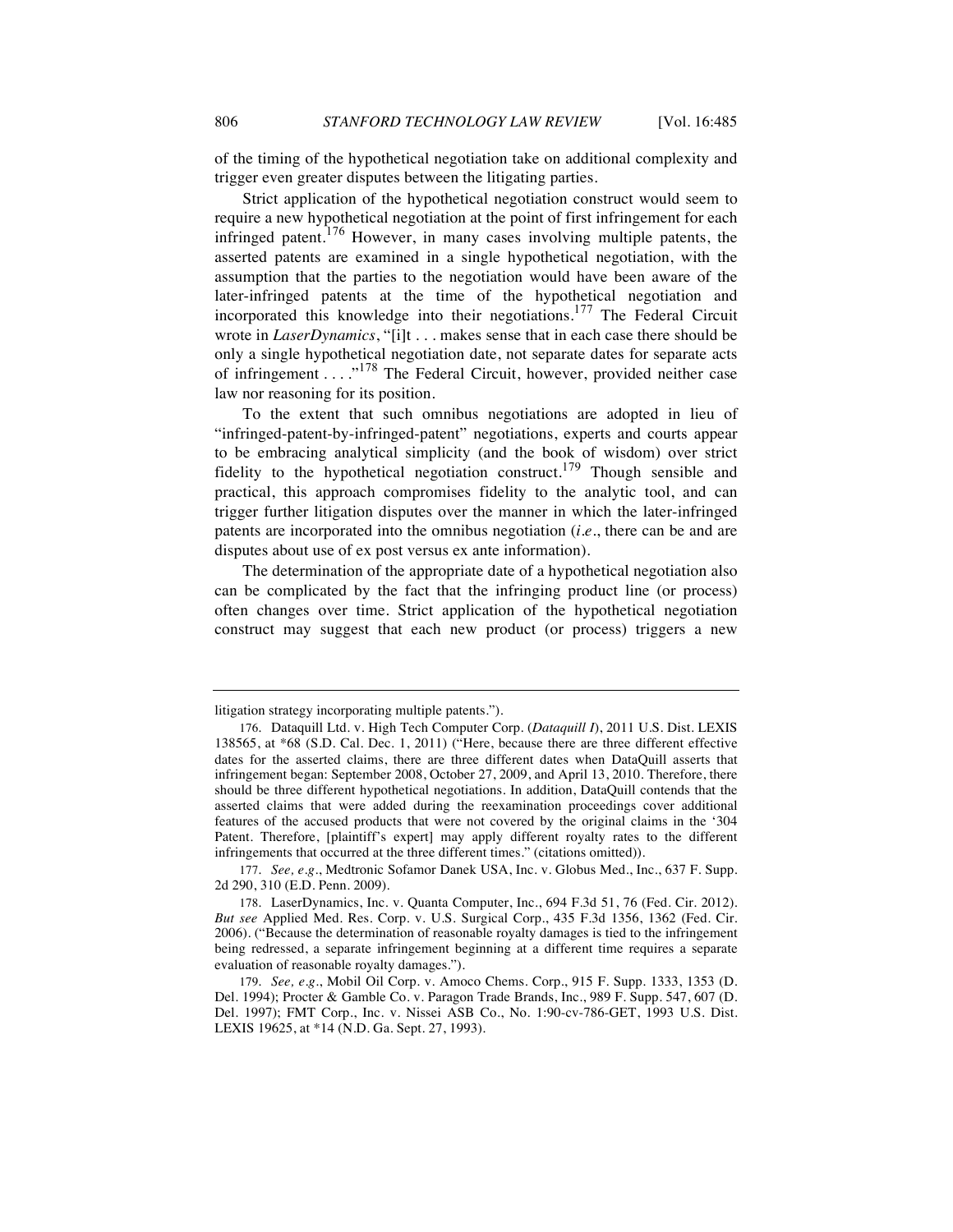hypothetical negotiation.<sup>180</sup> However, experts and courts often bundle such products (or processes) together for negotiation purposes, assuming that all subsequent infringements would be subsumed in a single negotiation.<sup>181</sup> The key rationale for such consolidation, again, is analytical simplicity and tractability, which makes sense in most patent litigations. Again, fidelity to the tool is questionable in light of the sensible and consistent violation of one of its most important foundations—the date of negotiation.

In sum, disputes abound in litigation about the goal of the construct, the importance of a finding of valid, enforceable, and infringed patent rights, and the significance of the date of negotiation. The disputes are largely unnecessary and unproductive for the purpose of determining fair and adequate compensation for an infringement. Moreover, disputes about the parameters used in the hypothetical negotiation construct are likely to distract the parties from the real purpose of a reasonable royalty damages analysis.<sup>182</sup> As the Northern District of California has written, "the license . . . must compensate the licensor for the actual infringement that took place – no more and no less. . . .The hypothetical license . . . must be tailored to the amount and type of alleged infringement that actually occurred. $183$  Consideration of a hypothetical negotiation process does not necessarily lead to a hypothetical license that is tailored in the manner dictated by the court.

#### 3. *Results*

The hypothetical negotiation is poorly grounded and loosely defined.<sup>184</sup> At best, it provides that a reasonable royalty analysis hypothesizes the results of a willing licensor and willing licensee negotiation, allowing for consideration of a wide range of factors. The factors used are mostly those from *Georgia-Pacific 1970*. Unfortunately, the individual and collective flexibility of the factors often has impeded the hypothetical negotiation from leading to an objectively fair and reasonable outcome.<sup>185</sup>

<sup>180.</sup> *See, e.g., Applied Med. Res. Corp.*, 435 F.3d at 1363; Boston Scientific Corp. v. Cordis Corp., 777 F. Supp. 2d 783, 791-92 (D. Del. 2011).

<sup>181.</sup> *See, e.g.,* Accentra, Inc. v. Staples, Inc., No. 07-5862 ABC, 2011 U.S. Dist. LEXIS 154692, at \*58-61 (C.D. Cal. Dec. 19, 2011), *aff'd in part and rev'd in part by* 500 F. App'x 922 (Fed. Cir. 2013).

<sup>182.</sup> At least one court has explained that the hypothetical negotiation is a "'book of wisdom' framework, that employs a modified *ex post* examination of what the [litigating parties] would have agreed to in a hypothetical bilateral negotiation," and does not assess the objective market value of an IP asset. Mattel, Inc. v. MGA Entm't, Inc., No. CV 04-9049 DOC, 2011 U.S. Dist. LEXIS 26995, at \*21 (C.D. Cal. Mar. 4, 2011).

<sup>183.</sup> *Oracle I*, 798 F. Supp. 2d 1111, 1117 (N.D. Cal. 2011).

<sup>184.</sup> *See, e.g.*, DAN B. DOBBS, DOBBS LAW OF REMEDIES 324 (2d ed. 1993) ("[T]he willing licensee/willing licensor framework does not help much in itself." (internal citation marks omitted)).

<sup>185.</sup> *See, e.g.*, Apple, Inc. v. Motorola, Inc., No. 1:11-cv-08540, 2012 U.S. Dist. LEXIS 89960, at \*37-38 (N.D. Ill. May 22, 2012) ("This is a formidable list. . . . And could a judge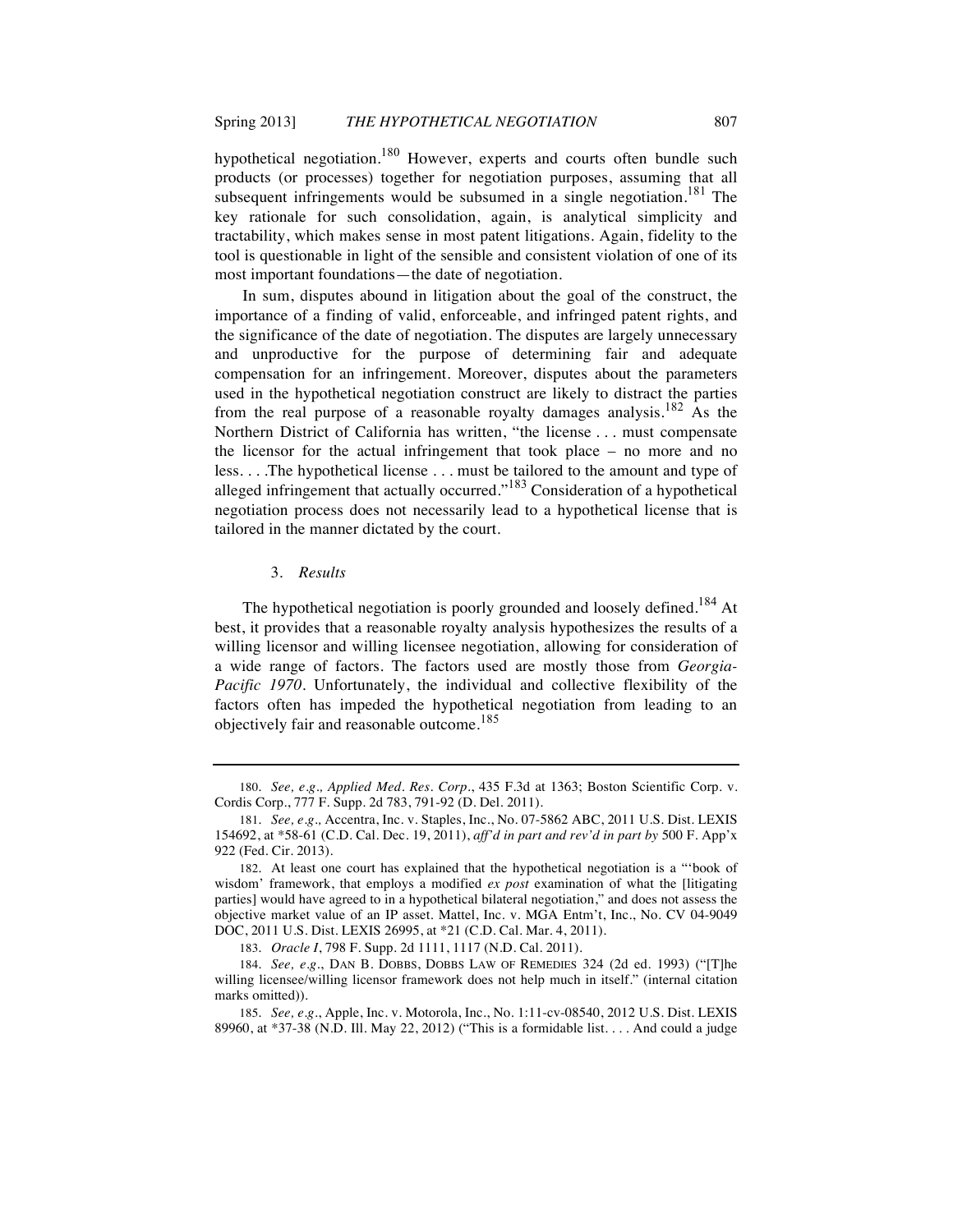In many cases, the *Georgia-Pacific* Factors are used as nothing more than a checklist of considerations in undertaking a hypothetical negotiation. Commonly, each factor is evaluated and assigned an "up," "down," or "neutral" score. "Up" raises the royalty; "down" lowers it. Often unsatisfyingly, a royalty mysteriously emerges from the analysis.<sup>186</sup> In many other cases, a negotiation baseline is identified, and the *Georgia-Pacific* factors are used to adjust that baseline up or down.<sup>187</sup> Adjustments, however, often are made regardless of the precise starting point (e.g., the competitive nature of the parties' relationship often suggests an upward impact whether the baseline is \$1 or \$1 million).<sup>188</sup> Finally, most of the factors (e.g., the nature of the patented invention and the opinion testimony of qualified experts) are poorly defined and explained. As a result, many can be and are used to suggest virtually any outcome in a hypothetical negotiation, often favoring the party sponsoring the testimony.<sup>189</sup>

The net result is that *Georgia-Pacific's* hypothetical negotiation approach has been used to support a wide range of reasonable royalty damages.<sup>190</sup> Courts

186. *See, e.g.,* Ball Aerosol & Specialty Container, Inc. v. Limited Brands, Inc., 514 F. Supp. 2d 1051, 1061-65 (N.D. Ill. 2007).

187. *See, e.g.*, Whitserve, LLC v. Computer Packages, Inc., 694 F.3d 10, 31 (Fed. Cir. 2012).

188. *See, e.g.*, i4i Ltd. P'ship v. Microsoft Corp., 589 F.3d 1246, 1269 (Fed. Cir. 2009*)*.

189. In *Whitserve*, the Federal Circuit wrote, "[Patent holder's expert] testified that . . . it is appropriate to adjust . . . [a starting royalty rate] up or down using the *Georgia-Pacific* factors. He did not explain how much each factor affected the rate, however, and he testified that almost all the factors justified an increase in the applicable rate, a few were neutral in terms of their impact, and none justified a decreased rate." *Whitserve*, 694 F.3d at 31 (citation omitted).

190. F. Russell Denton, *Rolling Equilibriums at the Pre-Commons Frontier: Identifying Patently Efficient Royalties for Complex Products*, 14 VA. J.L. & TECH. 48, 83-84 (2009). *See also* Bensen & White, *supra* note 5, at 34 ("[T]he fact-finder is usually presented with the testimony of two experts applying the *Georgia-Pacific* factors in such divergent ways that their respective proposed royalties provide nothing more than the outer limits for what becomes a 'split-the-difference' decision."); Cauley, *supra* note 47, at 4 ("The hypothetical negotiation . . . provides myriad opportunities for each side to maximize its leverage in increasing or decreasing the eventual award."); Cotter, *supra* note 5, at 730 ("[T]he

or a jury really balance 15 or more factors and come up with anything resembling an objective assessment?"); THE EVOLVING IP MARKETPLACE, *supra* note 4, at 21 ("[*Georgia-Pacific* does] not provide a conceptual framework for calculating damages. Rather, [the factors] are properly understood as a non-exhaustive list of evidence categories that may be, but are not necessarily, relevant to a specific calculation."); *id.* at 182; Devlin, *supra* note 6, at 564 ("Some consider this mode of computing damages, which asks what the parties would have agreed to had they bargained for a license ex ante, to be intolerably abstract."); Durie & Lemley, *supra* note 5, at 628 (The *Georgia-Pacific* test "overloads the jury with factors to consider that may be irrelevant, overlapping, or even contradictory."); Landers, *Patent Claim Apportionment*, *supra* note 5, at 492 ("The *Georgia-Pacific* test fails to provide [a] framework. Rather, the test resembles a parts list—a starting point of considerations that provide the types of questions that may illuminate the value of an invention but fails to instruct how those factors must be applied to accomplish the statute's purpose. As currently implemented, *Georgia-Pacific* does not provide any incontrovertible valuation principles." (citation omitted)).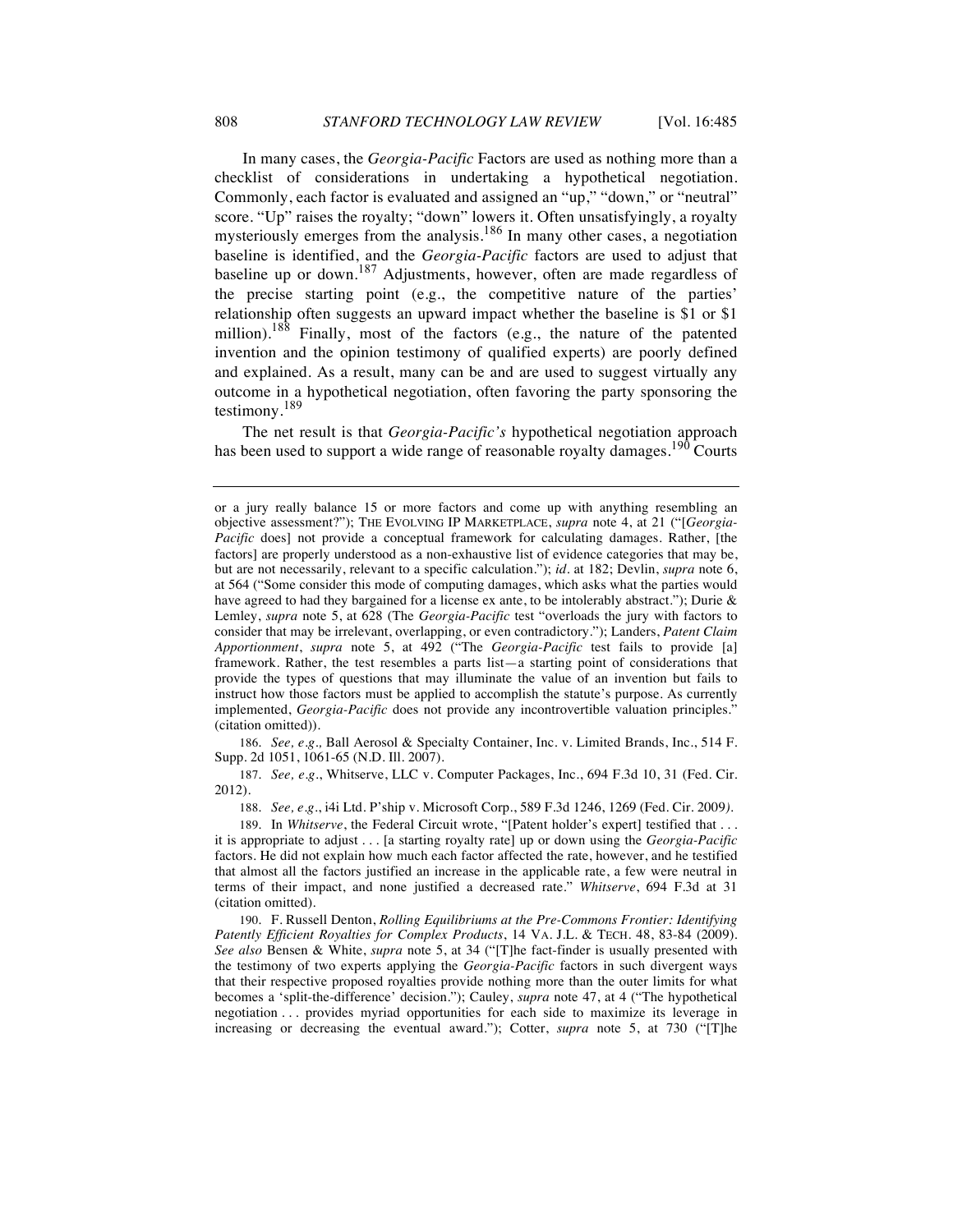have acknowledged, with some disdain, the tremendous uncertainty provided by that "flexibility."<sup>191</sup>

The Appendix here shows that, for opinions issued since 1978 in which a suggested royalty rate was reported for both the patent holder and the infringer, the range has been as high as three hundred to one. That is, in *Intex Plastic Sales Co.*, the plaintiff's proposed running royalty rate was 8.62% of infringer revenues, while the defendant's proposed rate was as low as 0.025% of infringer revenues.<sup>192</sup> In many cases, the difference has been more than twenty to one. <sup>193</sup> And the range has not declined over time. A *Georgia-Pacific* hypothetical negotiation was likely "faithfully followed" by both experts in each of these matters. The result, however, has been widely divergent royalty recommendations (and outcomes) at trial.<sup>194</sup>

Compounding the problem is that the *Georgia-Pacific* hypothetical negotiation construct provides an inadequate basis for juries, district courts, and the Federal Circuit to evaluate reasonable royalty evidence and expert opinions.<sup>195</sup> Flexibility has had its drawbacks.

191. *See, e.g*., Micro Chemical, Inc. v. Lextron, Inc., 317 F.3d 1387, 1394 (Fed. Cir. 2003); Fromson v. W. Lito Plate & Supply Co., 853 F.2d 1568, 1575 (Fed. Cir. 1988), *overruled by* Knorr-Bremse Systeme Fuer Nutzfahrzeuge GMBH v. Dana Corp., 383 F.3d 1337 (Fed. Cir. 2004); Polaroid Corp. v. Eastman Kodak Co., No. 76-1634-MA, 1990 U.S. Dist. LEXIS 17968, at \*211-12 (D. Mass. Oct. 12, 1990).

192. Intex Plastic Sales Co. v. Hall, No. C-85-2987-JPV, 1991 U.S. Dist. LEXIS 20476, at \*9-10 (D. Cal. July 10, 1991).

193. We are drawing here no observation as to whether that range differs from that in other commercial litigation settings.

194. Even without a hypothetical negotiation process, disagreements and uncertainties about the evidence in a case will lead to disagreements between the parties and their experts. The hypothetical negotiation, however, does little to minimize the disagreements, and usually diverts the court's attention from the goal of fair compensation.

195. Many other observers agree, including Durie & Lemley:

[T]he fifteen-factor test. . . is likely to give little or no practical guidance to a jury. Juries are good at finding facts. . . . [But] [j]uries are unlikely to know—and unlikely to hear evidence that helps them decide—whether and how to weigh the [various *Georgia-Pacific* factors].

individual factors are often sufficiently vague as to provide almost limitless discretion to the trier of fact." (citations omitted)); Durie & Lemley, *supra* note 5, at 628, 632 ("With at least fifteen factors, a complex interaction between them, and little limit on expert testimony on damages, there is likely to be evidence somewhere in the case that could be construed to support virtually any number the jury might settle on."); Roy J. Epstein & Alan J. Marcus, *Economic Analysis of the Reasonable Royalty: Simplification and Extension of the Georgia* Pacific *Factors,* 85 J. PAT. & TRADEMARK OFF. SOC'Y 555, 555 (2003) ("[T]he factors typically can be used to justify a very wide range of outcomes."); Edward F. Sherry & David J. Teece, *Some Economic Aspects of Intellectual Property Damages*, 573 PRAC. L. INST./PAT. 399, 408 (1999) ("We have seen many cases when the two sides' damages analyses are largely talking past one another, because each side focuses on the approach which gives it the most favorable outcome."); Zeng, *supra* note 5, at 333-34 ("In essence, *Georgia-Pacific's* hypothetical, individually-negotiated approach complicated reasonable royalty determinations .... [The] factors can give experts great power to justify extreme positions . . . . [E]xperts vary widely in their estimations of reasonable royalties, which juries tend to address by splitting the difference. This, in turn, causes experts to become even more extreme in their opinions.").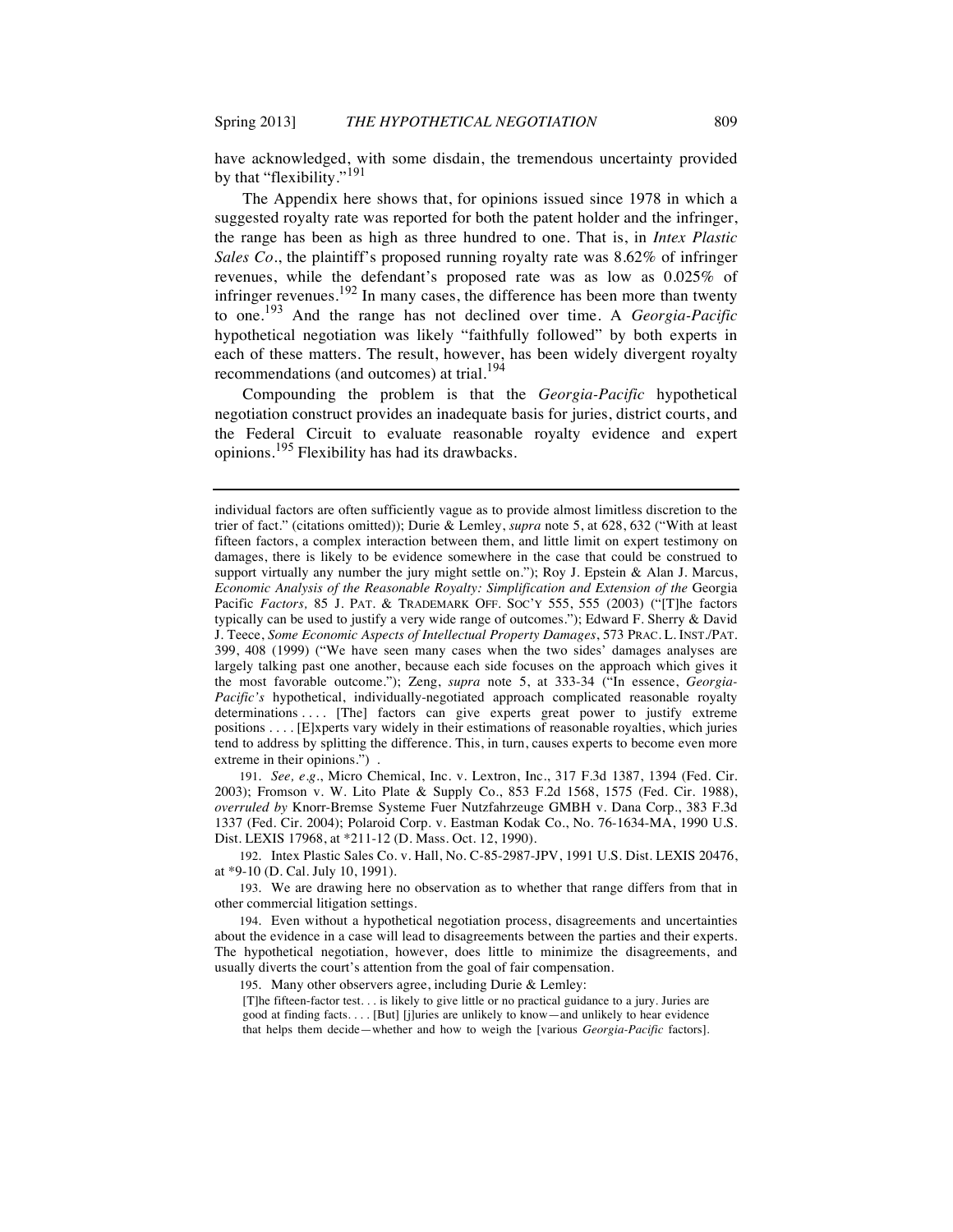#### IV. ASSET VALUATION APPROACH

Reasonable royalty damages estimation need not be wildly unpredictable in either perception or reality. Unfortunately, the use of a hypothetical negotiation construct to calculate such damages has contributed to a lack of certainty and predictability. We suggest here an approach that is centered on the footprint (and use) of the patent and is guided by the fundamental objective of providing fair compensation in light of unauthorized use, rather than being guided by an overriding need to model a malleable and somewhat unnecessary *hypothetical negotiation process*. We suggest a consideration and assessment of a patent's (1) incremental benefits, (2) licensing comparables, and (3) design-around costs.<sup>196</sup> We do not believe that a hypothetical negotiation should necessarily be at the heart of such an exercise.<sup>197</sup>

Our approach flows from standard valuation considerations (i.e., the Income, Market, and Cost Approaches) typically used in assessing a wide range of assets.<sup>198</sup> And our approach is consistent with, and informed by, the considerations identified in *Georgia-Pacific* and a host of recent Federal Circuit and lower court reasonable royalty decisions.

As a practical matter, our approach does not suggest a specific formula or algorithm for determining reasonable royalty damages, but a set of factors that should be systematically evaluated in such determinations. This approach is

Durie & Lemley, *supra* note 5, at 631-32.

197. Unless and until courts and/or Congress no longer allow for use of a hypothetical negotiation construct, the authors will continue to use the tool for evaluating reasonable royalty damages, but in a manner that focuses on fair and reasonable compensation for use of the patented invention.

198. *See, e.g.*, Phillip A. Beutel, *Economic Approaches to Intellectual Property: Policy, Litigation, and Management* 95 (2005); Shannon P. Pratt, Robert F. Reilly & Robert P. Schweihs, *Valuing a Business: The Analysis and Appraisal of Closely Held Companies* 149- 258 (McGraw-Hill 2000); Robert F. Reilly and Robert P. Schweihs, *Valuing Intangible Assets* 95-202 (McGraw-Hill 1999); Gordon V. Smith & Russell L. Parr, *Valuation of Intellectual Property and Intangible Assets* 151-73 (John Wiley & Sons 2000) .

The breadth of the available factors also means that it is difficult to exclude evidence or expert testimony espousing virtually any theory of reasonable royalty damages, no matter how outlandish. The multi-factor test makes it difficult for the court to exercise a gatekeeping function . . . . And because it is exceedingly rare for all fifteen factors to point in the same direction, and *Georgia-Pacific* provides little guidance as to which factors must be accorded the most weight in any given case, the expert's ultimate conclusion, no matter how extreme, can usually be justified.

<sup>196.</sup> Durie & Lemley have suggested a somewhat similar evaluation of three elements: (1) the patent's marginal contributions over the prior art, (2) the relative significance of other non-patented contributions, and (3) any concrete market evidence that might trump (1) and (2). Durie & Lemley, *supra* note 5, at 629, 635-42; *see also* Landers, *Patent Claim Apportionment*, *supra* note 5 (focusing on the patent's contribution over the prior art). Our approach focuses on the economic—rather than just the technical—advantages of the patent, deems market evidence to be virtually always relevant, and calls for evaluation of the infringer's ability to design around. Seaman has suggested focus on only the last consideration. Seaman, *supra note* 5, at 1667-68. Our approach recognizes inherent limitations in gathering necessary data and the value of robustness.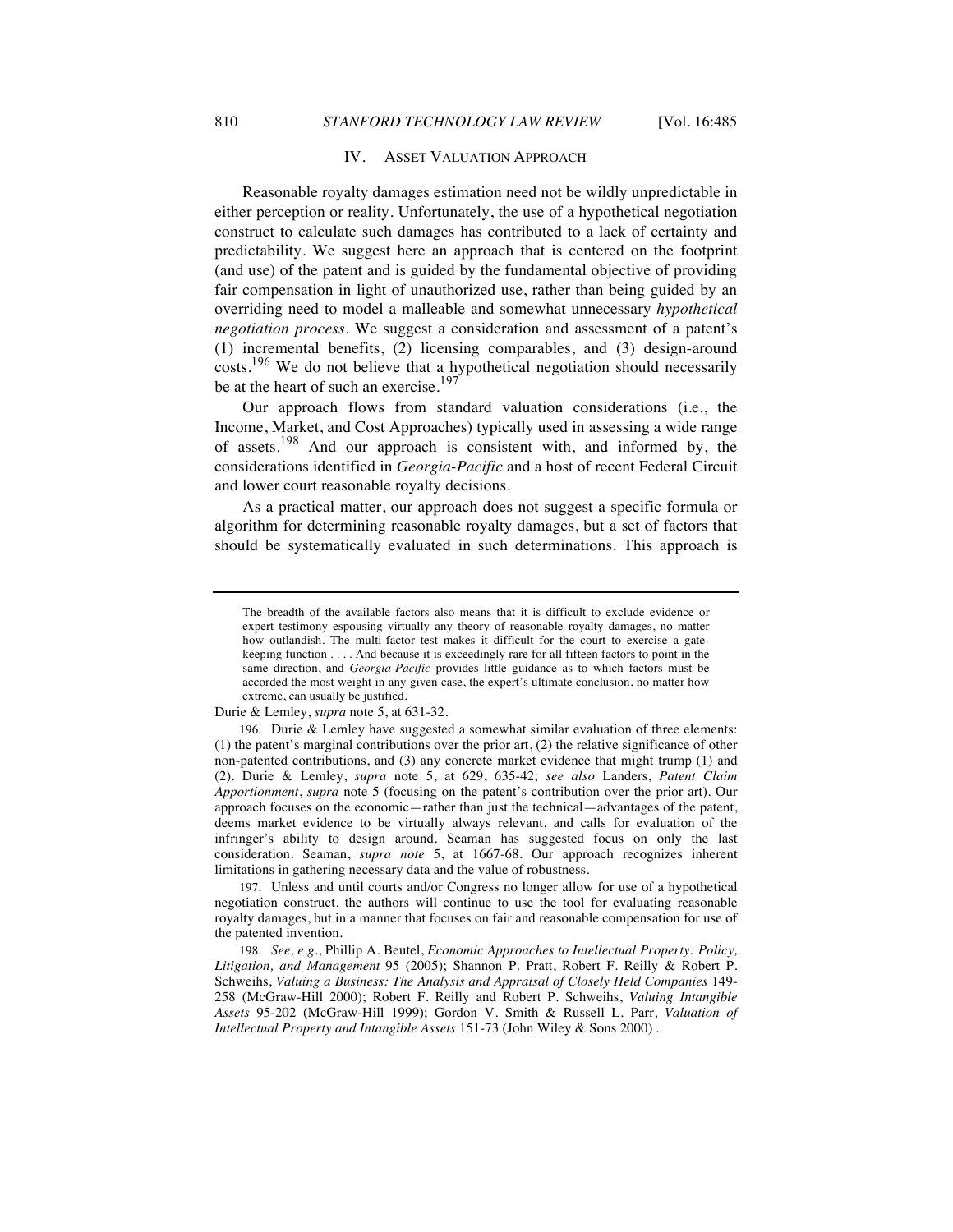consistent with the original purpose of the reasonable royalty damages measure, including the opinion of the court in *Georgia-Pacific 1970*:

[A] multiplicity of inter-penetrating factors bear[s] upon the amount of a reasonable royalty. But there is no formula by which these factors can be rated precisely in the order of their relative importance or by which their economic significance can be automatically transduced into their pecuniary equivalent. In discharging its responsibility as fact finder, the Court has attempted to exercise a discriminating judgment reflecting its ultimate appraisal of all pertinent factors in the context of the credible evidence.<sup>199</sup>

#### A. *Overview of Approach*

In framing a reasonable royalty analysis, the primary consideration should be the obligation to provide the patent holder with fair and adequate compensation in light of a particular unauthorized use of a patented invention. At the same time, the framework should address two challenges: (1) the circumstances in which reasonable royalty damages must be calculated are likely to involve uncertainty due to the inherent difficulties involved with any asset valuation and (2) reasonable royalty damages must not be speculative.

In order to meet these dual challenges, we propose elimination of the hypothetical negotiation as the primary (and often, only) analytic framework for reasonable royalty determination.<sup>200</sup> That eliminates the necessity to determine (or argue about) process parameters, such as what would have been acceptable to each party, the timing of a hypothetical negotiation, what was known or knowable at the point of negotiation, and the bargaining prowess of each party.<sup>201</sup> In fact, deemphasizing the hypothetical negotiation is consistent with recent Federal Circuit cases. The court wrote in *Whitserve* that "[w]e do not require that witnesses use any or all of the *Georgia-Pacific* factors,"<sup>202</sup>

Taking together the various opinions in the Federal Circuit[] . . . , the Supreme Court's recent patent law jurisprudence, and the damages reform proposals before Congress, it seems that patent law in the United States over the past few years has begun progressing fitfully from a property rule to a liability rule.

201. Undoubtedly, disagreements will still exist. But hopefully those will be limited to substantive issues, not process ones, and will not take center stage.

<sup>199</sup>*. Georgia-Pacific 1970*, 318 F. Supp. 1116, 1120-21 (S.D.N.Y. 1970).

<sup>200.</sup> According to Opderbeck, our proposal appears to be consistent with the continued evolution of patent damages law:

Remedies can reflect either a "property rule" or a "liability rule." Under a property rule, a person "who wishes to remove the entitlement from its holder must buy it from him in a voluntary transaction in which the value of the entitlement is agreed upon by the seller." Under a liability rule, a person "may destroy the initial entitlement if he is willing to pay an objectively determined value for it.". . .

David W. Opderbeck, *Patent Damages Reform and the Shape of Patent Law*, 89 B.U. L. REV. 127, 160-62 (2009) (citing Guido Calabresi & A. Douglas Melamed, *Property Rules, Liability Rules, and Inalienability: One View of the Cathedral*, 85 HARV. L. REV. 1089 (1972) and Louis Kaplow & Steven Shavell, *Property Rules Versus Liability Rules: An Economic Analysis*, 109 HARV. L. REV. 713 (1996)).

<sup>202.</sup> Whitserve, LLC v. Computer Packages, Inc., 694 F.3d 10, 31 (Fed. Cir. 2012).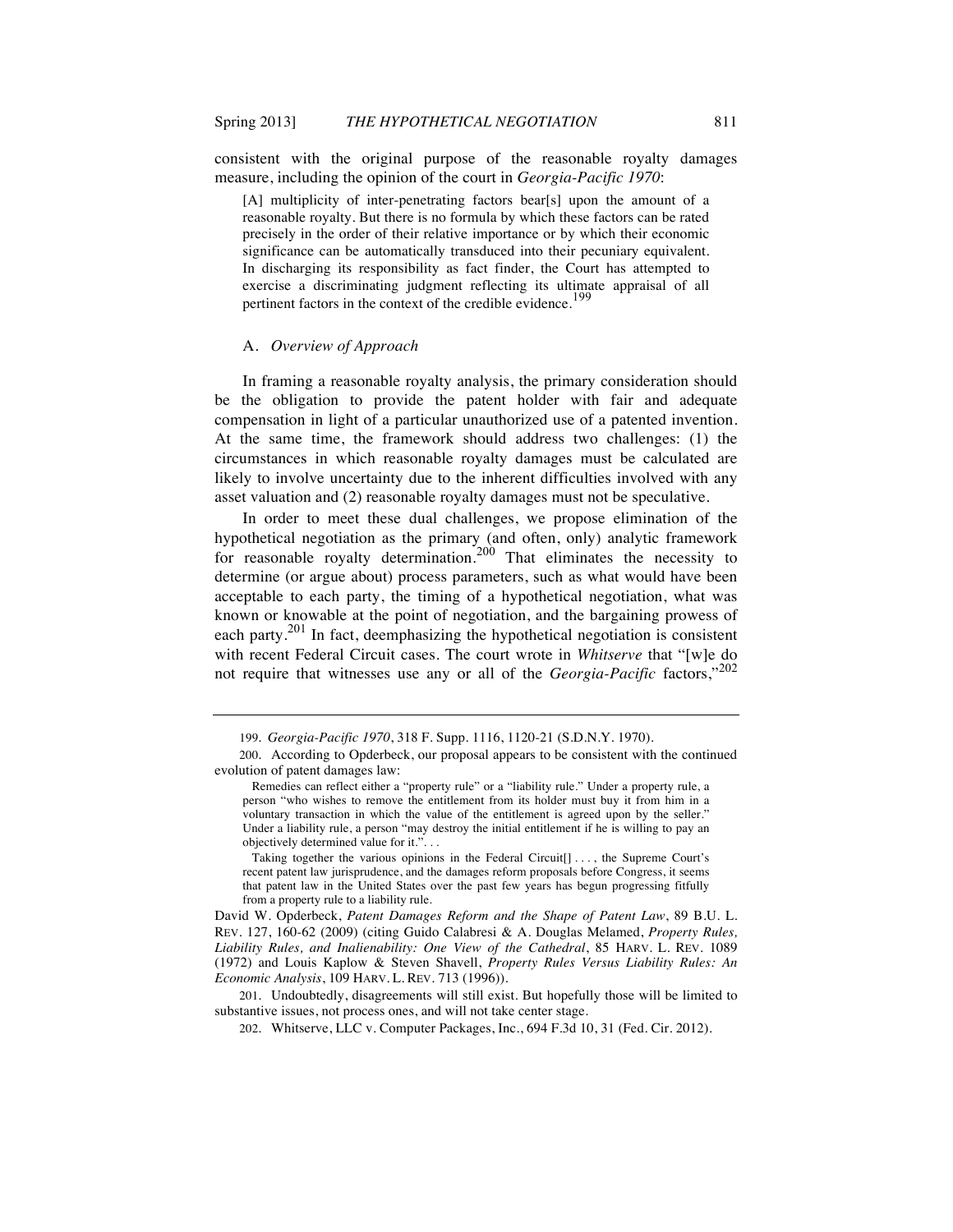presumably including Factor 15. And, in *Energy Transport*, it concluded that "this court does not endorse *Georgia-Pacific* as setting forth a test for royalty calculations, but only as a list of admissible factors informing a reliable economic analysis."<sup>203</sup>

Instead of relying primarily on a hypothetical negotiation, our approach to the determination of reasonable royalty damages calls for the systematic consideration of *all available evidence* from three different perspectives. The first perspective considers the incremental benefits generated by the infringement relative to the benefits that would be available if the infringer had used the noninfringing, next best alternative. This perspective is referred to as an Incremental Benefits analysis. The second perspective considers the amounts that have been paid in licenses that are similar to the hypothetical license for the use of technologies that are similar to the patented technology and for uses that are similar to the infringing use made of the patented technology by the infringer. This perspective is referred to as a Licensing Comparables analysis. The third perspective considers the costs the infringer would have incurred if it had sought to develop and implement a new noninfringing alternative in lieu of practicing the infringed patented technology after the infringer learned the patent in question was valid, enforceable, and infringed.

Individually, each of these perspectives provides insights into the magnitude and nature of the benefits associated with and generated by the infringement of the patented technology. When considered together, these perspectives can provide particularly useful guidance for the ultimate issue in a reasonable royalty determination—namely, the amount of compensation that is needed to adequately compensate the patent holder for an infringement. Moreover, the consideration of all available relevant evidence from multiple and complementary perspectives should lead to reliable and robust findings. The application of such an approach, with the explicit goal of providing adequate compensation in light of the infringement, should satisfy the Federal Circuit's call for increased economic rigor in reasonable royalty damages determinations.

In the ultimate determination of a proposed reasonable royalty damages award, we support a continued consideration of a *hypothetical license* heuristic as a means to evaluate the reasonableness of a proposed damages award. This heuristic can be a useful reminder that compensatory damages should be fair to both parties in light of the infringer's unauthorized use of the patented invention—i.e., ensuring that the patent holder is fully compensated for the contribution of the patented invention and that the infringer is not forced to pay damages for value generated by the accused products that is not attributable to the patented invention.

<sup>203.</sup> Energy Transp. Group, Inc. v. William Demant Holdings A/S, 697 F.3d 1342, 1357 (Fed. Cir. 2012).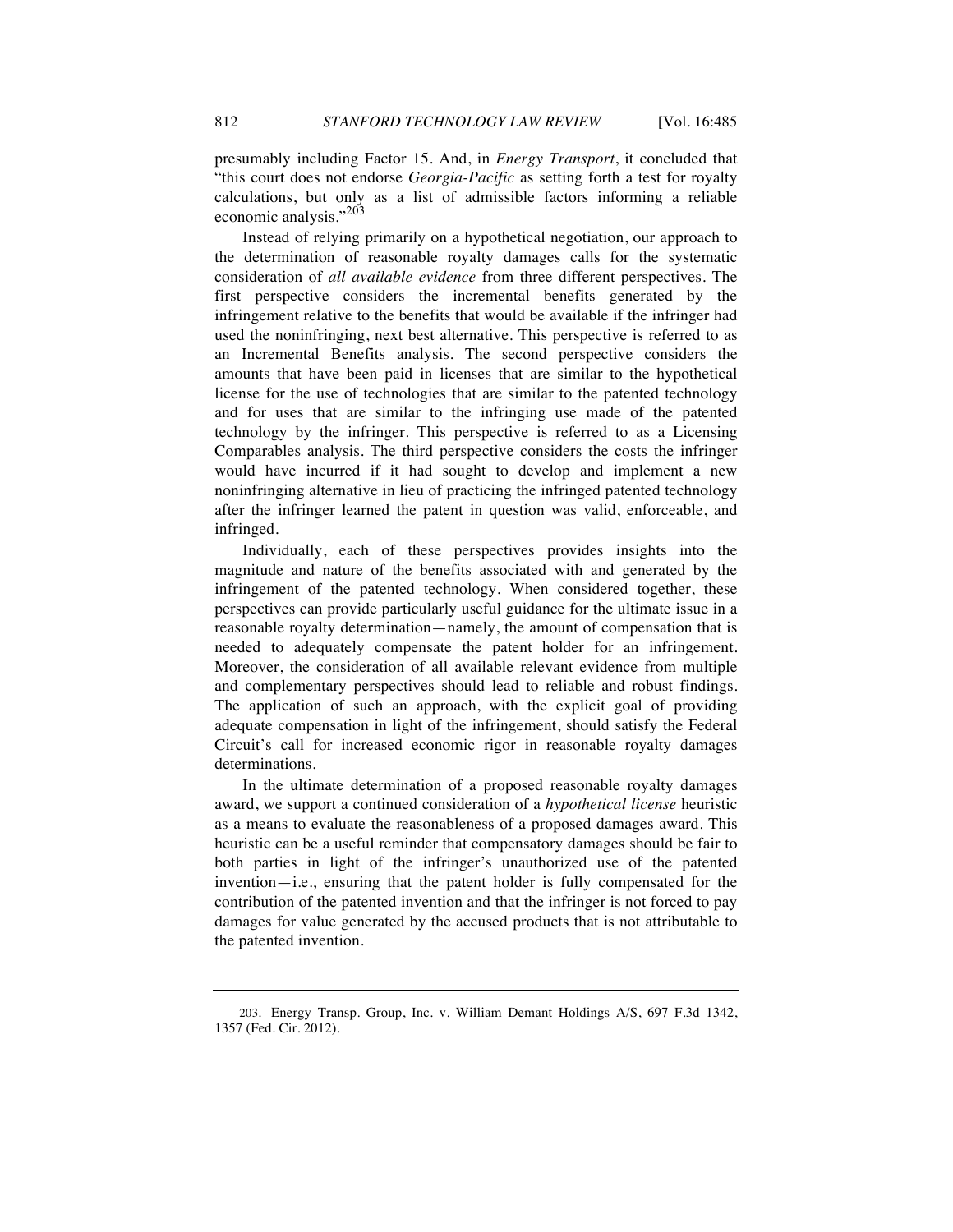#### B. *Incremental Benefits*

An Incremental Benefits analysis examines the gains enjoyed by the infringer attributable to use of the patent. Specifically, it calls for an evaluation of the benefits of practicing the patent versus the benefits of practicing the noninfringing, next best alternative. The legal and economic communities have long acknowledged the value of such an examination.<sup>204</sup> In fact, for some, an Incremental Benefits analysis is the only way to properly value/price a patent.<sup>205</sup>

Incremental patent benefits can take several forms. The patent may have allowed the infringer to charge higher *prices* than it otherwise would have. It may have allowed the infringer to generate increased *volumes*. And it may have allowed the infringer to incur lower *costs* of manufacture or sale. In short, an Incremental Benefits analysis focuses on the added profits that the infringement allowed.<sup>206</sup>

205. *See, e.g.*, Seaman, *supra* note 5, at 1711, 1718; Lemley & Shapiro, *supra* note 5, at 2039; Lemley, *supra* note 128, at 670.

206. Our approach does not base a royalty on the infringer's total profits, but on its incremental profits. In *Georgia-Pacific 1965*, the Southern District of New York considered the relevance of the infringer's profits in light of then-recent Supreme Court language that "under the present statute only damages [but not profits] are recoverable." 243 F. Supp. 500, 541-44 (S.D.N.Y. 1965). It ultimately concluded that infringer's profits could, in appropriate circumstances, provide useful guidance for the determination of reasonable royalty damages:

Although the infringer's profits were no longer to be a distinct item of recovery, Congress apparently did not intend to relegate them to the limbo occupied by irrelevant and useless data. The House Report states that "the bill would not preclude the recovery of profits as an element of general damages[,]" . . . [which] simply means that proof of the infringer's profits may . . . be probative of the patentee's damages or a reasonable royalty. The admissibility of the evidence of the infringer's profits would be governed by ordinary standards of relevancy in the context of the particular case.

*Id.* at 526-28; *see also* Lee, *supra* note 35, at 10-13 (noting that the legislative changes replacing disgorgement of infringer profits with general damages were motivated by

<sup>204.</sup> *See, e.g.*, THE EVOLVING IP MARKETPLACE, *supra* note 4, at 185-87; RICHARD B. TROXEL & WILLIAM O. KERR, ASSETS AND FINANCES: CALCULATING INTELLECTUAL PROPERTY DAMAGES § 5:21 (West 2011); Bailey, Leonard & Lopez, *supra* note 101, at 259; Elizabeth M. Bailey, Alan Cox & Gregory K. Leonard, *Three Cases Reshaping Patent Licensing Practice*, MANAGING INTELL. PROP., March 2010, at 2, 3; Jeffrey Cohen, Divya Mathur & David Giardina, *Some Economics of Royalty Building*, LANDSLIDE, May-June 2012, at 18, 19; Cotter, *supra* note 5, at 133-34; Durie & Lemley, *supra note* 5, at 638; Epstein & Marcus, *supra* note 190, at 557-58; Roy J. Epstein & Paul Malherbe, *Reasonable Royalty Patent Infringement Damages After* Uniloc*,* 39 AIPLA Q.J. 3, 28-29 (2011); Lemley, *supra* note 129, at 670; Lemley & Shapiro, *supra* note 5, at 2000, 2039; Christine Meyer & Bryan Ray, *A Critique of Noneconomic Methods of Reasonable Royalty Calculation*, *in* ECONOMIC APPROACHES TO INTELLECTUAL PROPERTY POLICY, LITIGATION, AND MANAGEMENT 83 (Gregory K. Leonard & Lauren J. Stiroh, eds., 2005); Michel, *supra* note 145, at 901 ; Schlicher, *supra* note 5, at 23, 39; Sarah Butler and Mario A. Lopez, *Meeting the New Standard for Reasonable Royalties*, LAW360 (Feb. 3, 2011, 3:39 PM ET), http://www.law360.com/articles/222805/meeting-the-new-standard-for-reasonable-royalties; J. Gregory Sidak, Apple v. Motorola*: Implications For Patent Damages*, LAW360 (June 29, 2012, 1:17 PM ET), http://www.law360.com/articles/355556/apple-v-motorola-implicationsfor-patent-damages.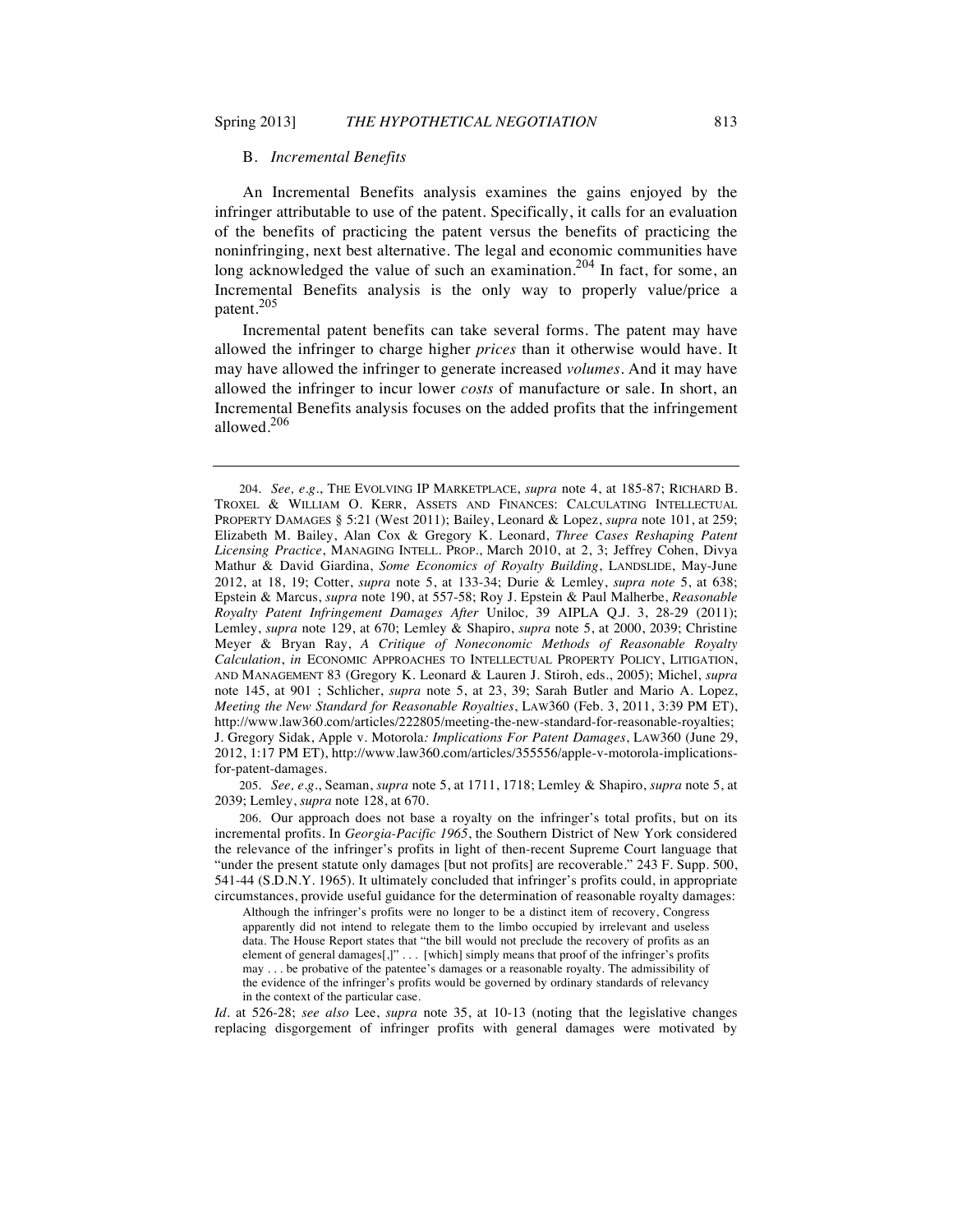The noninfringing, next best alternative, which is the baseline against which to measure incremental benefits, can take several forms.<sup>207</sup> It may involve licensing-in of alternative technology. It may entail practicing a different product or process. Or it may encompass exiting the business altogether.

An Incremental Benefits analysis is described in *Georgia-Pacific* Factor 13: "The portion of the realizable profit that should be credited to the invention as distinguished from non-patented elements, the manufacturing process, business risks, or significant features or improvements added by the infringer."<sup>208</sup> And it is consistent with the Analytical Approach that was adopted *TWM v. Dura*. <sup>209</sup> There, the Federal Circuit held that a reasonable royalty can be determined by assessing the difference between the expected returns for a product incorporating a patent and a patent holder's normal returns.<sup>210</sup>

#### 1. *Isolating Incremental Benefits*

When the infringer sells a product that is *identical* to the infringing product *except for the inclusion of the patented technology*, the identification and quantification of incremental benefits is straightforward. That is, the difference in financial performance between the two products provides a direct measure of the amount of compensation that may be due to the patentee (i.e., the value of the "use [of the patent] made of the invention by the infringer."<sup>211</sup> A payment equivalent to that difference arguably allows a patent holder to be fully compensated for its contribution (i.e., the patented invention) to the infringing product, yet still allows the infringer a normal return associated with its own contributions.<sup>212</sup>

procedural, rather than substantive, concerns). The *Georgia-Pacific 1965* court wrote that "[t]he size of an infringer's profits is often an influential factor in the determination of the amount of a reasonable royalty." 243 F. Supp. at 529. And because those profits are one of many components to consider in a royalty determination, they "need not be assessed with the same degree of exactitude that would be necessary if they were to function as the sole measure . . . of the patent owner's monetary recovery," as they had in the past. *Id.* at 530.

<sup>207.</sup> *See, e.g.*, Epstein & Marcus, *supra* note 190, at 558.

<sup>208.</sup> *Georgia-Pacific 1970*, 318 F. Supp. 1116, 1120 (S.D.N.Y. 1970). In *Georgia-Pacific 1971*, the court determined the baseline to be the "reasonable" profit rate on noninfringing products. 446 F.2d 295, 299-300 (2d Cir. 1971).

<sup>209.</sup> TWM Mfg. Co. v. Dura Corp., 789 F.2d 895, 899 (Fed. Cir. 1986).

<sup>210.</sup> *Id.* (holding the baseline to be standard industry returns). In *Caluori v. One World Technologies, Inc.*, CV-07-2035-CVS , 2012 U.S. Dist. LEXIS 25508, at \*5-6 (C.D. Cal. Feb. 27, 2012), the purported baseline was the return associated with a "non-infringing alternative." *See also* Wordtech Sys., Inc. v. Integrated Network Solutions, Inc., 609 F.3d 1308, 1321 (Fed. Cir. 2010).

<sup>211.</sup> *But see* Durie & Lemley, *supra* note 5, at 639.

<sup>212.</sup> Some commentators have suggested that this difference represents the *maximum* amount of payment. THE EVOLVING IP MARKETPLACE, *supra* note 4, at 189 ("Courts should recognize that when it can be determined, the incremental value of the patented invention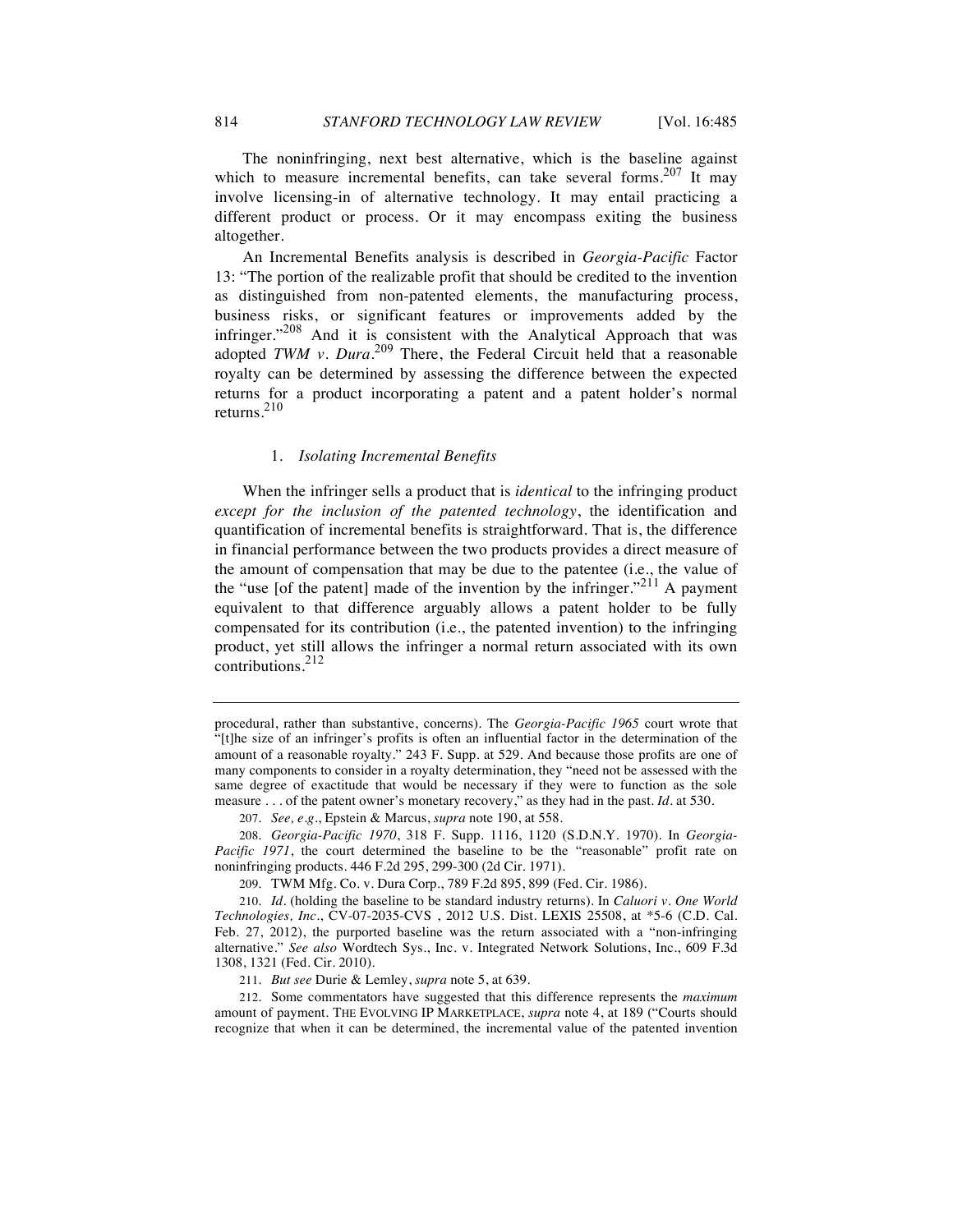In most cases, however, it is extremely difficult to completely isolate and/or precisely quantify the incremental benefits of an infringed patent. Part of that is because such benefits, standing alone, are inherently difficult to measure.<sup>213</sup> And the difficulties are compounded in complex and dynamic product and process environments where the benefits provided by a patent are often intertwined with scores, even hundreds, of other value drivers.<sup>214</sup> In spite of the difficulties, a royalty payment needs to reflect the benefits *attributable* to the infringement and should not include compensation for the use of nonpatented contributors of value. The exercise of attributing value has come to be known as "apportionment."<sup>215</sup>

Considerations in apportionment often include disentangling joint effects, $2^{16}$  providing an adequate return for the infringer's own contributions (i.e., other intellectual property, technical know-how, business acumen, and marketing and sales infrastructure),<sup>217</sup> and recognizing the obligations associated with inputs provided by other intellectual property owners (i.e., royalty stacking/Cournot complements).<sup>218</sup> In the context of a reasonable

213. Cotter, *supra* note 5, at 742.

214. *See, e.g.*, Cotter, *supra* note 5, at 744-46; Devlin, *supra* note 6, at 544 (noting an anti-commons effect, whereby many separate property rights must be aggregated in order to allow for the commercialization of a single product); Damien Geradin & Anne Layne-Farrar, *Patent Value Apportionment Rules for Complex, Multi-Patent Products*, 27 SANTA CLARA COMPUTER & HIGH TECH L.J. 763, 768 (2011); Lemley & Shapiro, *supra* note 5, at 1992.

215. *See, e.g.*, Geradin & Layne-Farrar, *supra* note 214, at 768; Landers, *Patent Claim Apportionment*, *supra* note 5, at 476, 512; Love*, supra* note 5, at 268; Seaman, *supra* note 5, at 1697-98. Bensen and White have argued that "apportionment should be the *threshold* question in every reasonable royalty analysis." Bensen & White, *supra* note 5, at 1, 32. Though increasingly important of late, apportionment is deeply rooted in case law. In 1884, the U.S. Supreme Court wrote that "[t]he patentee . . . must in every case give evidence tending to separate or apportion the defendants profits and the patentee's damages between the patented feature[s] and the unpatented features." *Garretson v. Clark*, 111 U.S. 120, 121 (1884); *see also Westinghouse Elec. & Mfg. Co. v. Wagner Elec. & Mfg. Co.*, 225 U.S. 604, 615 (1912); Dowagiac Mfg. Co. v. Minn. Moline Plow Co., 235 U.S. 641, 646 (1915).

216. *See* Bailey, Leonard, & Lopez, *supra* note 101, at 260-62; Cohen, Mathur, & Giardina, *supra* note 204, at 20; Geradin & Layne-Farrar, *supra* note 214, at 773-76; Richard S. Higgins & Donald L. Martin, The Economics of the Entire Market Value Rule: As Applied to Complex Products 23-24 (Nov. 17, 2011) (manuscript), *available at* http://papers.ssrn.com/sol3/papers.cfm?abstract\_id=1961276; Landers, *Let the Games Begin*, *supra* note 5, at 369; Seaman, *supra* note 5, at 1698.

217. *See* Love, *supra* note 5, at 278; Lemley, *supra* note 128, at 663.

218. *See* Cotter, *supra* note 5, at 744; Devlin, *supra* note 6, at 549, 552-53; Geradin & Layne-Farrar, *supra* note 214, at 765-66; Lemley & Shapiro, *supra* note 5, at 1993, 2013-17;

over the next-best alternative establishes the maximum amount that a willing licensee would pay in a hypothetical negotiation. Courts should not award reasonable royalty damages higher than this amount."); *see also* SCHLICHER, *supra* note 10, § 1:96; Cotter, *supra* note 5, at 742; Durie & Lemley, *supra* note 5, at 639; Epstein & Malherbe, *supra* note 204, at 27-28; Michel, *supra* note 150, at 903; Seaman, *supra* note 5, at 1667. In fact, if properly computed, it may represent *the* appropriate payment. In an ex post damages setting, it is not clear that the patent holder should forfeit (and the infringer should retain) any of the benefits that are attributable only to the patent. *See, e.g.*, Bailey, Leonard, & Lopez, *supra* note 101, at 256- 57.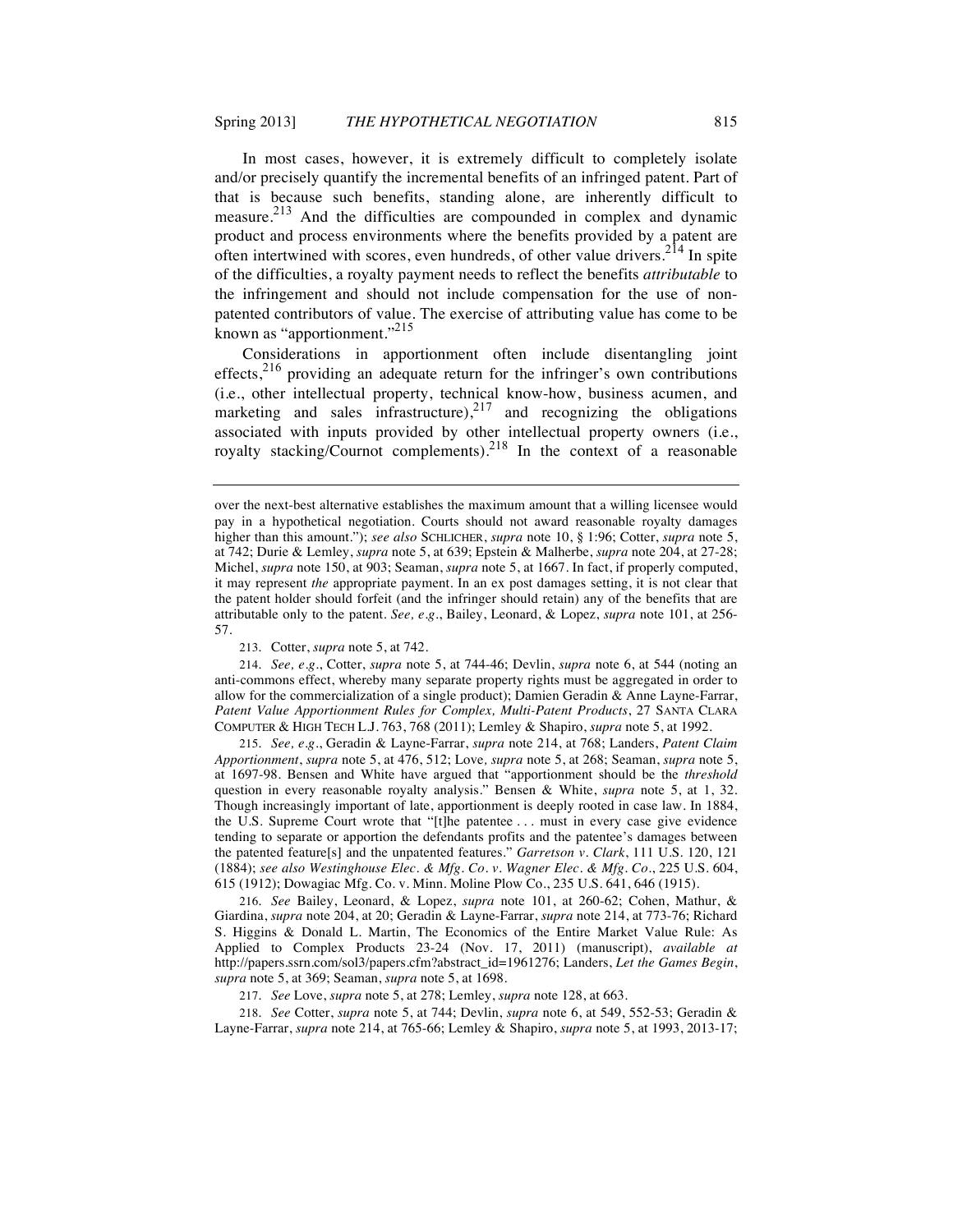royalty damages determination, disentanglement of the effects of various contributors of value to the infringing product can be challenging. The degree to which the contributions of the patent at issue can be accurately and objectively isolated will determine the extent to which this approach provides useful guidance for the determination of reasonable royalty damages.

#### 2. Georgia-Pacific *Guidance*

Although the decision in *Georgia-Pacific 1970* was not specifically framed in terms of an Incremental Benefits analysis, the building blocks of such an analysis are embedded in several of the factors besides *Georgia-Pacific* Factor 13.

One set of factors identifies the benefits *associated with* infringement. *Georgia-Pacific* Factor 8 calls for a consideration of the historical success and profitability of the accused product. *Georgia-Pacific* Factor 11 calls for an assessment of the relative significance to the infringer of the infringement. *Georgia-Pacific* Factor 6 invites consideration of profits associated with sales of non-patented products that might have been derived from the infringement. Taken together, these considerations may establish an upper bound on the amount of reasonable royalty damages that might be awarded to the patent holder, as these considerations seek to quantify *all of the benefits* to the alleged infringer that are *associated with* the alleged infringement.

A second set of factors guides the isolation of benefits that are *attributable to* the patent. *Georgia-Pacific* Factor 9 invites a comparison of the benefits associated with the patent to the benefits provided by earlier products or processes that do not incorporate the patent. *Georgia-Pacific* Factor 10 calls for consideration of the specific contribution of the patented invention to the accused product, as distinct from other features or characteristics of the accused product that provide value to the accused product. These factors seek to determine the portion of overall benefits that are associated with the patented invention are also attributable to the inventions.

## 3. *Recent Case Law Guidance*

Over the past several years, the Federal Circuit and a host of district courts have issued decisions in reasonable royalty cases that rely, in large part, on underlying Incremental Benefits analyses. One lesson that has emerged is that a reasonable royalty payment, whether expressed as a running royalty (i.e., a royalty rate times a royalty base)<sup>219</sup> or as a lump-sum payment, should be tied,

Love, *supra* note 5, at 280; Opderbeck, *supra* note 200, at 143-44; Seaman, *supra* note 5, at 1689-97.

<sup>219.</sup> Although these components are often discussed as two distinct elements of analysis, they are highly interdependent. A royalty rate is appropriate in reference to the royalty base to which it will be applied. *See* Lucent Techs., Inc. v. Gateway, Inc.*,* 580 F.3d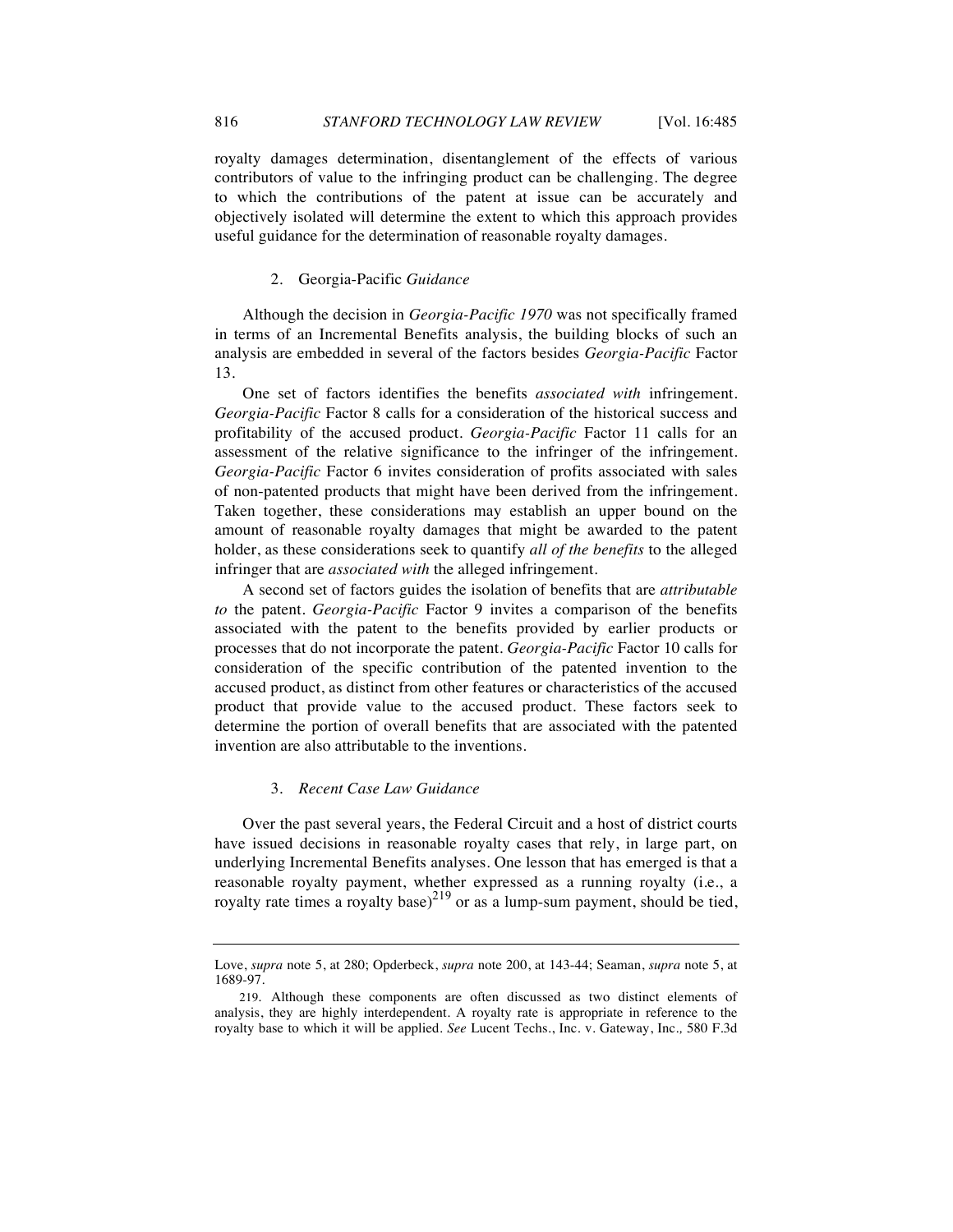as closely as possible, to the specific advantages of the infringed patent. In *ResQNet v. Lansa*, the Federal Circuit directed that "the trial court must carefully tie proof of damages to the claimed invention's *footprint in the marketplace* .... [E]vidence unrelated to the claimed invention does not support compensation for infringement but punishes beyond the reach of the statute."<sup>220</sup> And the footprint of the patent needs to be assessed from an economic perspective.<sup>221</sup> That is, the patented invention must be shown to have incremental benefits from the perspective of the marketplace. $222$  In *LaserDynamics*, the Federal Circuit affirmed exclusion of the patent holder's expert, in part, because he "never conducted any market studies or consumer surveys to ascertain whether demand for a laptop . . . is driven by the patented technology."<sup>223</sup>

Recent case law also has emphasized that royalty determinations should not be based on rules of thumb or other extrinsic evidence. In *Uniloc*, for instance, the Federal Circuit addressed use of the 25 Percent Rule, which provides that, as one input to a more complete analysis, a reasonable royalty payment may be initially pegged at  $25\%$  of the infringer's product profits.<sup>224</sup> The court was unsatisfied by the rule's rigor and wrote "that the 25 percent rule of thumb is a fundamentally flawed tool for determining a baseline royalty rate in a hypothetical negotiation.<sup> $225$ </sup> It wrote that the Rule should not be relied upon in litigation when it is not shown to be supported by the facts of the particular case at hand.<sup>226</sup>

The Nash Bargaining Solution (NBS), though recently emerging, is another tool that has encountered resistance. As commonly applied, the NBS provides that excess profits are to be split 50/50 between the patent holder and infringer if their bargaining power is deemed equal.<sup>227</sup> Though not yet addressed by the

224. *See* Robert Goldscheider, John Jarosz & Carla Mulhern, *Use of the 25 Percent Rule in Valuing IP*, 37 LES NOUVELLES 123 (2003).

225. *Uniloc*, 632 F.3d at 1315.

<sup>1301, 1338-39</sup> (Fed. Cir. 2009).

<sup>220.</sup> 594 F.3d 860, 869 (Fed. Cir. 2010) (emphasis added); *see also* Uniloc USA, Inc. v. Microsoft Corp., 632 F.3d 1292, 1318-1319 (Fed. Cir. 2011); *Lucent*, 580 F.3d at 1336-37; *Oracle I*, 798 F. Supp. 2d 1111, 1115 (N.D. Cal. 2011).

<sup>221.</sup> *See, e.g*., IP Innovation LLC v. Red Hat Inc., 705 F. Supp. 2d 687, 690 (E.D. Tex. 2010).

<sup>222.</sup> James Farrand, Seth Weisberg, Rickard Killworth & Victoria Shapiro, *"Reform" Arrives in Patent Enforcement: The Big Picture*, 51 IDEA 357, 391 (2011).

<sup>223.</sup> 694 F.3d 51, 69 (Fed. Cir. 2012).

<sup>226.</sup> *Id.* at 1317. *But see* Energy Transp. Group, Inc. v. William Demant Holdings A/S, 697 F.3d 1342, 1356-57 (Fed. Cir. 2012) (finding the expert's use of 25 Percent Rule did not merit a new trial because the expert relied more prominently on considerations other than the Rule).

<sup>227.</sup> Jarosz & Chapman, *supra* note 102, at 254-56 ; *see also* Order Granting Motion to Exclude Testimony, Suffolk Technologies LLC v. AOL, Inc., No. 1:12cv625, at 4-5 (E.D. Va. Apr. 12, 2013), *available at* http://www.iplawalert.com/uploads/file/Suffolk%20Order.pdf ("[The expert's] use of the NBS to opine that the hypothetical negotiation of the parties would result in a '50/50 split of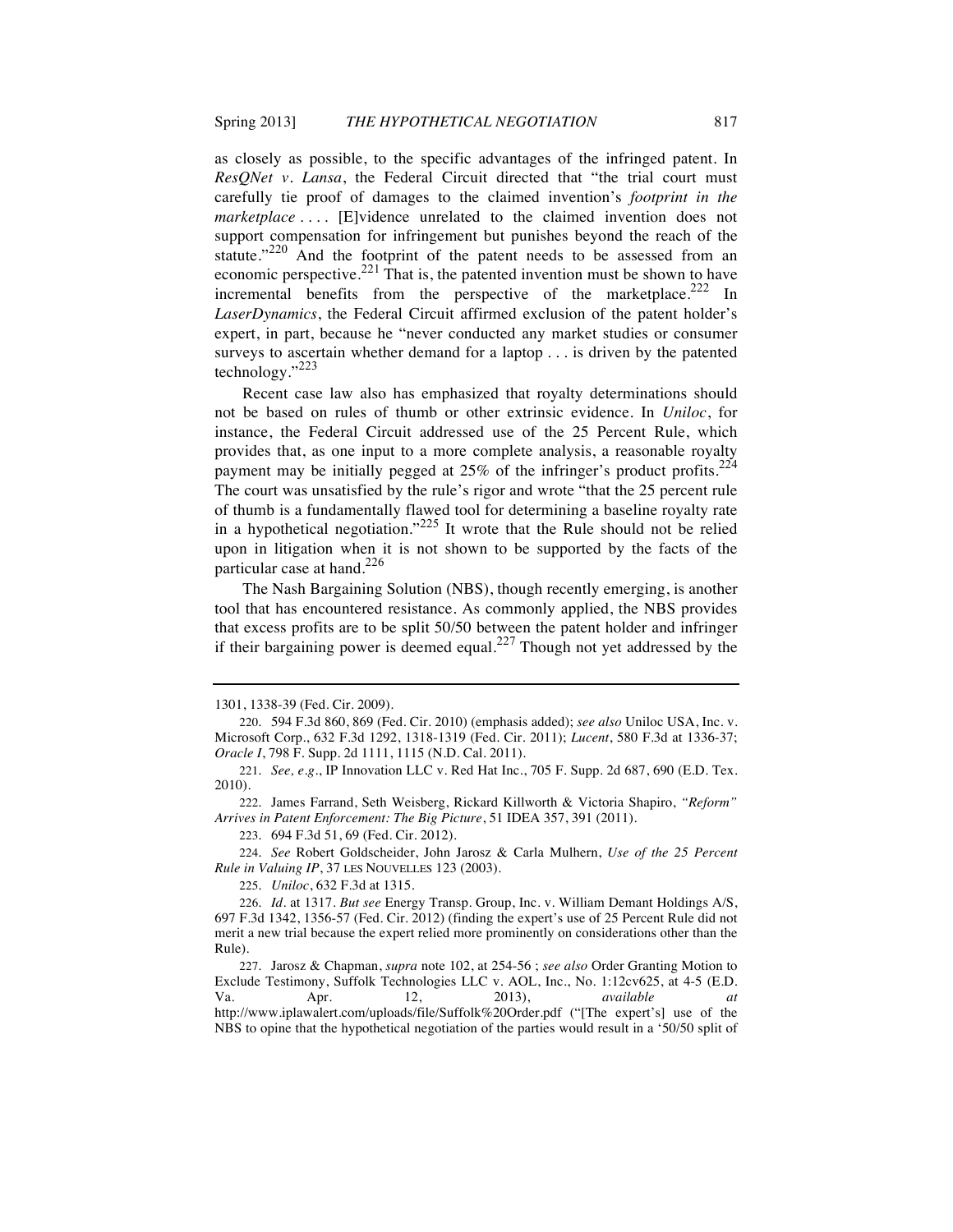Federal Circuit, the Northern District of California in *Oracle I* found the 50/50 split of profits to be unsatisfactory. It found that, because there was "no anchor for this fifty-percent assumption in the record of actual transactions," it was inappropriate to use. $228$ 

Courts have been similarly unsatisfied with use of imprecise "haircuts" to a royalty rate that are aimed at adjusting for an overly-inclusive royalty base. According to the Eastern District of Texas in *Mirror Worlds*, "[a]pportionment cannot be achieved by the mere downward adjustment of the royalty rate in a purported effort to reflect the relative value of the accused features . . . . Mirror Worlds cannot simply apply 'haircuts' adjusting the royalty rate to apportion damages."<sup>229</sup>

In short, courts have recognized the value of considering the incremental benefits associated with infringing activity in assessing reasonable royalty damages. They have emphasized, however, that the focus of such an analysis needs to be on the specific benefits of the patent, measured from the perspective of the relevant marketplace. To the extent that such evidence is available, it can provide very useful guidance for the determination of reasonable royalty damages.

#### C. *Licensing Comparables*

A Licensing Comparables analysis examines existing license agreements and proposed agreements to determine adequate compensation. From this perspective, the amount of compensation that should be paid for an infringement can be discerned from the consideration of the amount of compensation that has been paid in similar circumstances for licenses to similar technologies. In effect, it applies the financial terms of such agreements, to the extent appropriate, to the hypothetical license between the patent holder and infringer.

The use of this approach is suggested in *Georgia-Pacific* Factor 1, which calls for an evaluation of "[t]he royalties received by the patentee for the licensing of the patent in suit, proving or tending to prove an established royalty;" *Georgia-Pacific* Factor 2, which calls for an evaluation of "[t]he rates paid by the licensee for the use of other patents comparable to the patent in suit;" and *Georgia-Pacific* Factor 12, which calls for an evaluation of "[t]he portion of the profit or of the selling price that may be customary in the particular business or in comparable businesses to allow for the use of the

the incremental profits attributable to the patent-in-suit' is not adequately tied to the facts of the case.").

<sup>228.</sup> *Oracle I*, 798 F. Supp. 2d 1111, 1119 (N.D. Cal. 2011); *see also* Order Granting Motion to Exclude Testimony, No. 1:12cv625, at 4-.5

<sup>229.</sup> Mirror Worlds, LLC v. Apple, Inc., 784 F. Supp. 2d 703, 727 (E.D. Tex. 2011); *see also* LaserDynamics, Inc. v. Quanta Computer, Inc., 694 F.3d 51, 67 (Fed. Cir. 2012); *Uniloc*, 632 F.3d at 1320.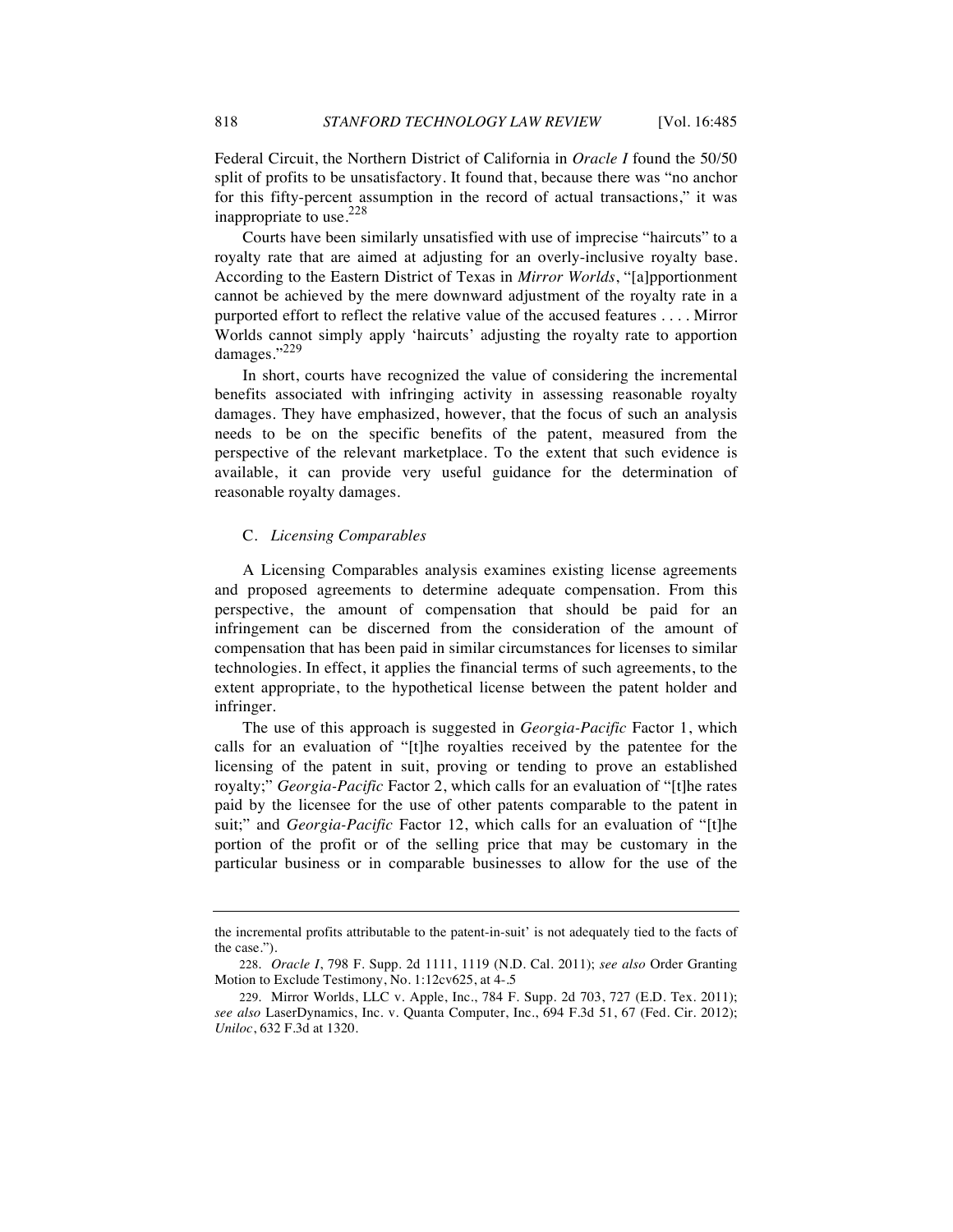invention or analogous inventions." The wisdom of considering Licensing Comparables has been recognized by many commentators.<sup>230</sup>

#### 1. *Evaluating Comparability*

The basic idea behind a Licensing Comparables analysis is simple and familiar. If someone intends to sell a home and is seeking to determine a fair price, a Comparables analysis suggests that the homeowner (or his/her real estate agent) gather information on other home sales in the neighborhood in the recent past. If four homes have sold for \$200,000 in the past year, that information provides a priori evidence that the next home should be priced at roughly \$200,000, with some adjustments upward or downward depending on the characteristics of the "comparable" homes relative to the next home on the market.

Under ideal circumstances, a Licensing Comparables analysis is based on a real-world license that is essentially identical to the hypothetical license. Such a real-world license would be naked, nonexclusive, and cover only the infringed patent. It would also have been entered into at around the time the infringement began and would involve a licensee that was situated comparably to the infringer. Assuming such a real-world match existed, the terms of this license (or these licenses) would provide particularly strong evidence of the value of use of the infringed patent. $^{231}$ 

In most cases, however, there is no perfectly comparable real-world license to serve as the model for the hypothetical license.<sup>232</sup> This should not preclude the use of a Licensing Comparables analysis. Rather, it simply means that relevant differences between the hypothetical license and the imperfectly comparable (comparator) licenses must be considered and accounted for in the analysis of the likely terms of the hypothetical license.<sup>233</sup>

## 2. Georgia-Pacific *Guidance*

Several of the *Georgia-Pacific* factors identify important aspects of comparability that should be considered in evaluating and applying comparator licenses. *Georgia-Pacific* Factor 3 suggests that a royalty derived from an exclusive license, all else equal, may tend to overestimate the reasonable royalty rate for a hypothetical license. A royalty obtained from an existing

<sup>230.</sup> *See, e.g*., THE EVOLVING IP MARKETPLACE, *supra* note 4, at 200-02; GORDON V. SMITH & RUSSELL L. PARR, INTELLECTUAL PROPERTY: VALUATION, EXPLOITATION, AND INFRINGEMENT DAMAGES 169-84 (John Wiley & Sons 2005); Cauley, *supra* note 47, at 41- 42; Cotter, *supra* note 5, at 741-42.

<sup>231.</sup> If a sufficient number of such licenses had been entered into, this might actually suggest the existence of an Established Royalty.

<sup>232.</sup> Geradin & Layne-Farrar, *supra* note 214, at 783.

<sup>233.</sup> *See also* Chapman, *supra* note 21, at 337-40.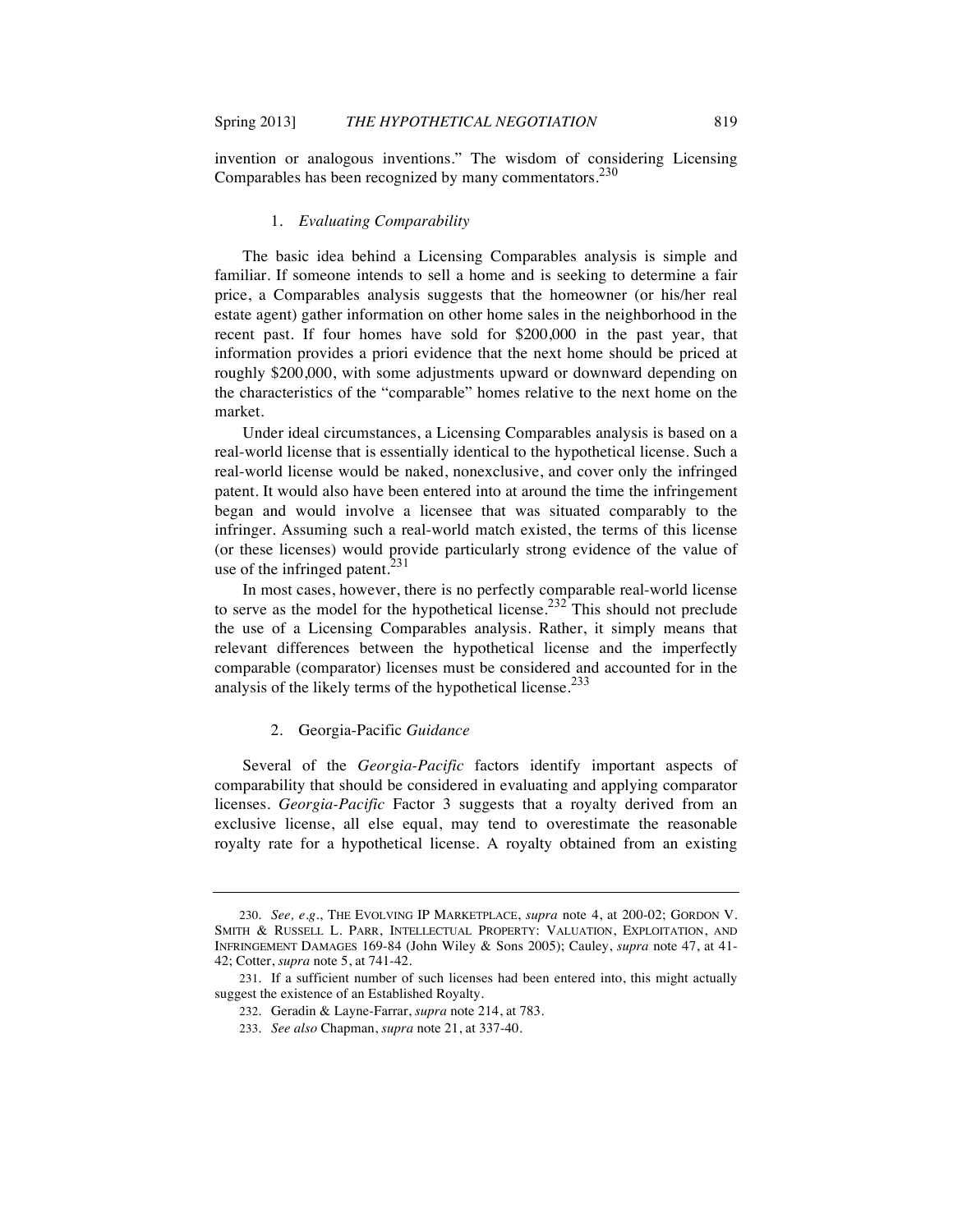license that bore territorial or use restrictions may tend to underestimate the reasonable royalty for the hypothetical license.

*Georgia-Pacific* Factor 4 suggests that a royalty reflected in an existing license granted by an "unwilling" licensor may overestimate the royalty terms that should be provided in a willing licensor/willing licensee hypothetical license.

*Georgia-Pacific* Factor 5 suggests that a patent holder would be less inclined to provide a patent license to a direct competitor (and, therefore, would seek a higher royalty) than it would be to license a third party with whom the patent holder did not compete. In the latter case, any licensing revenues from a non-competitor effectively permit the patent holder to generate revenues in new business segments that would not have been available in the absence of infringement – which tends to moderate royalty demands. As noted above, however, any sales for which reasonable royalty damages (as opposed to lost profits damages) are appropriate represent sales that the patent holder *would not have made* in the absence of infringement.

*Georgia-Pacific* Factor 7 has a somewhat uncertain impact in a Licensing Comparables analysis. It is not clear whether a relatively long patent life or relatively long license term should increase or decrease the expected rate. And courts have not provided clear guidance as to how this factor should affect reasonable royalty damages determinations.

#### 3. *Recent Case Law Guidance*

The value of considering comparable licenses emerged from very early reasonable royalty damages decisions.<sup>234</sup> Of late, the Federal Circuit and a host of district courts have issued quite a number of decisions dealing with the application of such analysis. Those decisions reflect the significance and widespread use of a Licensing Comparables analysis. They also reflect the importance of accounting for the degree of comparability.<sup>235</sup>

#### a. *Dimensions of Comparability*

Courts have been reluctant to accept analyses based on insufficiently comparable licenses. And comparability has been assessed on three dimensions: (1) the technology to be licensed, (2) the terms of the license, and (3) the circumstances surrounding the establishment of the license. $236$ 

<sup>234.</sup> *See, e.g.*, U.S. Frumentum Co. v. Lauhoff, 216 F. 610, 616-17 (6th Cir. 1914).

<sup>235.</sup> *See, e.g.*, *LaserDynamics*, 694 F.3d at 60-61; Broadcom Corp. v. Emulex Corp., No. SACV 09-01058-JVS, 2011 U.S. Dist. LEXIS 154416, \*11-15 (C.D. Cal. Dec. 13, 2011).

<sup>236.</sup> *See, e.g.*, *LaserDynamics*, 694 F.3d at 70; IP Innovation LLC v. Red Hat Inc., 705 F. Supp. 2d 687, 690-91 (E.D. Tex. 2010); *Dataquill I*, 2011 U.S. Dist. LEXIS 138565, at  $*57-59$  (S.D. Cal. Dec. 1, 2011).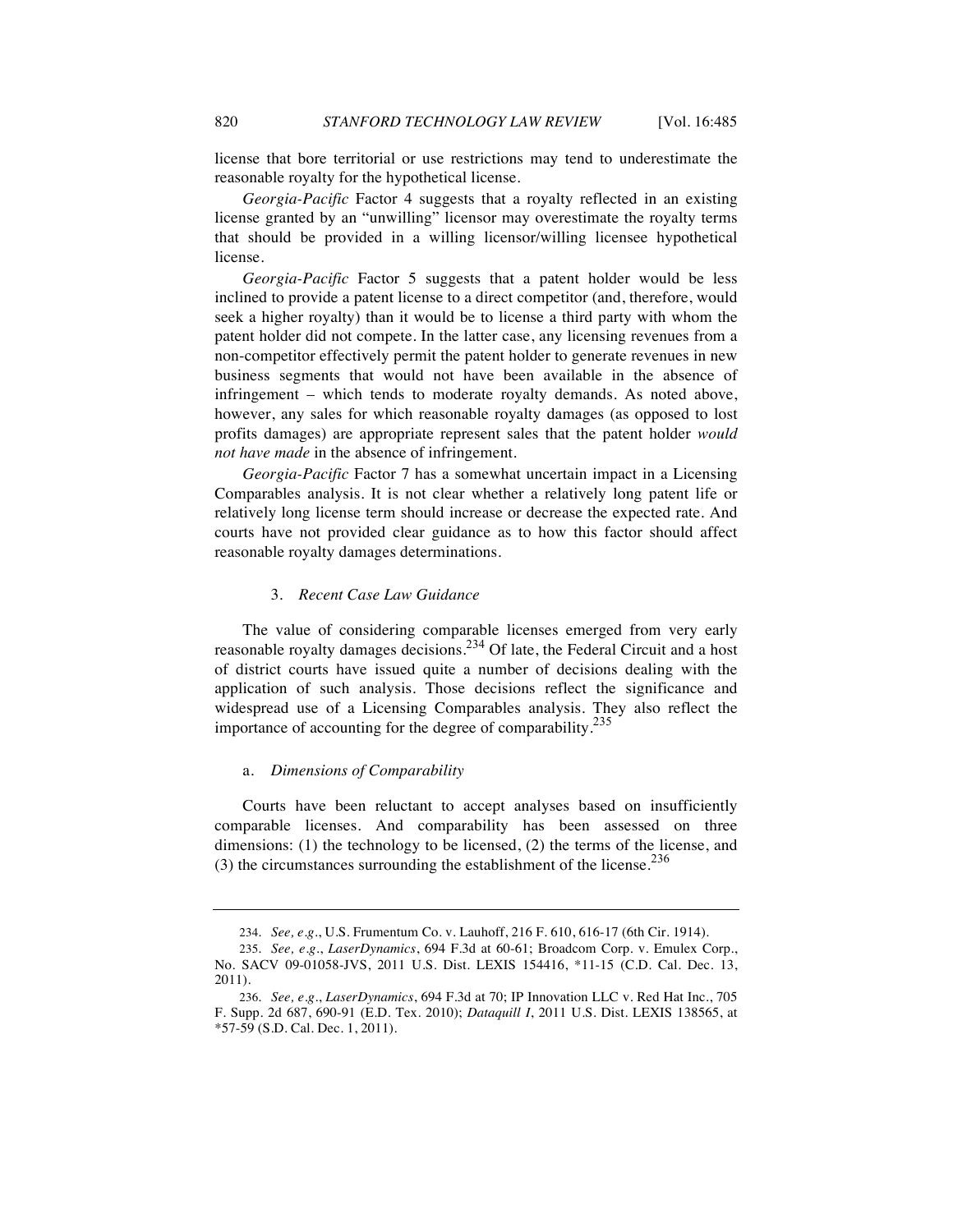#### i. *Technology*

The first dimension of comparability is the similarity of the underlying *technology*. Ideally, the comparator licenses cover the same technology (i.e., patented invention) as that at issue. That is often hard to find.

In *ResQNet*, the Federal Circuit found that the "majority of the licenses on which ResQNet relied" were insufficiently related to the hypothetical negotiation because many of the licenses had "no relationship to the claimed invention."<sup>237</sup> In *IP Innovation*, the Eastern District of Texas, with Federal Circuit Chief Judge Rader sitting by designation, noted that IPI's expert relied upon royalties from a variety of broad "Software industry" and "Computer and Electronic Products Manufacturing industry" licenses.<sup>238</sup> The court found that the expert, however, offered "no evidence that the alleged industry agreements are in any way comparable to the patents-in-suit."<sup>239</sup> And in *Lucent*, the Federal Circuit found that the jury's award could not be supported by license agreements for which the patentee's expert "supplied no explanation . . . about the subject matter or patents covered." $240$ 

#### ii. *License Terms*

The second dimension of comparability is the similarity of the *license terms*. Ideally, the comparator license is a nonexclusive, naked patent license (i.e., no additional patents, know-how, or other intellectual property); provides the infringer with a license "to manufacture and sell a particular article embodying the patented invention" in the U.S.; covers a patent that is known to be valid, enforceable, and infringed; and is entered into by the two parties in suit. Such a set of circumstances is rare.

In *Lucent*, the Federal Circuit found that running royalty agreements were not sufficiently similar to a lump-sum damages award to support the jury's verdict.<sup>241</sup> The *ResQNet* court found that the majority of the licenses were "re-

<sup>237.</sup> ResQNet.com, Inc. v. Lansa, Inc., 594 F.3d 860, 869-71 (Fed. Cir. 2010); *see also*  Wordtech Sys., Inc. v. Integrated Network Solutions, Inc., 609 F.3d 1308, 1320 (Fed. Cir. 2010).

<sup>238.</sup> *IP Innovation*, 705 F. Supp. 2d at 691.

<sup>239.</sup> *Id*.

<sup>240.</sup> Lucent Techs., Inc. v. Gateway, Inc.*,* 580 F.3d 1301, 1328 (Fed. Cir. 2009); *see also* Dataquill Ltd. v. High Tech Computer Corp. (*Dataquill II*), No. 08cv543, 2012 U.S. Dist. LEXIS 53164, at \*14-15 (S.D. Cal. Apr. 16, 2012).

<sup>241.</sup> *Lucent,* 580 F.3d at 1329-30 ("For a jury to use a running-royalty agreement as a basis to award lump-sum damages . . . some basis for comparison must exist in the evidence presented to the jury."); *see also* ePLUS, Inc. v. Lawson Software Inc., 764 F. Supp. 2d 807, 813-14 (E.D. Va. 2011); *Dataquill II*, 2012 U.S. Dist. LEXIS 53164 at \*21-23. *But see* Broadcom Corp. v. Emulex Corp., No. SACV 09-01058-JVS, 2011 U.S. Dist. LEXIS 154416, \*12-13 (C.D. Cal. Dec. 13, 2011) (finding that lump-sum and running-royalty agreements can be comparable to each other as long as some basis for such comparison exists in the evidence presented to the jury).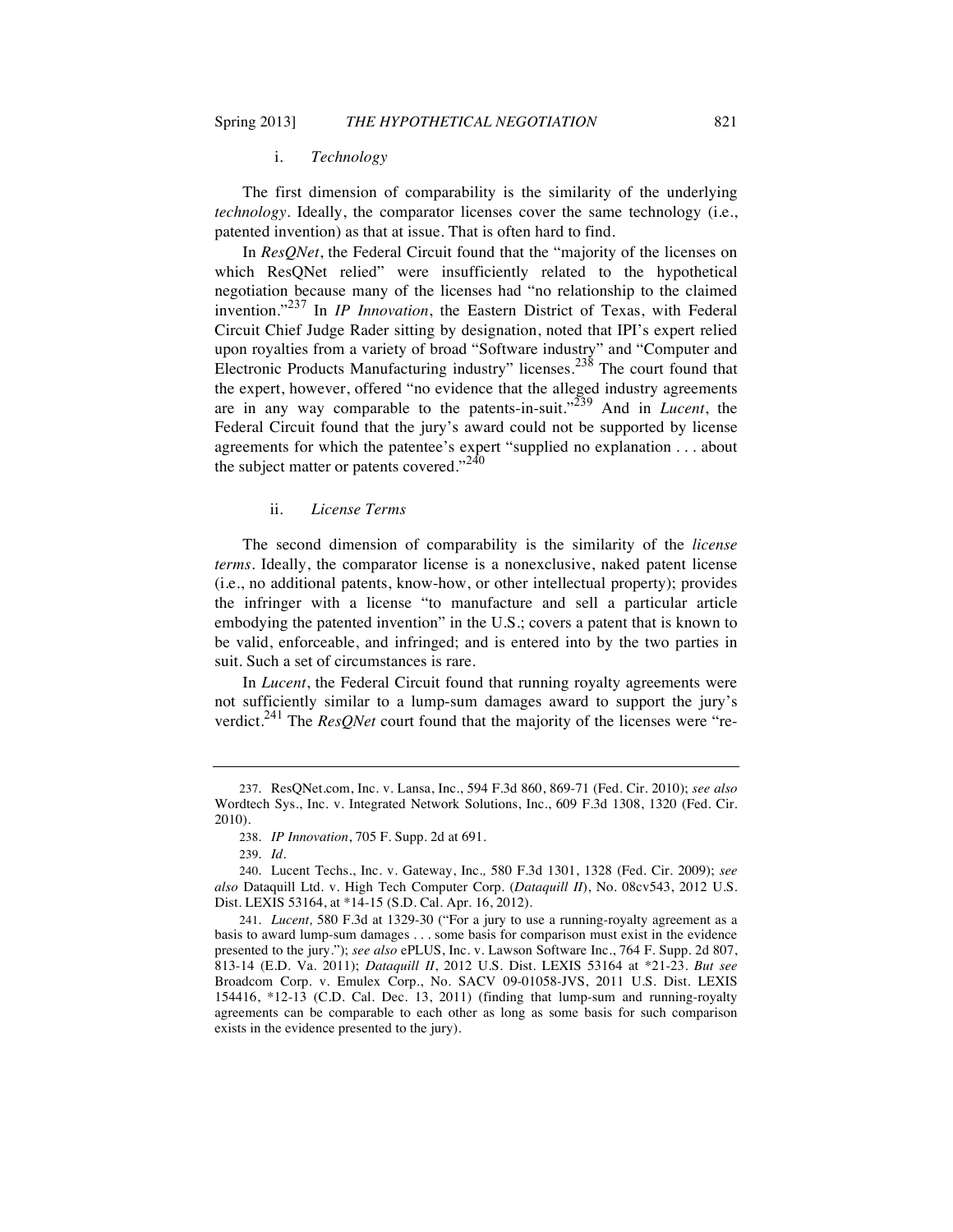branding or re-bundling licenses" that were quite different from a hypothetical bare license transfer.<sup>242</sup> And in *Wordtech v. INS*, the Federal Circuit found flaws similar to those in *Lucent* and *ResQNet*. It found that the lump-sum verdict was not supported—only two of the thirteen licenses were lump sum agreements, and "neither license describes how the parties calculated each lump sum, the licensees' intended products, or how many products each licensee expected to produce." $^{243}$  It also found that the licenses offered the jury "little more than a recitation of royalty numbers."<sup>244</sup> And it found that the eleven running royalty licenses "can be relevant to lump-sum damages, but 'some basis for comparison must exist in the evidence presented to the jury.' The remaining licenses reveal no such basis." 245

#### iii. *Circumstances*

The third dimension of comparability is the *circumstances* surrounding the establishment of the comparator licenses. Ideally, the comparator license was not entered into under the threat of litigation and reflects an identical relationship of the parties; an identical use to which the patent will be put; the same extent of licensee contributions; and the same likelihood of technology design-around. Such a set of circumstances is rare.

In *Lucent*, the Federal Circuit deemed licenses "created from events far different from a license negotiation to avoid infringement of the one patent here" to be insufficiently comparable.<sup>246</sup> The Federal Circuit reached a similar conclusion in *Wordtech*, declining to find licenses comparable because "they arose from divergent circumstances."<sup>247</sup>

Circumstances need not be identical, however. In fact, in some cases, like

243. Wordtech Sys., Inc. v. Integrated Network Solutions, Inc., 609 F.3d 1308, 1319-20 (Fed. Cir. 2010).

244. *Id*. at 1320.

245. *Id*. at 1320 (citing *Lucent,* 580 F.3d at 1330); *see also* Whitserve, LLC v. Computer Packages, Inc., 694 F.3d 10, 30 (Fed. Cir. 2012).

246. *Lucent*, 580 F.3d at 1327.

<sup>242.</sup> *ResQNet*, 594 F.3d at 870. Judge Newman, however, wrote in her partial concurrence, partial dissent that "my colleagues['] . . . new rule whereby no licenses involving the patented technology can be considered, in determining the value of the infringement, if the patents themselves are not directly licensed or if the licenses include subject matter in addition to that which was infringed . . . is unprecedented, and incorrect." *Id*. at 876-77 (Newman, J., concurring in part and dissenting in part); *see also* Tentative Order Addressing Motion to Exclude Revised Damages Report, *Oracle I*, 2011 U.S. Dist. LEXIS 141399, at \*15-21 (N.D. Cal. July 22, 2011); Order Addressing Motion to Exclude Revised Damages Report, *Oracle I*, No. C 10-03561, 2012 U.S. Dist. LEXIS 2500, at \*1600 (N.D. Cal. Jan. 9, 2012).

<sup>247.</sup> *Wordtech*, 609 F.3d at 1319; *see also* ePLUS, Inc. v. Lawson Software Inc., 764 F. Supp. 2d 807, 813-14 (E.D. Va. 2011) ("The disparity of circumstances between the settlement agreement lump sum licenses and the hypothetical negotiation for a running royalty and the temporal differences make it difficult to find that the 'fit' component is met.").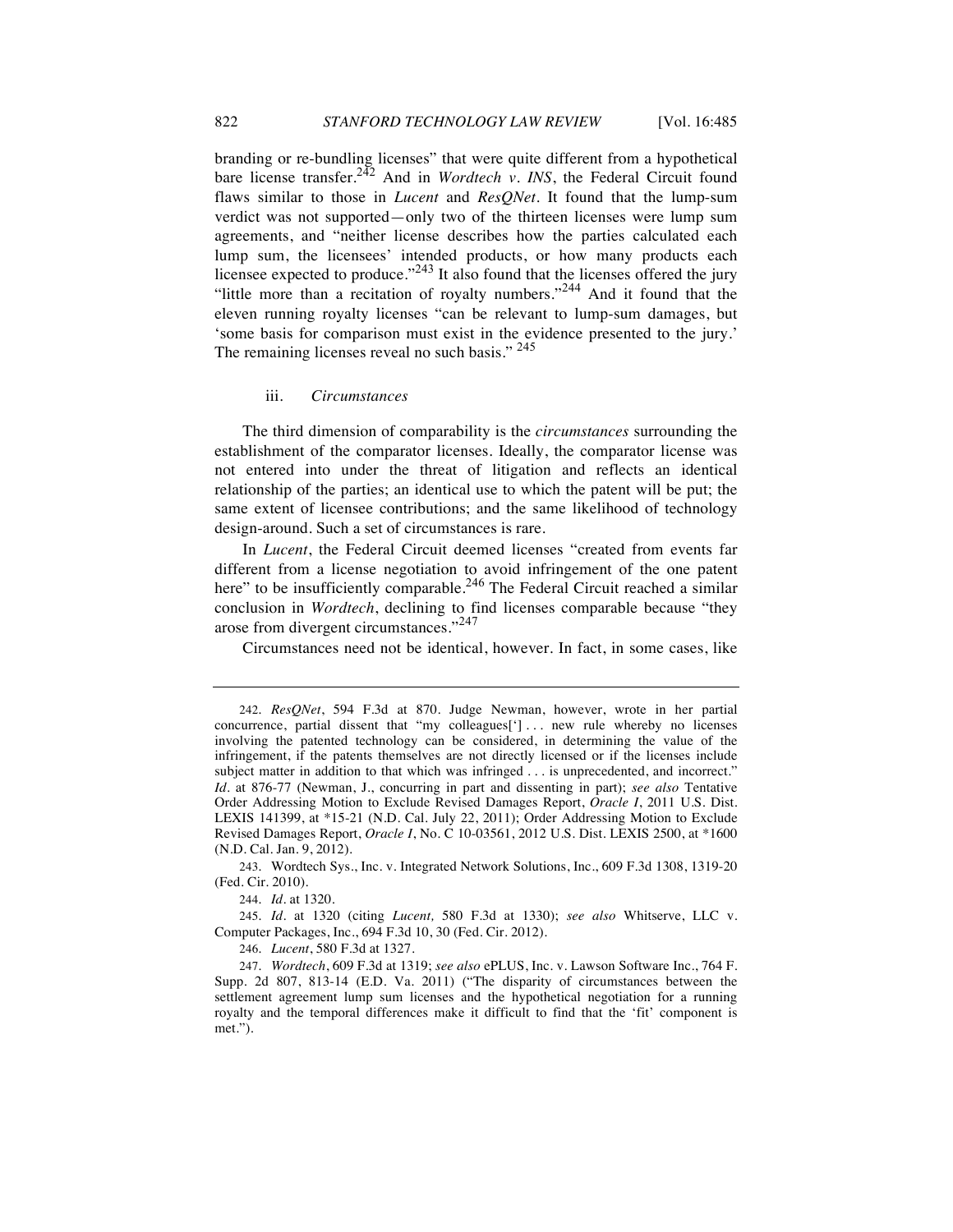*ResQNet*, settlement licenses are found to be the most useful comparators.<sup>248</sup> In others, like *LaserDynamics*, they are deemed to be the "least reliable . . . by a wide margin."<sup>249</sup> Regardless, comparability needs to be evaluated and discussed before such licenses can be relied upon for guidance in predicting the terms of a hypothetical license. $250$ 

#### b. *Degree of Comparability*

It is almost never the case that a real-world license is identical to a hypothetical license.<sup>251</sup> And the differences have led several courts to exclude evidence of "non-comparable" licenses altogether.

Importantly, in virtually all of the decisions in which consideration of certain licenses was not allowed, better evidence was deemed available and properly relied upon. The decisions do suggest that an evaluation of comparability should be conducted in each case  $252$  and that reliance cannot be placed on license agreements that are "radically different from the hypothetical agreement under consideration." $253$  Recently, the Federal Circuit held, in *ActiveVideo*, that the "degree of comparability . . . [is a] factual issue[] best addressed by cross examination and not by exclusion."<sup>254</sup> Comparability is, in fact, a matter of degree. And various courts have provided that an adequate level of comparability must be shown, not presumed.

#### D. *Design-Around Costs*

The third perspective that should be used to determine reasonable royalty damages, if possible, is a Design-Around Cost analysis. It examines the costs that the infringer would have incurred to generate the benefits of the patent, as closely as possible, without practicing the patent. In essence, it evaluates the cost of avoiding infringement by adopting the noninfringing, next best

<sup>248.</sup> *See* ResQNet.com, Inc. v. Lansa, Inc., 594 F.3d 860, 872 (Fed. Cir. 2010); *see also* Chapman, *supra* note 21, at 313.

<sup>249.</sup> LaserDynamics, Inc. v. Quanta Computer, Inc., 694 F.3d 51, 77-78 (Fed. Cir. 2012).

<sup>250.</sup> *See, e.g*., *id*.

<sup>251.</sup> If there were, an Established Royalty likely would be found to exist. For purposes of estimating a reasonable royalty, Lemley and Shapiro have argued that reliance on private license deals is problematic. They argue that there is circularity because real-world licenses often are a function of what a patent holder could expect to receive in court and that rates in publicly available deals tend to be biased upward. Lemley & Shapiro, *supra* note 5, at 2021- 23.

<sup>252.</sup> Whitserve, LLC v. Computer Packages, Inc., 694 F.3d 10, 29-30 (Fed. Cir. 2012).

<sup>253.</sup> Uniloc USA, Inc. v. Microsoft Corp., 632 F.3d 1292, 1316 (Fed. Cir. 2011); *see also* Lucent Techs., Inc. v. Gateway, Inc.*,* 580 F.3d 1301, 1327 (Fed. Cir. 2009) (license agreements cannot be "radically different from the hypothetical [license]").

<sup>254.</sup> ActiveVideo Networks, Inc. v. Verizon Commc'ns, Inc., 694 F.3d 1312, 1333 (Fed. Cir. 2012).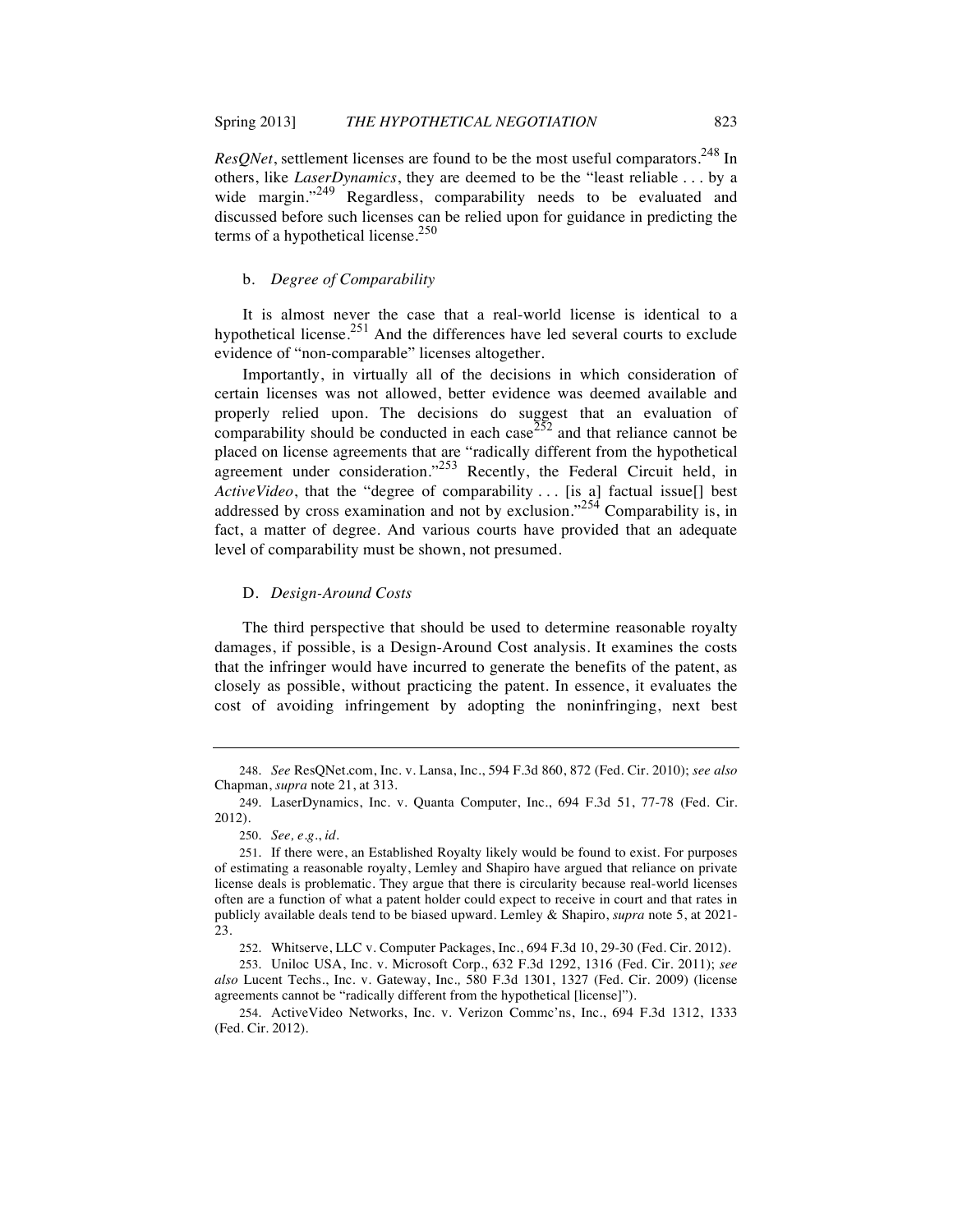alternative. The approach has become increasingly important because of the heightened pace of, and ability to pursue, product and process enhancements and extensions.

Given the emphasis on the adoption of the noninfringing, next best alternative, there is a high degree of similarity between an Incremental Benefit analysis and a Design-Around Cost analysis. The key difference is the degree of availability of the noninfringing, next best alternative. In some cases, infringers have already-commercialized options available to them.<sup>255</sup> These options may include a prior generation product or process or an existing variant of, or reasonable alternative to, the infringing product or process.  $256$  In those instances, the Incremental Benefit analysis described above can and should be used to determine a reasonable royalty. In other cases, the relevant "next best alternative" is a technology that was not yet "on the market" at the time of infringement  $-$  i.e., it is a technology that must be developed after infringement has begun. In those cases, a Design-Around Cost analysis suggests a comparative evaluation of the benefits of infringement versus the benefits of a to-be-developed alternative, where the difference in benefits represents the costs of noninfringement.

As discussed below, the Federal Circuit has provided limited direction on the extent to which a noninfringing alternative that is not yet "on the market" is appropriate for consideration in a reasonable royalty context.<sup>257</sup> As a matter of economics, what an infringer *could have done* instead of continuing infringement through the damages period can be a useful inquiry for assessing the amount that an infringer should pay for the use of an infringed patent.<sup>258</sup> A

<sup>255.</sup> *See generally* Grain Processing Corp. v. American Maize-Products Co., 185 F.3d 1341 (Fed. Cir. 1999).

<sup>256.</sup> *See* Hausman, Leonard & Sidak, *supra* note 89, at 835.

<sup>257.</sup> *See, e.g.*, Order Denying Motion to Exclude Testimony, LaserDynamics, Inc. v. Quanta Computer, Inc., No. 2:06-CV-348, 2011 U.S. Dist. LEXIS 5422, at \*8 (E.D. Tex. Jan. 20, 2011); *see also* Seaman, *supra* note 5, at 1714 (noting that several recent Federal Circuit opinions suggest that the design-around cost approach is likely to be extended to reasonable royalty cases).

<sup>258.</sup> John D. Culbertson & Roy Weinstein, *Product Substitutes and the Calculation of Patent Damages*, 70 J. PAT. & TRADEMARK OFF. SOC'Y 749, 756 (1988) ("In determining the appropriate royalty rate it is also necessary to consider the cost of designing around the patent, since no competitor is likely to negotiate a royalty rate that produces payments substantially greater than the design-around cost."); *see also* Ned L. Conley, *An Economic Approach to Patent Damages*, 15 AIPLA Q.J. 354, 384 (1987); Leonard & Stiroh, *supra*  note 13, at 56. Hausman, Leonard, and Sidak have argued that an increased willingness to allow defendants to point to design-around costs as a possible cap on a royalty payment will grant defendants, in essence, a "free option" to infringe. That is, infringers will choose to infringe if they know that the most they will have to pay is tied to fairly modest designaround costs. Hausman, Leonard & Sidak, *supra* note 89, at 826-27. The authors seem to not have appreciated fully, however, that properly calculated design-around costs need not be modest and that the law has many other tools to address strategic infringement. *See, e.g.*, Fromson v. W. Litho Plate & Supply Co., 853 F.2d 1568, 1576 (Fed. Cir. 1988), *overruled by* Knorr-Bremse Systeme Fuer Nutzfahrzeuge GMBH v. Dana Corp., 383 F.3d 1337 (Fed. Cir. 2004); *see also* Seaman, *supra* note 5, at 1724-26.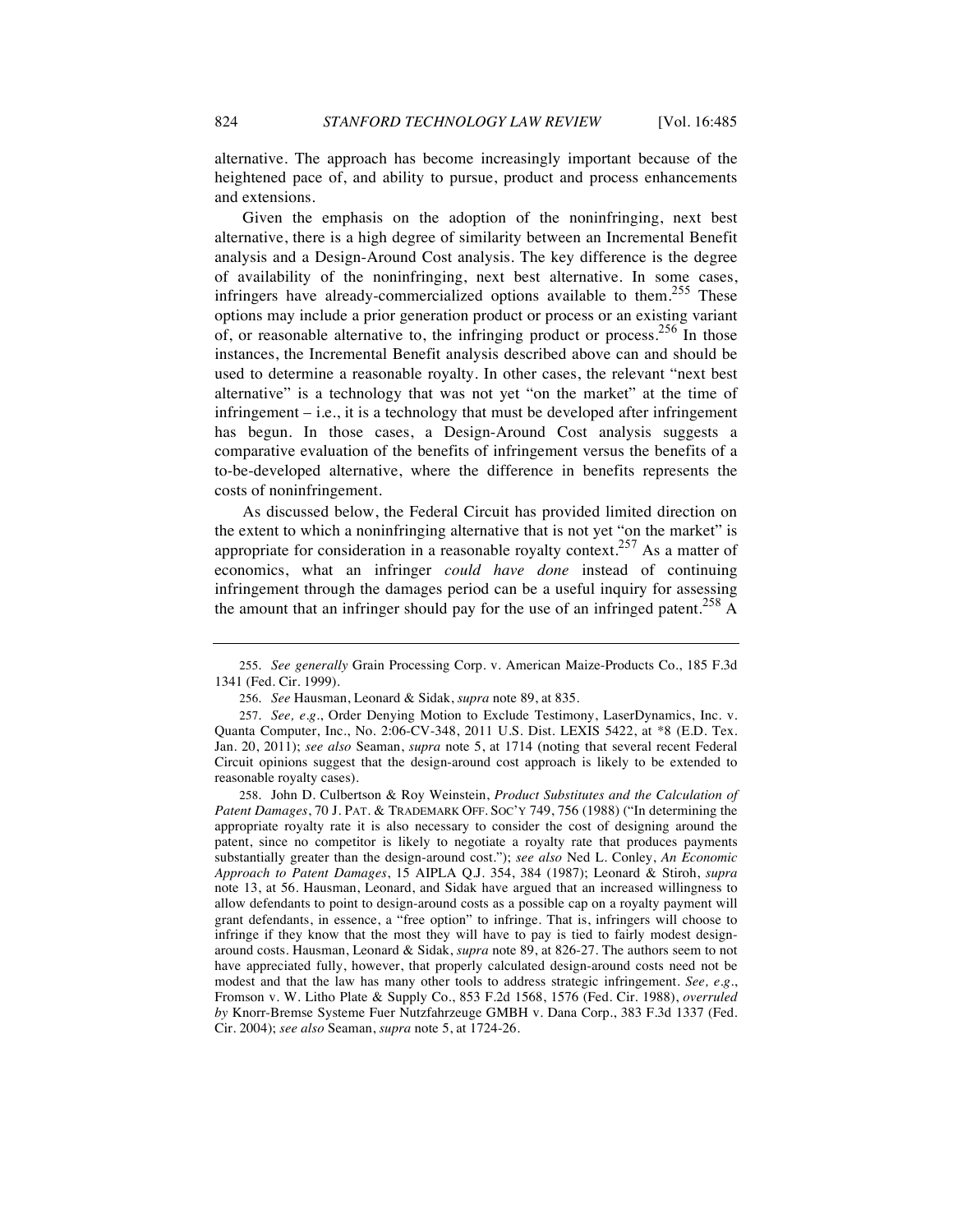variety of commentators have suggested that design-around options are just as important in reasonable royalty cases as they are in lost profits cases, where they have been fully accepted, if adequately proven.<sup>259</sup> In fact, such considerations are often at the heart of the pricing of real-world licenses.<sup>260</sup>

#### 1. *Quantifying Design-Around Costs*

A central challenge in implementing a Design-Around Cost analysis is to identify all of the relevant costs. That means including both *accounting* and *economic* costs.<sup>261</sup> The former include avoided research, development, and product launch expenditures necessary to develop and commercialize the noninfringing, next best alternative. Depending on the facts of the case, they may also encompass expected costs of unsuccessful efforts because there is no guarantee that the first potential design-around will represent a commercially viable alternative to the infringed patent.

Economic costs include those associated with the marketplace frictions that may arise in transitioning to the noninfringing, next best alternative.<sup>262</sup> To the extent that the transition to a noninfringing alternative involves some delay, the accused infringer may, for example, be unable to sell its product during the period in which the noninfringing alternative is developed, or it may suffer impairment of existing customer relationships or consumer goodwill. Further, to the extent that the noninfringing and infringing products are imperfect substitutes, the accused infringer may experience lower sales volumes or prices for its noninfringing products, and others.<sup>263</sup> These costs should, to the extent

262. Seaman, *supra* note 5, at 1718-21.

263. Seaman, *supra* note 5, at 1716 ("A common refrain is that '[a] product lacking the

<sup>259.</sup> MARTIN J. ADELMAN, PATENT PERSPECTIVES § 5.2 (2d ed. 1998); ROBERT P. MERGES, PATENT LAW 1080 (2d ed. 1997); JOHN W. SCHLICHER, PATENT LAW: LEGAL AND ECONOMIC PRINCIPLES § 9.05 (1997); D. Joan L. Eads, *Does* Grain Processing *Apply in a Reasonable Royalty Damage Analysis?*, 10:26 ANDREWS INTELL. PROP. LITIG. REP. 13 (2004); Christopher Holly, *The Book of Wisdom: How to Bring a Metaphorical Flourish into the Realm of Economic Reality by Adopting a Market Reconstruction Requirement in the Calculation of a Reasonable Royalty*, 92 J. PAT. & TRADEMARK OFF. SOC'Y 156, 187 (2010); Lemley & Shapiro, *supra* note 5, at 2039-40; Liane M. Peterson, Grain Processing *and*  Crystal Semiconductor*: Use of Economic Methods in Damage Calculations Will Accurately Compensate for Patent Infringement*, 13 Fed. Cir. B.J. 41, 64 (2003); Seaman, *supra* note 5, at 1711-15.

<sup>260.</sup> Stephen A. Degnan and Corwin Horton, *A Survey of Licensed Royalties*, LES NOUVELLES, June 1997, at 91, 94.

<sup>261.</sup> *See, e.g.*, Apple, Inc. v. Motorola, Inc., No. 1:11-cv-08540, 2012 U.S. Dist. LEXIS 105387, \*34 (N.D. Ill. May 22, 2012) (Judge Posner, sitting by designation) (identifying invent-around software development costs and the costs of lost customer goodwill); Seaman, *supra* note 5, at 1667 ("[A] rational accused infringer would pay only the amount that it would cost to obtain (or internally develop) and implement the substitute technology, as well as any lost profits or other costs incurred due to the substitute's adoption."); Sidak, *supra*  note 204, at par. 13 ("[A] rigorous methodology identifies noninfringing substitutes based not only on technological differences among alternatives, but also consumer demand for the patented invention and its substitutes.").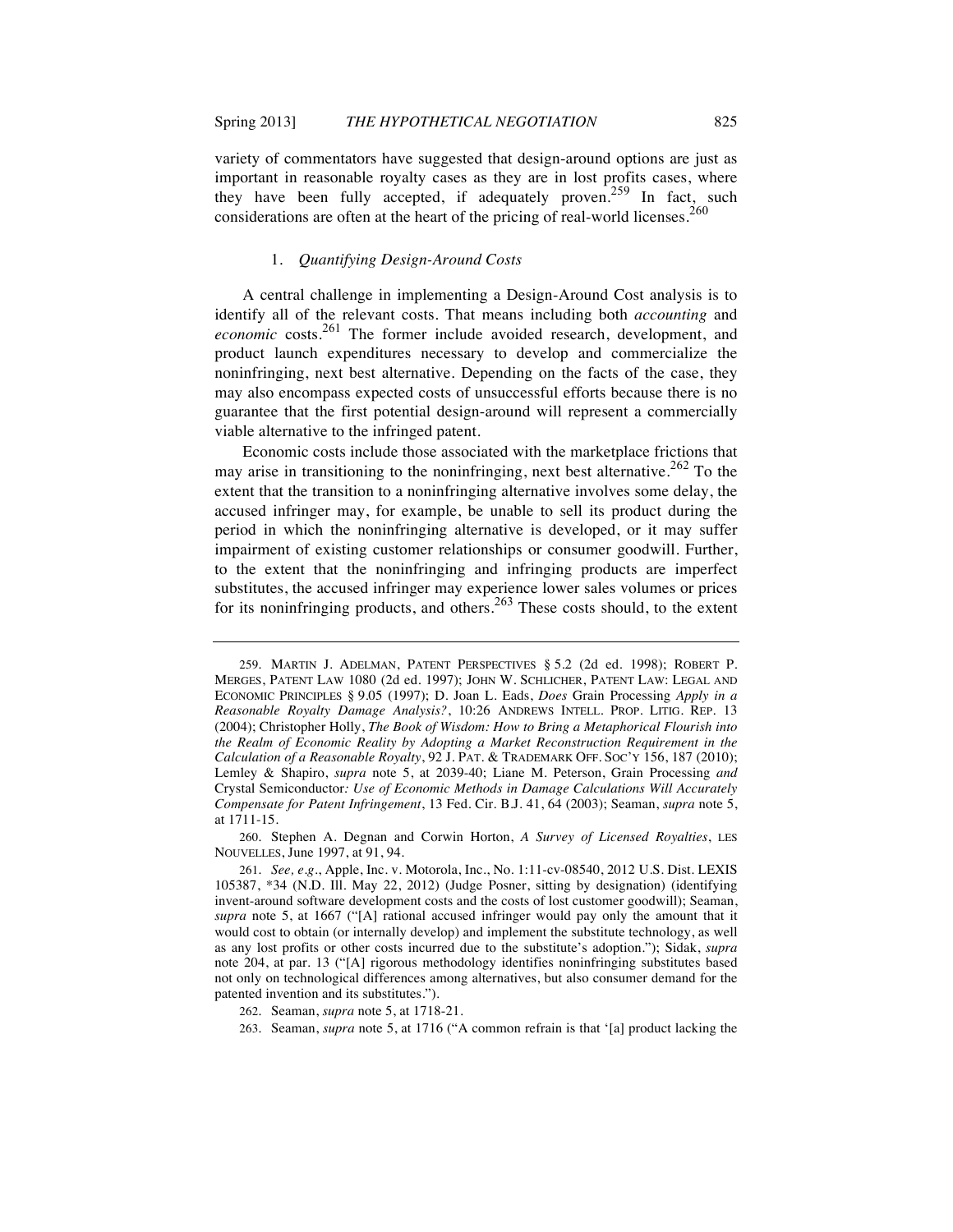possible, be considered when analyzing Design-Around Costs.

#### 2. Georgia-Pacific *Guidance*

Although Design-Around Cost issues were not specifically addressed in the *Georgia-Pacific 1970* decision, elements of the approach are reflected in *Georgia-Pacific* Factor 9, which calls for an evaluation of the "utility and advantages of the patent property over the old modes or devices," and in *Georgia-Pacific* Factor 10, which calls for an evaluation of the "nature of the patented invention," the product into which it is incorporated, and "the benefits to those who have used the invention."<sup>264</sup> These factors highlight the importance of considering alternative approaches and of identifying the specific aspects of the allegedly infringed patent that would need to be replicated in a potential design-around.

## 3. *Recent Case Law Guidance*

The Federal Circuit has written that "patent law encourages competitors to design or invent around existing patents."<sup>265</sup> In the context of lost profits analyses, several Federal Circuit cases, including *Rite-Hite*, have noted the significance of considering the infringer's design-around alternatives, whether or not they have come to commercial fruition.<sup>266</sup> And in *Grain Processing*, the Federal Circuit wrote, with logic that is applicable to reasonable royalty determinations,  $267$  "[A] fair and accurate reconstruction of the 'but for' market also must take into account, where relevant, alternative actions the infringer foreseeably would have undertaken had he not infringed."<sup>268</sup> Recently, the

- 265. WMS Gaming Inc. v. Int'l Game Tech., 184 F.3d 1339, 1355 (Fed. Cir. 1999).
- 266. Rite-Hite Corp. v. Kelley Co., 56 F.3d 1538, 1544-49 (Fed. Cir. 1995).
- 267. Seaman, *supra* note 5, at 1713.

advantages of that patented can hardly be termed a substitute "acceptable" to the customer who wants those advantages." The latter definition of an 'acceptable' substitute is likely too narrow to be useful, because unpatented substitutes often do not have the exact attributes or qualities as validly patented inventions. Rather, '[i]n real markets for actual products, substitution is a matter of degree' because '[s]ome, but not all, customers will substitute a product without the patented technology for one with the technology.' . . . As Judge Easterbrook has explained, '[c]ompetition is not an all-or-none process. There are degrees of substitutability.' Thus, the value of '[p]atented items in an imperfect . . . market will be restrained . . . depending on the degree to which substitutes are functionally equivalent.' . . . '[P]roduct substitution is a matter of degree and occurs across a spectrum.'" (citations omitted)); *see also* Brandeis Univ. v. Keebler Co., No. 1:12-cv-01508, 2013 U.S. Dist. LEXIS 18948, at \*10 (N.D. Ill. Jan. 18, 2013) ("But even if there is no perfect substitute, this by itself would not [prevent] the estimation of a reasonable royalty. For that royalty would depend on the cost, in higher production costs and loss of business to competitors, of the best imperfect substitute.").

<sup>264.</sup> *Georgia-Pacific 1970*, 318 F. Supp. 1116, 1121-22 (S.D.N.Y. 1970).

<sup>268.</sup> Grain Processing Corp. v. American Maize-Products Co., 185 F.3d 1341, 1350-51 (Fed. Cir. 1999); *see* Holly, *supra* note 259, at 185 ("The explicit consideration of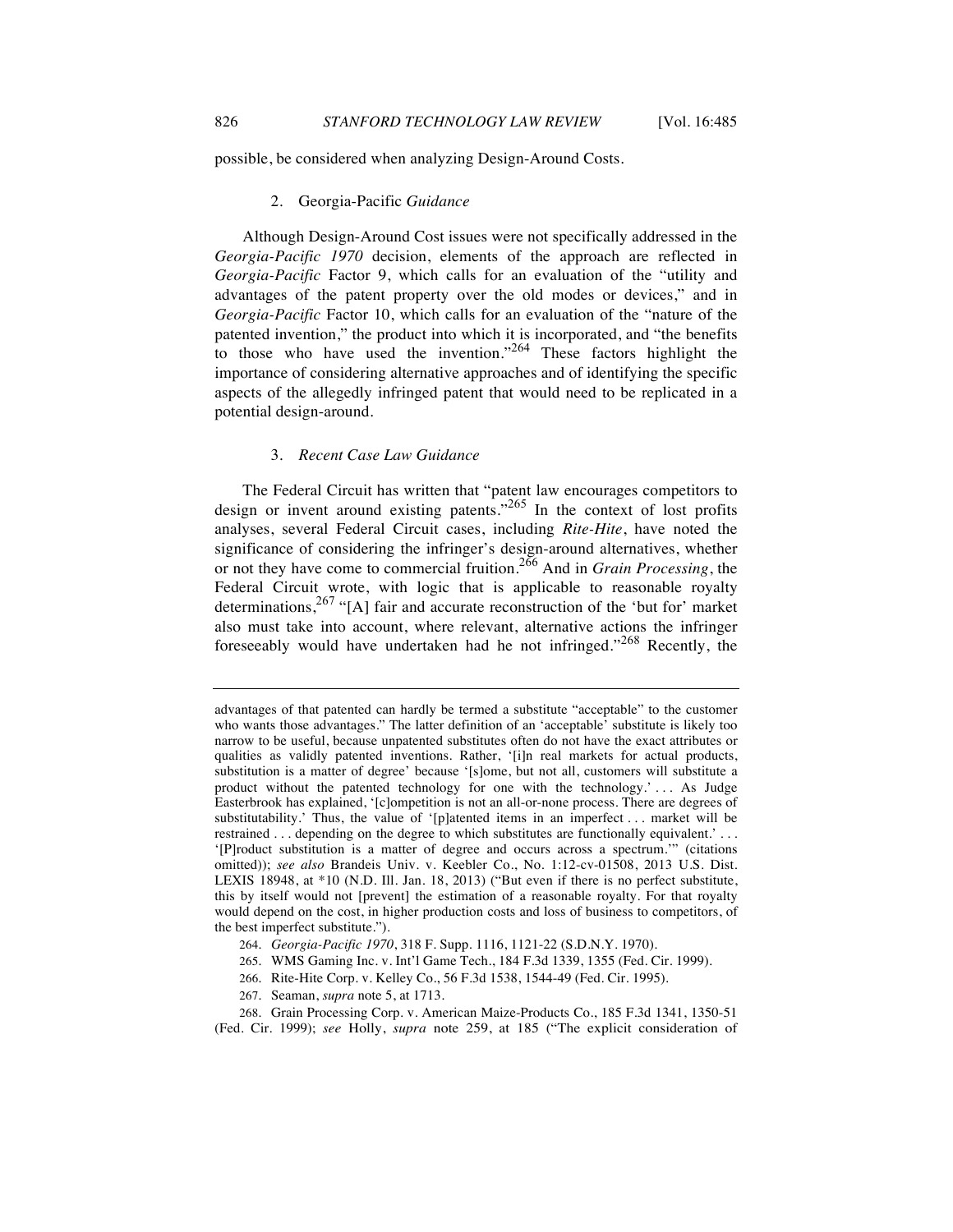Federal Circuit has recognized the wisdom of encouraging consideration of the infringer's design-around options in reasonable royalty damages determinations.<sup>269</sup>

A variety of lower courts have written that noninfringing alternative technologies should be considered as part of a reasonable royalty analysis.<sup>270</sup>

Consideration of Design-Around Costs increasingly has become an expected and accepted element of reasonable royalty damages analyses. For example, in May 2012, Judge Posner, sitting by designation in the Northern District of Illinois, excluded both sides' damages experts in *Apple v. Motorola* for a stated "failure to consider" all of the "plausible alternatives" available to both parties when faced with the prospect of paying a multi-million dollar hypothetical license fee.<sup>271</sup> Similarly, in January 2013, Judge Posner, again sitting by designation, wrote in *Brandeis University et al. v. Keebler Co. et al* that: "Keebler would not have paid a royalty higher than the cost to it of switching to a noninfringing substitute for the plaintiffs' margarine in its cookies or otherwise reworking its manufacturing process to avoid making the infringing margarine."<sup>272</sup>

Economics, court dicta, and legal reasoning all suggest that properly calculated costs of adopting a design-around can and should be considered in determining the amount of reasonable royalty damages that a patent holder should receive as compensation for an infringement.

### E. *Integrating the Analysis*

The Incremental Benefits approach, the Licensing Comparables approach, and the Design-Around Cost approach can provide useful insights into the amount of damages needed to adequately compensate the patent holder for the infringement. But it is unlikely that all three approaches will suggest the same

alternative actions available to the infringer is a crucial holding developed by the *Grain Processing* court and which necessarily flows from a market reconstruction framework. The necessity to evaluate actions which may have been taken by the infringer assures that the market reconstruction analysis proffered by the court will not be an exercise in asymmetrical skewing." (citations omitted)); *see also* Zygo Corp. v. Wyko Corp., 79 F.3d 1563, 1571-72 (Fed. Cir. 1996); Riles v. Shell Exploration & Prod. Co., 298 F.3d 1302, 1313 (Fed. Cir. 2002).

<sup>269.</sup> Micro Chemical, Inc. v. Lextron, Inc., 318 F.3d 1119, 1123 (Fed. Cir. 2003); *see also* Spectralytics, Inc. v. Cordis Corp., 649 F.3d 1336, 1346 (Fed. Cir. 2011).

<sup>270.</sup> SRI Int'l Inc. v. Internet Sec. Systems, Inc., No. 04-1199-SLR, 2011 U.S. Dist. LEXIS 125550, at \*5-7 (D. Del. Oct. 31, 2011); Soverain Software LLC v. Newegg Inc., No. 6:07 CV 511, 2010 U.S. Dist. LEXIS 89268, at \*54-55 (E.D. Tex. Aug. 11, 2010); *In re* AI Realty Marketing of N.Y., Inc., 293 B.R. 586, 616-17 (Bankr. S.D.N.Y. 2003); *Oracle I*, 798 F. Supp. 2d at 1121. *But see* Rosco, Inc. v. Mirror Lite Co., 626 F. Supp. 2d 319, 336 (E.D.N.Y. 2009).

<sup>271.</sup> Apple, Inc. v. Motorola, Inc., No. 1:11-cv-08540, 2012 U.S. Dist. LEXIS 105387, \*34, \*35 (N.D. Ill. May 22, 2012).

<sup>272.</sup> Brandeis Univ. v. Keebler Co., No. 1:12-cv-01508, 2013 U.S. Dist. LEXIS 18948, at \*25 (N.D. Ill. Jan. 18, 2013).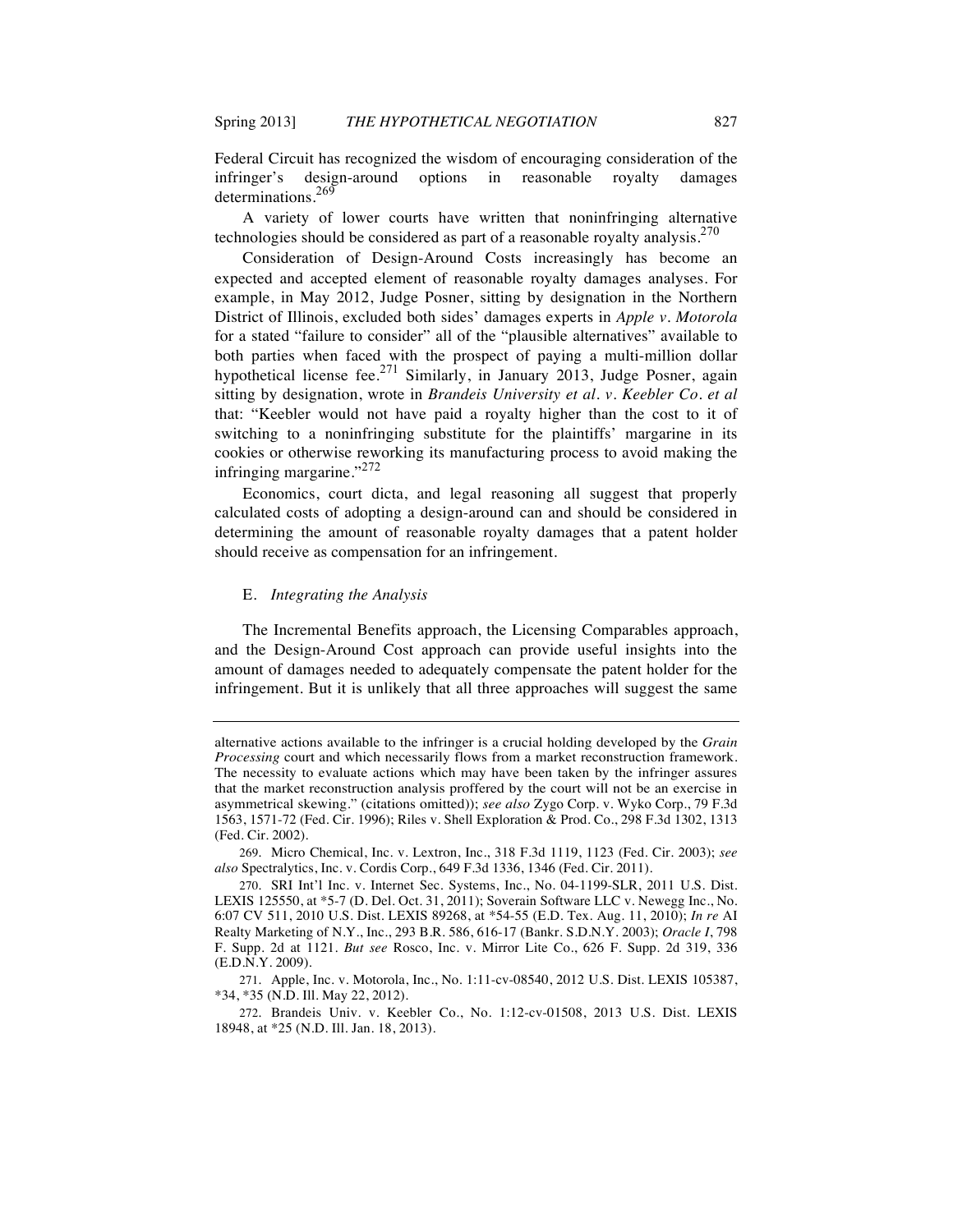result. As a final step in our proposed approach, the expert and/or court should consider and weigh the results of the three analyses to determine the amount of compensation that is fair in any given case.

The specifics of the weighing process will vary from case to case, depending on such things as the amount of evidence available for implementing each methodology, the quality of data available to support each methodology, and the economic circumstances of each case. For example, if it is possible to perfectly and definitively isolate the incremental contribution of the patented invention in a particular case, the results of the Incremental Benefits analysis should be given particular weight in the final determination. Similarly, if the evidence in the record in a particular case includes multiple licenses to the patented invention that closely mirror the conditions of the hypothetical license, than those licenses should be given substantial weight in the final analysis. Furthermore, if the infringer is able to conclusively prove the existence and costs associated with a design-around alternative to infringement, the costs associated with such a design-around should contribute significantly to the damages determination.

#### **CONCLUSION**

Reasonable royalty damages were conceived of as a remedy to ensure that patent holders who were able to prove that their invention had been used without authorization were able to receive fair compensation for that use. The remedy became established in a number of judicial decisions and was eventually incorporated into U.S. patent law.

Since reasonable royalty damages were codified, the 1970 district court opinion in *Georgia-Pacific* has become the most important reasonable royalty damages decision. It appears that *Georgia-Pacific 1970* did not intend to create a new approach for the determination of reasonable royalty damages. Rather, the decision was intended to be a continuation of existing jurisprudence concerning reasonable royalty damages—jurisprudence that unambiguously established reasonable royalty damages as a form of *general damages* intended to ensure that a patent holder whose patent was infringed would receive fair compensation.

In *Georgia-Pacific 1970*, the Court identified a variety of factors that should be considered in attempting to discern fair compensation for an injured patent holder and emphasized the importance of considering all relevant evidence in reaching such a determination. However, its most far-reaching impact has been its presumed blessing of the hypothetical negotiation construct, an analytical construct that purports to determine compensation by postulating and evaluating a negotiation between the patent holder and the unauthorized user of the patented invention to determine the amount that should be paid for such use.

Historically, too much reliance has been placed on the hypothetical negotiation construct and the associated presumption that adhering to good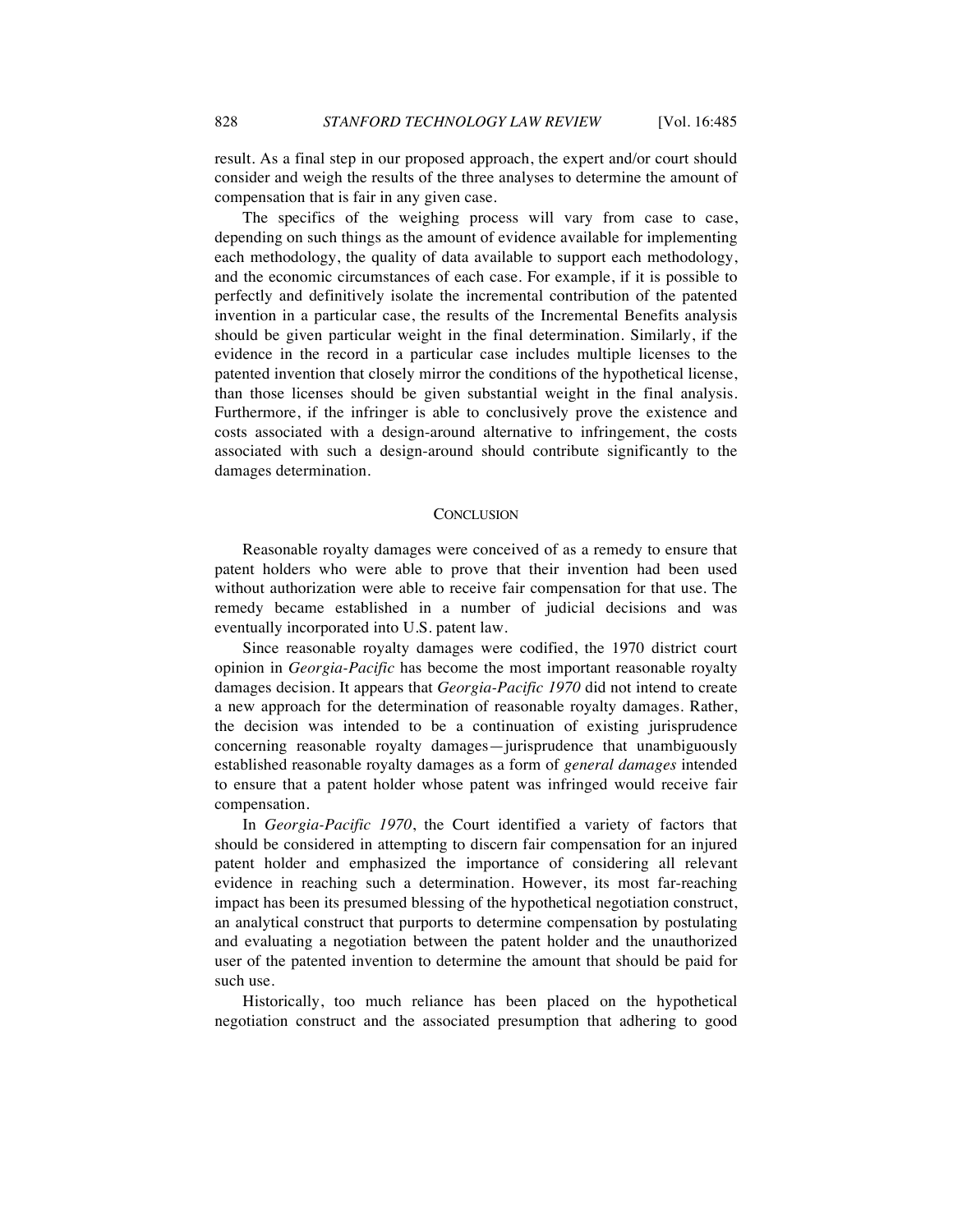process will necessarily lead to a fair and sensible result. Not only are the tenets underlying that presumption questionable, issues and challenges in implementation can distract and detract from the real objective of reasonable royalty damages by elevating concerns about hypothetical negotiation parameters and mechanics above concern for the determination of fair compensation. In short, too much emphasis is placed on *process*, which can be and often is manipulated, versus *results*.

We propose here an alternative framework. That framework is based on standard approaches undertaken to value a wide range of assets. Our approach focuses on the contributions of the patent, licensing comparables, and designaround costs. Each of those should be assessed objectively, without the distractions and distortions introduced by bargaining drama. That is likely to result in a rigorous and robust estimate of reasonable royalty damages representing fair compensation for the patent holder in light of the unauthorized use of a patented invention.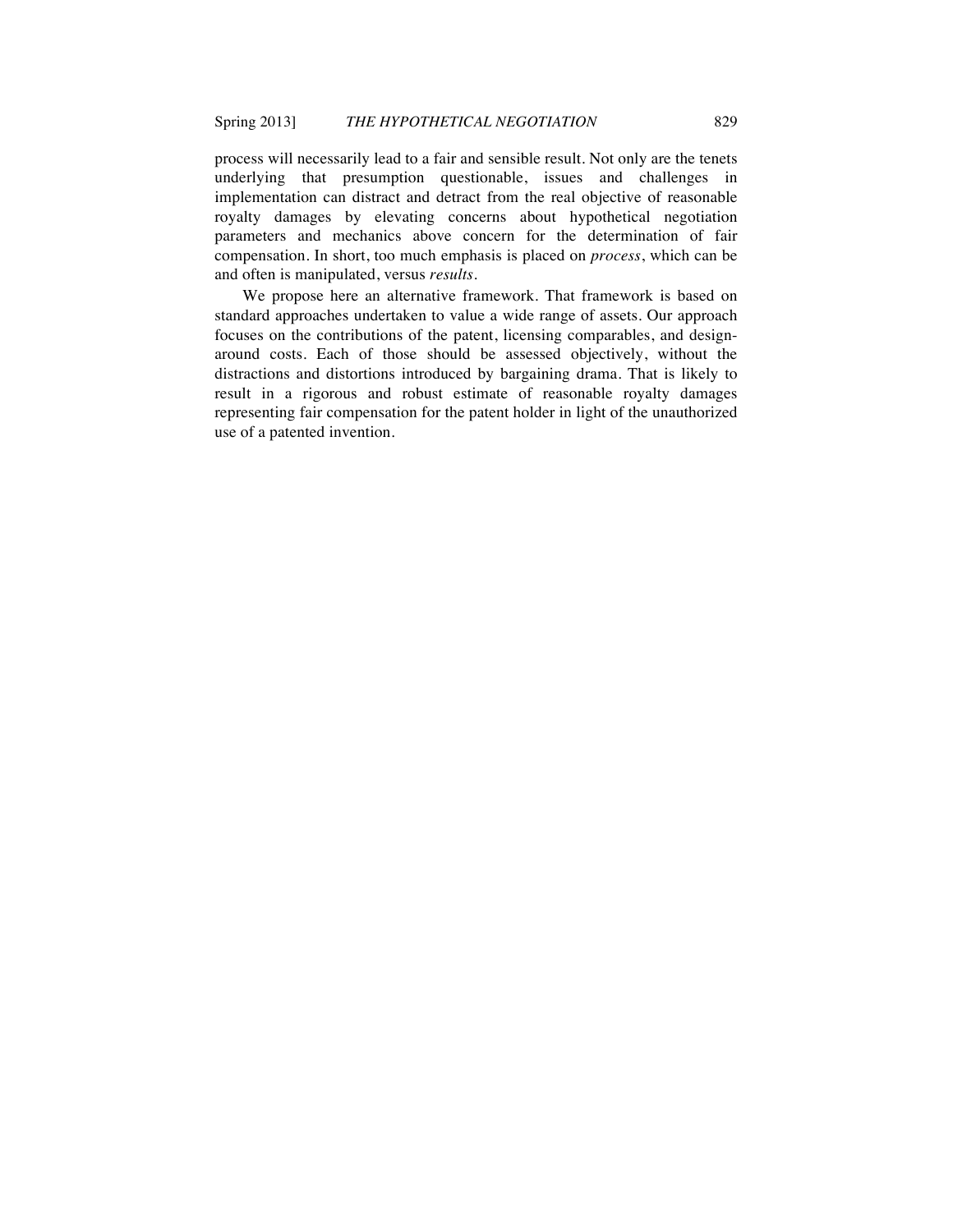## APPENDIX

## TABLE 1: REASONABLE ROYALTY RATES IN LITIGATED CASES

| Year | Case                                                         | Plaintiff<br>Royalty | Defendant<br>Royalty | Ratio         | Outcome  |
|------|--------------------------------------------------------------|----------------------|----------------------|---------------|----------|
|      |                                                              | Rate                 | Rate                 |               |          |
| 1978 | Panduit Corp. v. Stahlin Bros. <sup>1</sup>                  | 35%                  | 2.50%                | 14.0          |          |
| 1978 | Gore v. Carlisle <sup>ii</sup>                               | 15%                  | 5%                   | 3.0           |          |
| 1983 | Deere & Co. v. Int'l Harvester"                              | 20%                  | $1\%$                | 20.0          | 15%      |
| 1985 | Schering Corp. v. Precision Cosmet <sup>iv</sup>             | 30%                  | 5%                   | 6.0           |          |
| 1986 | Smith Int'l v. Hughes Tools Co."                             | 54%                  | 1.8%                 | 30.0          | 10%      |
| 1987 | Hartness Int'l v. Simplimatic Engineering <sup>vi</sup>      | 70%                  | $3 - 5%$             | $14.0 - 23.3$ | 70%      |
| 1987 | SGK v. Dart Indus. <sup>vii</sup>                            | 5%                   | 1.50%                | 3.3           | 2.50%    |
| 1988 | Wallace Bus. Forms v. Uarcoviii                              | 34.66%               | $3 - 5\%$            | $6.9 - 11.6$  | 6%       |
| 1989 | State Indus. v. Mor-Flo Indus. <sup>ix</sup>                 | $8 - 10%$            | 2.10%                | $3.8 - 4.8$   | 3%       |
| 1989 | Johns-Manville v. Guardian Indus. <sup>x</sup>               | 35.8%                | 7%                   | 5.1           | 10%      |
| 1989 | Modine Mfg. v. Allen Group <sup>xi</sup>                     | 28%                  | $3.5 - 4.3\%$        | $6.5 - 8.0$   | 15%      |
| 1990 | Jensen v. Optical Radiation <sup>xii</sup>                   | 4%                   | 3%                   | 1.3           | 3.50%    |
| 1990 | Gore v. IMP <sup>xiii</sup>                                  | 40%                  | 3.40%                | 11.8          | $8\%$    |
| 1990 | Ziggity Sys. v. Val Watering Sys. <sup>xiv</sup>             | $10 - 25%$           | $.5 - 2\%$           | $5.0 - 50.0$  | 15%      |
| 1990 | Polaroid v. Eastman Kodak <sup>xv</sup>                      | 72.5%; 63.4%         | $5\%$                | $12.7 - 14.5$ | 10%      |
| 1991 | SmithKline Diagnostics v. Helena Labs. <sup>xvi</sup>        | 48%                  | 3%                   | 16.0          | 25%      |
| 1991 | Intex Plastic Sales Co. v. Hallxvii                          | 8.62%                | 0.025%-3.75%         | $2.3 - 344.8$ | 8.62%    |
| 1992 | Andrew Corp. v. Gabriel Electronics <sup>xviii</sup>         | 34.36%               | 2.80%                | 12.3          | 10%      |
| 1992 | American Medical v. Medical Eng'g <sup>xx</sup>              | 25%                  | $1\%$                | 25.0          | 8%       |
| 1992 | Tech. for Energy Corp. v. Computational Sys. <sup>xx</sup>   | 20%                  | $2\%$                | 10.0          | 8%       |
| 1993 | Adcon v. Flowdata <sup>xxi</sup>                             | 25%                  | $5 - 8\%$            | $3.1 - 5.0$   | 25%      |
| 1994 | Schneider AG v. Scimed Life Sys. <sup>xxii</sup>             | 30%                  | 6%                   | 5.0           | 15%      |
| 1995 | Grain Processing v. American Maize-Products <sup>xxiii</sup> | 28%                  | $1 - 3\%$            | $9.3 - 28.0$  | 3%       |
| 1995 | Wisconsin v. GE <sup>xxiv</sup>                              | 6.50%                | 2%                   | 3.3           | 3.50%    |
| 1995 | Total Containment v. Environ Prods. <sup>xxv</sup>           | 25%                  | 10%                  | 2.5           | 21%      |
| 1996 | Pentech Int'l v. Hayduchok <sup>xxvi</sup>                   | 24%                  | $3 - 5\%$            | $4.8 - 8.0$   | 24%      |
| 1997 | P&G v. Paragon Trade Brands <sup>xxvii</sup>                 | 2.50%                | 0.20%                | 12.5          | 2%       |
| 1999 | Insituform v. Cat Ctr XXViii                                 | 20.50%               | $1\%$                | 20.5          | 15.28%   |
| 1999 | Promega v. Lifecodes <sup>xxix</sup>                         | 30%                  | 10%                  | 3.0           | 22%      |
| 2000 | Nat'l Research Labs v. Eppert Oilxxx                         | 75%-99%              | $5\%$                | $15.0 - 19.8$ |          |
| 2000 | Bose Corp. v. JBL <sup>xxxi</sup>                            | 9%                   | 4%                   | 2.3           | 7%       |
| 2001 | Transclean Corp. v. Bridgewood Servs. <sup>xxxii</sup>       | 11%                  | 5%                   | 2.2           |          |
| 2001 | Micro Chemical v. Lextron <sup>xxiii</sup>                   | $4 - 6\%$            | $1\%$                | $4.0 - 6.0$   | $1\%$    |
| 2006 | Paymaster v. United Statesxxxiv                              | $5 - 6\%$            | 1.50%                | $3.3 - 4.0$   | 3.50%    |
| 2006 | Mitutoyo v. Cent. Purchasing <sup>xxxv</sup>                 | 29.20%               | 5%                   | 5.8           | 29.20%   |
| 2006 | Linear Tech. v. Micrelxxxvi                                  | 14.40%               | 2.40%                | 6.0           | 4%       |
| 2007 | BASC v. Limited Brands <sup>xxxvn</sup>                      | 21.25%               | 0.25%                | 85.0          | 20%      |
| 2007 | Novozymes A/S v. Genencor <sup>xxxviii</sup>                 | 25%                  | 8%                   | 3.1           | 20%      |
| 2007 | Cohesive Techs. v. Waters Corp.xxxx                          | 15%                  | $4 - 5%$             | $3.0 - 3.8$   | 10%      |
| 2007 | Putnam v. Henkel Consumer Adhesives <sup>xl</sup>            | 9%                   | $2\% - 2.5\%$        | $3.6 - 4.5$   |          |
| 2009 | Medtronic USA v. Globus <sup>xli</sup>                       | 15%                  | 6.50%                | 2.3           | 15%      |
| 2009 | Boston Sci. Corp. v. J&Jxlii                                 | 6%                   | 0.50%                | 12.0          | 5.10%    |
| 2010 | Presidio Components v. Am. Tech. Ceramics <sup>xliii</sup>   | 12%                  | $2 - 4\%$            | $3.0 - 6.0$   | 12%      |
| 2010 | Bard Peripheral Vascular v. Gore <sup>xliv</sup>             | 35%; 20%             | 5.25%; 5.25%         | $3.8 - 6.7$   | 20%; 15% |
| 2011 | ResONet v. Lansa <sup>xlv</sup>                              | $8 - 10%$            | $1 - 1.5%$           | $5.3 - 10.0$  | 3%       |
| 2011 | Saffran v. J&J <sup>xlvi</sup>                               | 7%                   | 0.70%                | 10.0          | 5.60%    |
| 2011 | ETG v. Sonic Innovations <sup>xlvii</sup>                    | 8.40%                | $.25 - .5%$          | $16.8 - 33.6$ | 4.97%    |
| 2011 | Metso Minerals v. Powerscreen Int'l <sup>xlviii</sup>        | 10%                  | 0.27%                | 37.0          | 10%      |
| 2012 | Univ. of Pittsburgh v. Varian Med. <sup>xlix</sup>           | 12%; 1-3%            | $2\%$ ; no evidence  | 6.0           |          |

<sup>i</sup> *Panduit*, 575 F.2d at 1155, 1159, 1163-64.

 $\overline{a}$ 

ii W. L. Gore & Assocs., Inc. v. Carlisle Corp., No. 4160, 1978 U.S. Dist. LEXIS 17698, at \*44, 47 (D. Del. May 17, 1978).

iii *Deere & Co. v. Int'l Harvester Co.*, 710 F.2d 1551, 1552, 1554-55 (Fed. Cir. 1983).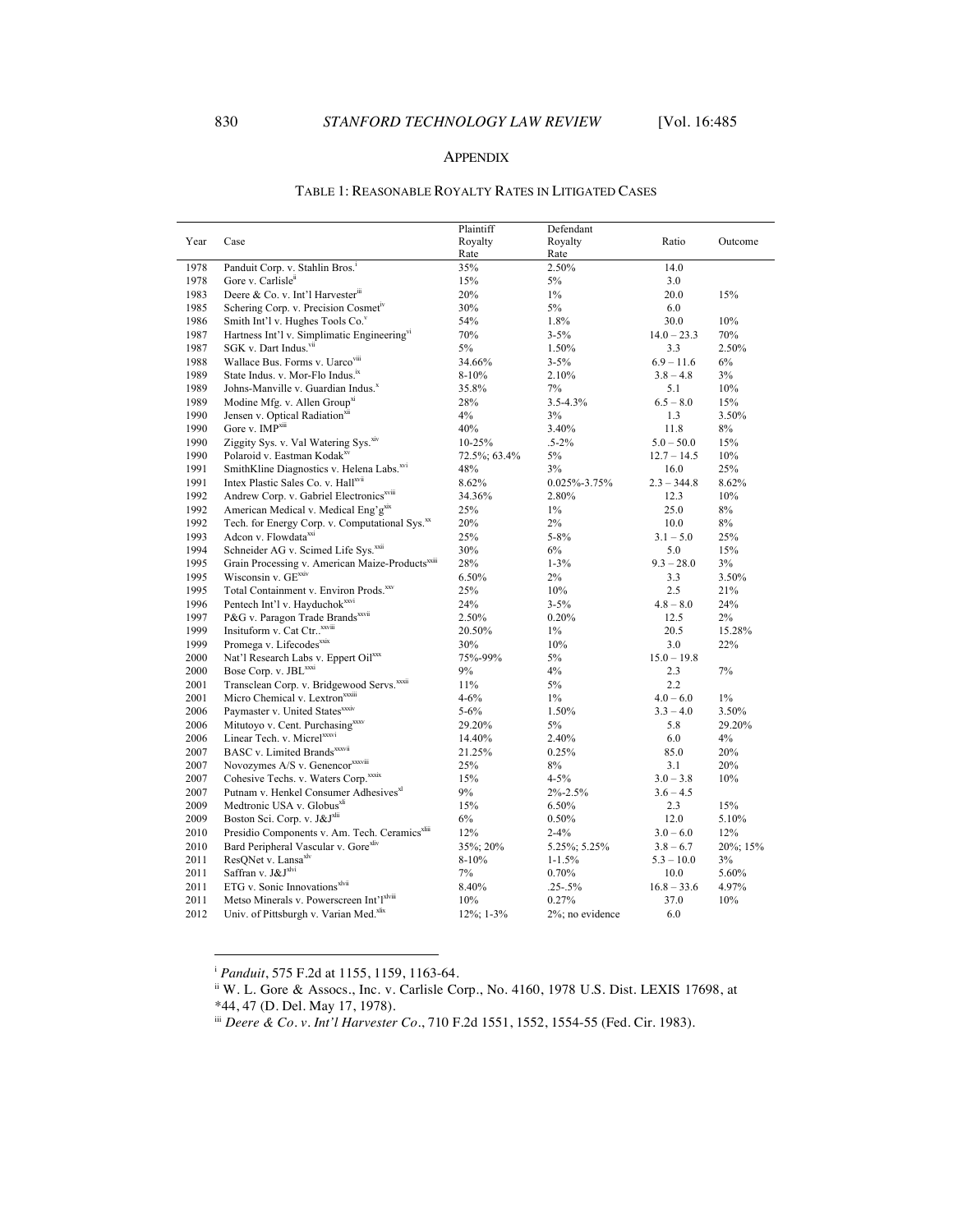$\overline{a}$ 

xiv *Ziggity Sys., Inc. v. Val Watering Sys.*, 769 F. Supp. 752, 828-29 (D. Pa. 1990).

xv *Polaroid*, 1990 U.S. Dist. LEXIS 17968 at \*212-13, 220.

xxix *Promega Corp. v. Lifecodes Corp.*, 1999 U.S. Dist. LEXIS 21094, \*29, 44 (D. Utah).

- xxxiv *Paymaster Techs., Inc. v. United States*, 180 Fed. Appx. 942, 948 (Fed. Cir. 2006).
- xxxv *Mitutoyo Corp. v. Cent. Purchasing, LLC*, 2006 U.S. Dist. LEXIS 9301, \*7, 20 (D. Ill.).

xxxvi *Linear Tech. Corp. v. Micrel, Inc.*, 2006 U.S. Dist. LEXIS 96860, \*172-75 (D. Cal.). xxxvii *Ball Aerosol*, 514 F. Supp. 2d at 1065.

iv *Schering Corp. v. Precision-Cosmet Co.*, 614 F. Supp. 1368, 1377 (D. Del. 1985).

<sup>v</sup> *Smith Int'l, Inc. v. Hughes Tool Co.*, 1986 U.S. Dist. LEXIS 28247, \*57, 79, 82 (D. Cal.).

vi *Hartness Int'l, Inc. v. Simplimatic Engineering Co.*, 819 F.2d 1100, 1111-12 (Fed. Cir. 1987).

vii *Studiengesellschaft Kohle*, 666 F. Supp. at 686.

viii *Wallace Bus. Forms, Inc. v. Uarco, Inc.*, 1988 U.S. Dist. LEXIS 11191, \*28 (D. Ill.).

ix *State Indus.*, 883 F.2d at 1580-81.

<sup>x</sup> *Johns-Manville Corp. v. Guardian Indus. Corp.*, 718 F. Supp. 1310, 1314-15 (D. Mich. 1989).

xi *Modine Mfg. Co. v. Allen Group, Inc.*, 1989 U.S. Dist. LEXIS 16413, \*30, 35, 44 (D. Cal.). xii *Jensen v. Optical Radiation Corp.*, 1990 U.S. Dist. LEXIS 20959, \*70-72 (D. Cal.).

xiii *W.L. Gore & Assoc., Inc. v. International Medical Prosthetics Research Assoc., Inc.*, 1990 U.S. Dist. LEXIS 15497, \*58, 60 (D. Ariz.).

xvi *Smithkline Diagnostics, Inc. v. Helena Labs. Corp.*, 926 F.2d 1161, 1163 (Fed. Cir. 1991). xvii *Intex*, 1991 U.S. Dist. LEXIS 20476 at \*9-10.

xviii *Andrew Corp. v. Gabriel Electronics, Inc.*, 785 F. Supp. 1041, 1053-54 (D. Me. 1992).

xix *Am. Med. Sys. v. Medical Eng'g Corp.*, 794 F. Supp. 1370, 1393-95 (D. Wis. 1992).

xx *Tech. for Energy Corp. v. Computational Sys.*, 1992 U.S. Dist. LEXIS 22820, \*80-83 (D. Tenn.).

xxi *Additive Control & Measurement Sys. v. Flowdata, Inc.*, 1993 U.S. Dist. LEXIS 20214, \*18-20 (D. Tex.).

xxii *Schneider (Eur.) AG v. Scimed Life Sys.*, 852 F. Supp. 813, 849-50 (D. Minn. 1994).

xxiii *Grain Processing Corp. v. American Maize-Products Co.*, 893 F. Supp. 1386, 1389, 1393 (D. Ind. 1995).

xxiv *Wisconsin Alumni Research Found. v. General Elec. Co.*, 880 F. Supp. 1266, 1275-76 (D. Wis. 1995).

xxv *Total Containment*, 921 F. Supp. at 1403-04.

xxvi *Pentech Int'l v. Hayduchok*, 931 F. Supp. 1167, 1173, 1176-77 (D.N.Y. 1996).

xxvii *Procter & Gamble,* 989 F. Supp. at 607, 614.

xxviii *Insituform Techs., Inc. v. Cat Contr., Inc.*, 1999 U.S. Dist. LEXIS 23372, \*43, 53, 67 (D. Tex.).

xxx *National Research Labs. v. Eppert Oil Co.*, 104 F. Supp. 2d 851, 865 (D. Ohio 2000).

xxxi *Bose Corp. v. Jbl, Inc.*, 112 F. Supp. 2d 138, 166-67 (D. Mass. 2000).

xxxii *Transclean Corp. v. Bridgewood Servs., Inc.*, 2001 U.S. Dist. LEXIS 24383, \*58, 71 (D. Minn.).

xxxiii *Micro Chemical, Inc. v. Lextron, Inc.*, 161 F. Supp. 2d 1187, 1200-01 (D. Colo. 2001).

xxxviii *Novozymes A/S v. Genencor Int'l, Inc.*, 474 F. Supp. 2d 592, 605, 607 (D. Del. 2007). xxxix *Cohesive Techs., Inc. v. Waters Corp.*, 526 F. Supp. 2d 84, 122-24 (D. Mass. 2007).

xl *Putnam v. Henkel Consumer Adhesives, Inc.*, 2007 U.S. Dist. LEXIS 96166, \*6, 8 (D. Ga.). xli *Medtronic Sofamor Danek USA*, 637 F. Supp. 2d at 309, 311.

xlii *Boston Sci. Corp. v. Johnson & Johnson*, 2009 U.S. Dist. LEXIS 35372, \*7, 24 (N.D. Cal.).

xliii *Presidio Components, Inc. v. Am. Tech. Ceramics Corp.*, 2010 U.S. Dist. LEXIS 79039, \*17, 24 (D. Cal.).